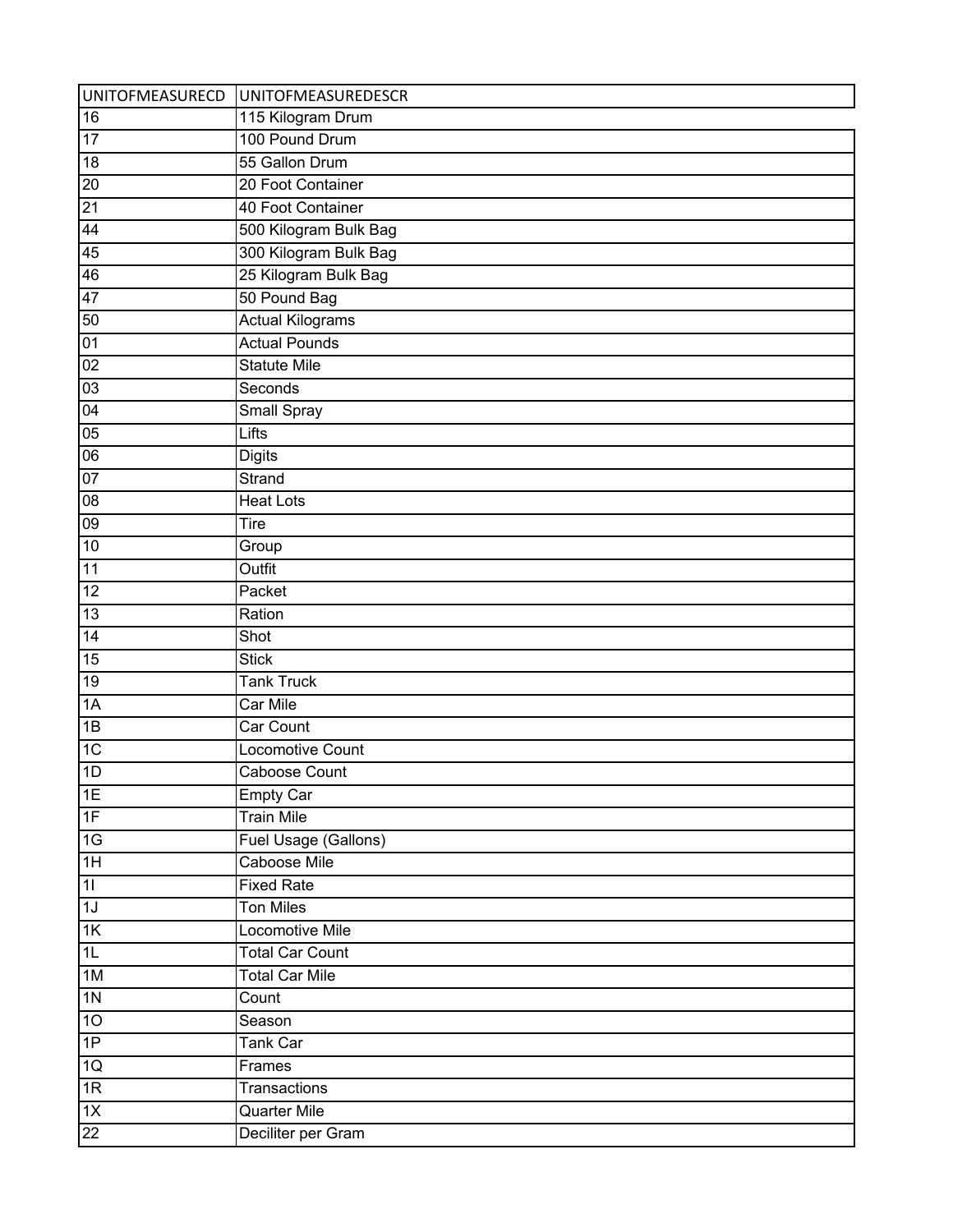| $\overline{23}$           | Grams per Cubic Centimeter                   |
|---------------------------|----------------------------------------------|
| 24                        | <b>Theoretical Pounds</b>                    |
| 25                        | Grams per Square Centimeter                  |
| $\overline{26}$           | <b>Actual Tons</b>                           |
| $\overline{27}$           | <b>Theoretical Tons</b>                      |
| 28                        | Kilograms per Square Meter                   |
| 29                        | Pounds per 1000 Square Feet                  |
| 2A                        | Radians Per Second                           |
| 2B                        | Radians Per Second Squared                   |
| 2C                        | Roentgen                                     |
| 2F                        | <b>Volts Per Meter</b>                       |
| 2G                        | <b>Volts (Alternating Current)</b>           |
| $\overline{2H}$           | <b>Volts (Direct Current)</b>                |
| $\overline{\overline{c}}$ | <b>British Thermal Units (BTUs) Per Hour</b> |
| 2J                        | <b>Cubic Centimeters Per Second</b>          |
| 2K                        | <b>Cubic Feet Per Hour</b>                   |
| 2L                        | <b>Cubic Feet Per Minute</b>                 |
| 2M                        | <b>Centimeters Per Second</b>                |
| 2N                        | <b>Decibels</b>                              |
| 2P                        | Kilobyte                                     |
| 2Q                        | Kilobecquerel                                |
| 2R                        | Kilocurie                                    |
| 2U                        | Megagram                                     |
| 2V                        | Megagrams Per Hour                           |
| 2W                        | <b>Bin</b>                                   |
| 2X                        | <b>Meters Per Minute</b>                     |
| 2Y                        | Milliroentgen                                |
| 2Z                        | Millivolts                                   |
| 30                        | Horsepower Days per Air Dry Metric Tons      |
| 31                        | Catchweight                                  |
| 32                        | Kilograms per Air Dry Metric Tons            |
| 33                        | Kilopascal Square Meters per Gram            |
| 34                        | Kilopascals per Millimeter                   |
| 35                        | Milliliters per Square Centimeter Second     |
| 36                        | Cubic Feet per Minute per Square Foot        |
| 37                        | <b>Ounces per Square Foot</b>                |
| 38                        | Ounces per Square Foot per 0.01 Inch         |
| 39                        | <b>Basis Points</b>                          |
| 3B                        | Megajoule                                    |
| 3C                        | Manmonth                                     |
| 3E                        | Pounds Per Pound of Product                  |
| 3F                        | Kilograms Per Liter of Product               |
| 3G                        | Pounds Per Piece of Product                  |
| 3H                        | Kilograms Per Kilogram of Product            |
| 3I                        | Kilograms Per Piece of Product               |
| 40                        | Milliliter per Second                        |
| 41                        | Milliliter per Minute                        |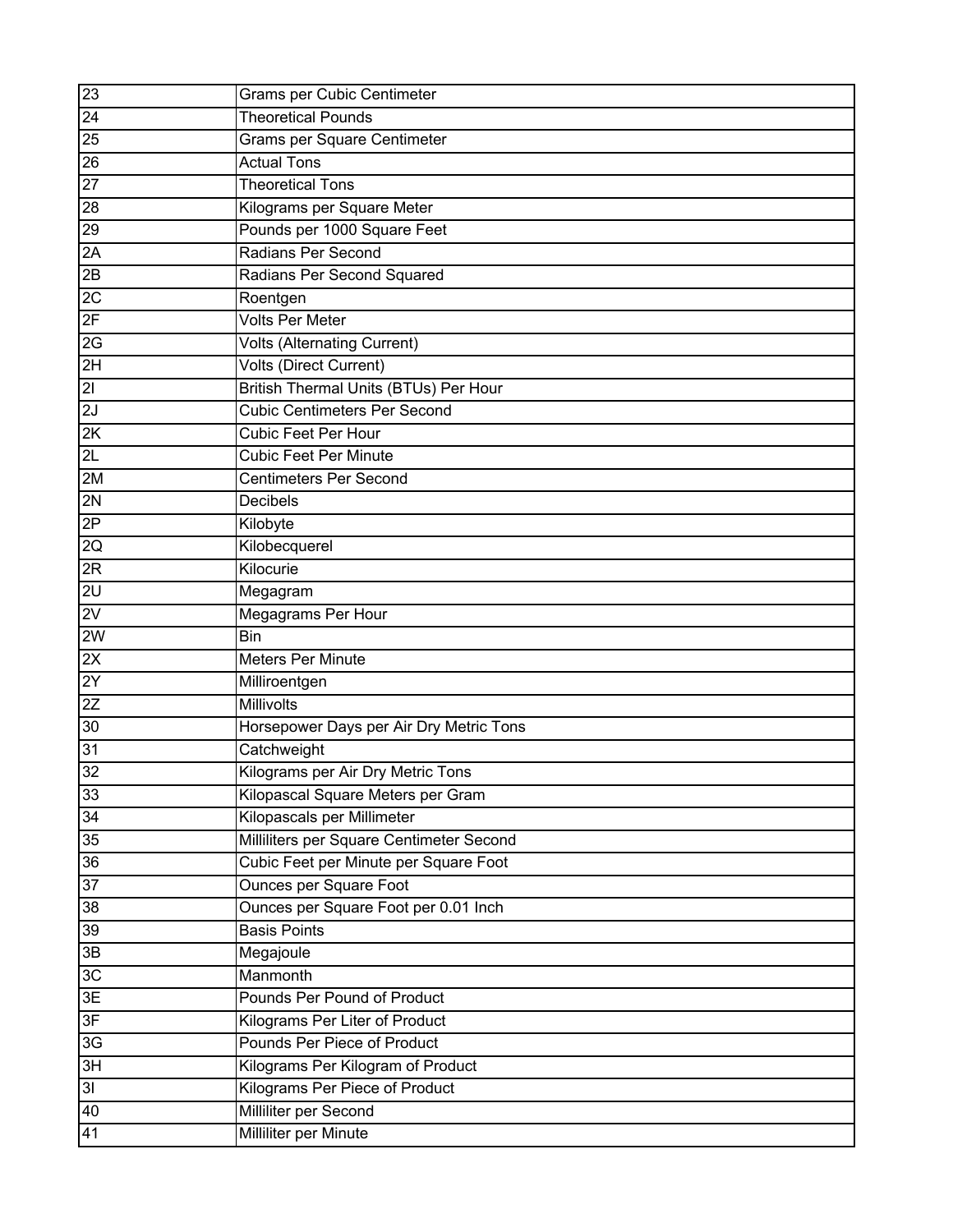| 43             | <b>Super Bulk Bag</b>        |
|----------------|------------------------------|
| 48             | <b>Bulk Car Load</b>         |
| 4A             | <b>Bobbin</b>                |
| 4B             | Cap                          |
| 4C             | Centistokes                  |
| 4E             | 20-Pack                      |
| 4F             | 100-Pack                     |
| 4G             | Microliter                   |
| 4H             | Micrometer                   |
| 4 <sub>l</sub> | Meters Per Second            |
| 4J             | Meters Per Second Per Second |
| 4K             | <b>Milliamperes</b>          |
| 4L             | Megabyte                     |
| 4M             | Milligrams Per Hour          |
| 4N             | Megabecquerel                |
| 4O             | Microfarad                   |
| 4P             | <b>Newtons Per Meter</b>     |
| 4Q             | Ounce Inch                   |
| 4R             | <b>Ounce Foot</b>            |
| 4T             | Picofarad                    |
| 4U             | Pounds Per Hour              |
| 4V             | <b>Cubic Meter Per Hour</b>  |
| 4W             | Ton Per Hour                 |
| 4X             | Kiloliter Per Hour           |
| 51             | <b>Actual Tonnes</b>         |
| 52             | Credits                      |
| 53             | Theoretical Kilograms        |
| 54             | <b>Theoretical Tonnes</b>    |
| 56             | <b>Sitas</b>                 |
| 57             | Mesh                         |
| 58             | Net Kilograms                |
| 59             | Parts Per Million            |
| 5A             | <b>Barrels per Minute</b>    |
| 5B             | <b>Batch</b>                 |
| 5C             | Gallons per Thousand         |
| 5E             | MMSCF/Day                    |
| 5F             | Pounds per Thousand          |
| 5G             | Pump                         |
| 5H             | Stage                        |
| 5 <sub>l</sub> | <b>Standard Cubic Foot</b>   |
| 5J             | <b>Hydraulic Horse Power</b> |
| 5K             | Count per Minute             |
| 5P             | Seismic Level                |
| 5Q             | Seismic Line                 |
| 60             | Percent Weight               |
| 61             | Parts Per Billion            |
| 62             | Percent Per 1000 Hours       |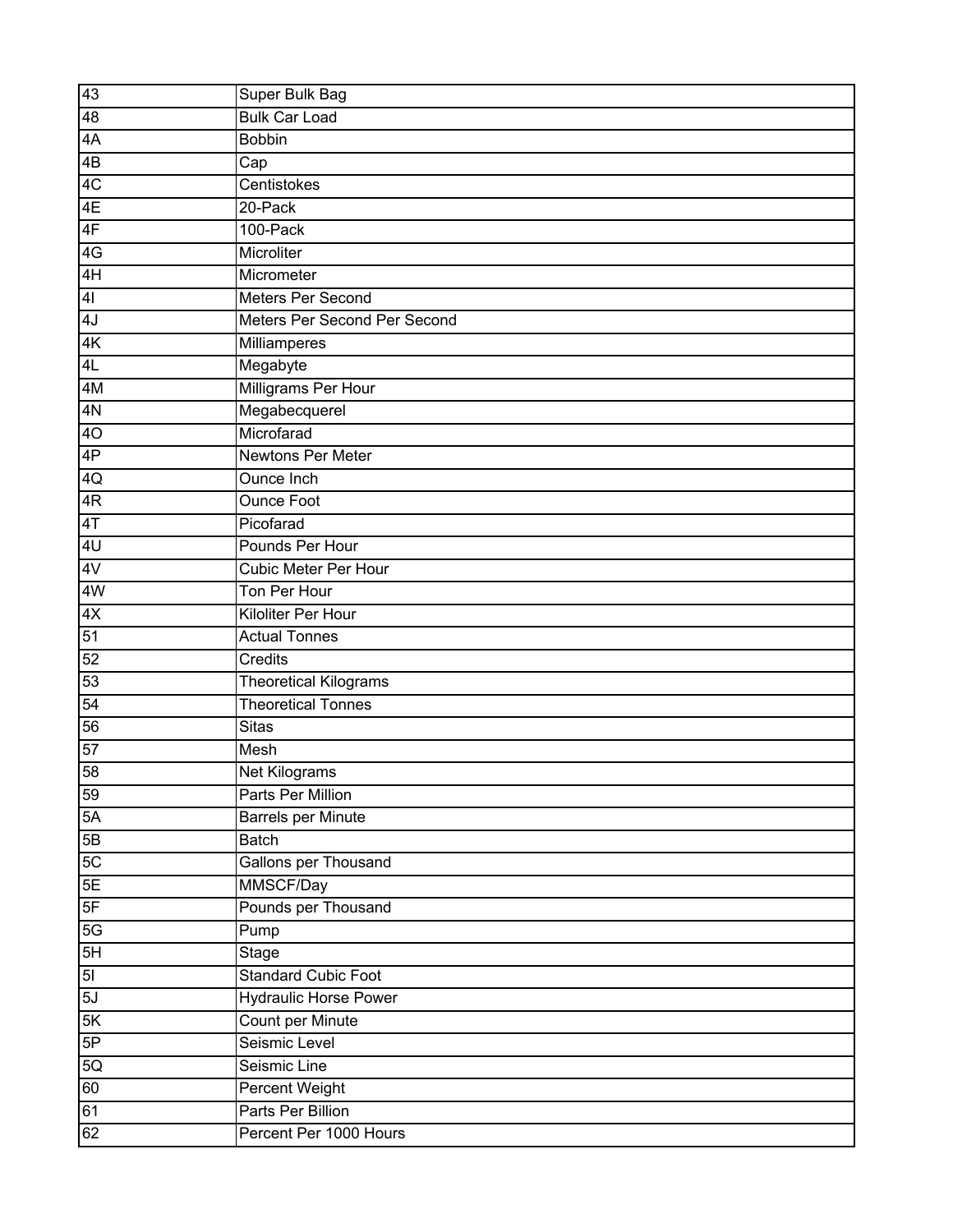| 63               | Failure Rate In Time                                                             |
|------------------|----------------------------------------------------------------------------------|
| 64               | Pounds Per Square Inch Gauge                                                     |
| 66               | <b>Oersteds</b>                                                                  |
| 69               | <b>Test Specific Scale</b>                                                       |
| 71               | Volt-Ampere Per Pound                                                            |
| 72               | <b>Watts Per Pound</b>                                                           |
| 73               | Ampere Turn Per Centimeter                                                       |
| 74               | <b>Milli Pascals</b>                                                             |
| 76               | Gauss                                                                            |
| $77\,$           | milli-inch                                                                       |
| 78               | Kilogauss                                                                        |
| 79               | <b>Electron Volt</b>                                                             |
| 80               | Pounds Per Square Inch Absolute                                                  |
| $\overline{81}$  | Henry                                                                            |
| 84               | Kilo Pounds Per Square Inch (KSI)                                                |
| 85               | <b>Foot Pounds</b>                                                               |
| $\overline{86}$  | Joules                                                                           |
| 87               | Pounds per Cubic Foot                                                            |
| 89               | Poise                                                                            |
| 8C               | Cord                                                                             |
| 8D               | Duty                                                                             |
| 8P               | Project                                                                          |
| 8R               | Program                                                                          |
| 8S               | Session                                                                          |
| $\overline{30}$  | Square Kilometer                                                                 |
| 90               | Saybold Universal Second                                                         |
| 91               | <b>Stokes</b>                                                                    |
| 92               | Calories per Cubic Centimeter                                                    |
| 93               | Calories per Gram                                                                |
| 94               | <b>Curl Units</b>                                                                |
| 95               | 20,000 Gallon Tankcar                                                            |
| 96               | 10,000 Gallon Tankcar                                                            |
| 97               | 10 Kilogram Drum                                                                 |
| 98               | 15 Kilogram Drum                                                                 |
| A1               | 15 °C calorie                                                                    |
| A10              | ampere square metre per joule second                                             |
| A12              | astronomical unit                                                                |
| A13              | attojoule                                                                        |
| A14              | barn                                                                             |
| $\overline{A15}$ | barn per electronvolt                                                            |
| A16              | barn per steradian electronvolt                                                  |
| A17              | barn per steradian                                                               |
| A18              | becquerel per kilogram                                                           |
| A19              | becquerel per cubic metre                                                        |
| $\overline{A2}$  | ampere per centimetre                                                            |
| A20              | British thermal unit (international table) per second square foot degree Rankine |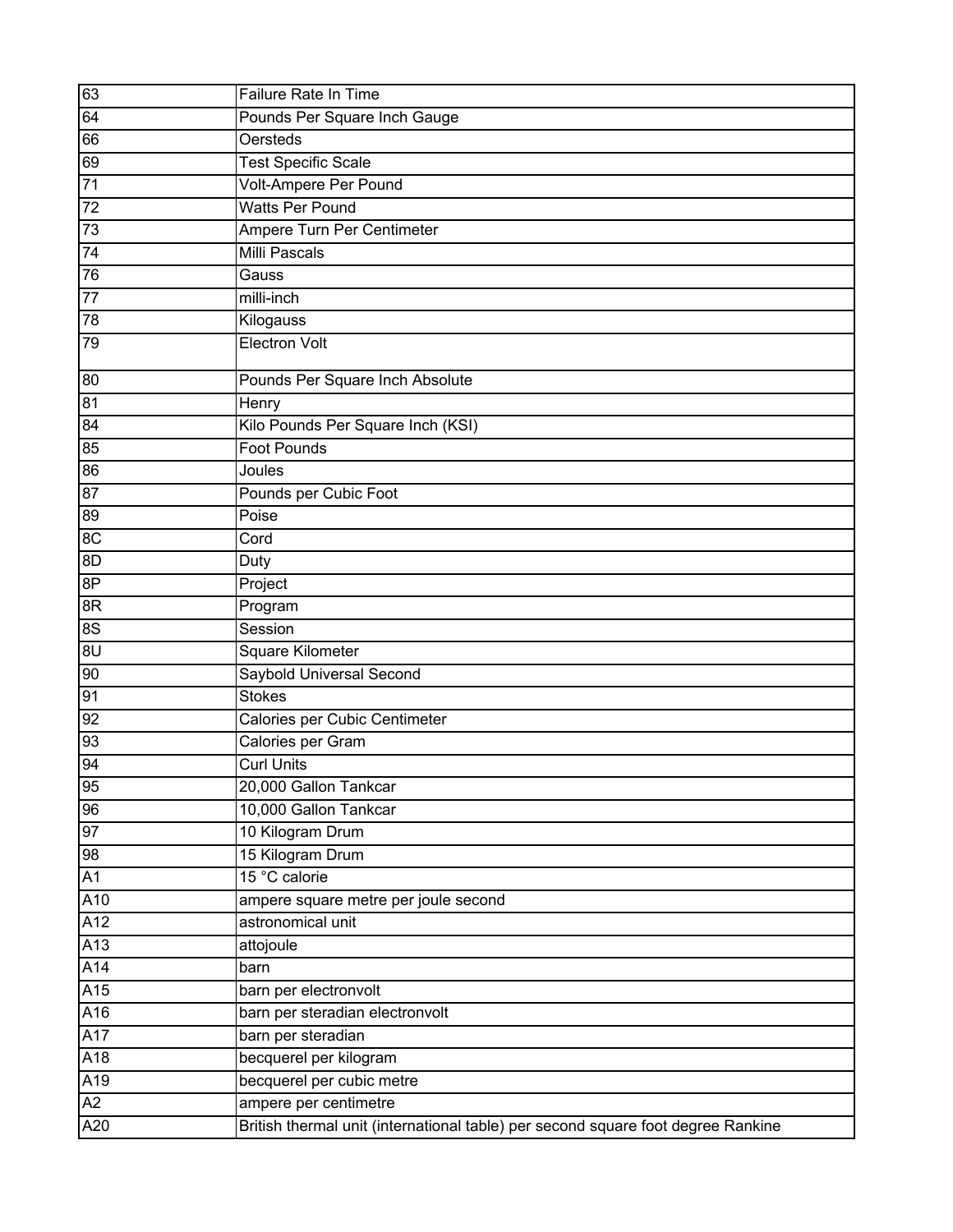| A21             | British thermal unit (international table) per pound degree Rankine            |
|-----------------|--------------------------------------------------------------------------------|
| A <sub>22</sub> | British thermal unit (international table) per second foot degree Rankine      |
| A23             | British thermal unit (international table) per hour square foot degree Rankine |
| A24             | candela per square metre                                                       |
| A25             | cheval vapeur                                                                  |
| A26             | coulomb metre                                                                  |
| A27             | coulomb metre squared per volt                                                 |
| A28             | coulomb per cubic centimetre                                                   |
| A29             | coulomb per cubic metre                                                        |
| A3              | ampere per millimetre                                                          |
| A30             | coulomb per cubic millimetre                                                   |
| A31             | coulomb per kilogram second                                                    |
| A32             | coulomb per mole                                                               |
| A33             | coulomb per square centimetre                                                  |
| A34             | coulomb per square metre                                                       |
| A35             | coulomb per square millimetre                                                  |
| A36             | cubic centimetre per mole                                                      |
| A37             | cubic decimetre per mole                                                       |
| A38             | cubic metre per coulomb                                                        |
| A39             | cubic metre per kilogram                                                       |
| A4              | ampere per square centimetre                                                   |
| A40             | cubic metre per mole                                                           |
| A41             | ampere per square metre                                                        |
| A42             | curie per kilogram                                                             |
| A44             | decalitre                                                                      |
| A45             | decametre                                                                      |
| A48             | degree Rankine                                                                 |
| A5              | ampere square metre                                                            |
| A50             | dyne second per cubic centimetre                                               |
| A51             | dyne second per centimetre                                                     |
| A52             | dyne second per centimetre to the fifth power                                  |
| A53             | electronvolt                                                                   |
| A54             | electronvolt per metre                                                         |
| A55             | electronvolt square metre                                                      |
| A56             | electronvolt square metre per kilogram                                         |
| A57             | erg                                                                            |
| A58             | erg per centimetre                                                             |
| A6              | ampere per square metre kelvin squared                                         |
| A60             | erg per cubic centimetre                                                       |
| A61             | erg per gram                                                                   |
| A62             | erg per gram second                                                            |
| A63             | erg per second                                                                 |
| A64             | erg per second square centimetre                                               |
| A65             | erg per square centimetre second                                               |
| A66             | erg square centimetre                                                          |
| A67             | erg square centimetre per gram                                                 |
| A68             | exajoule                                                                       |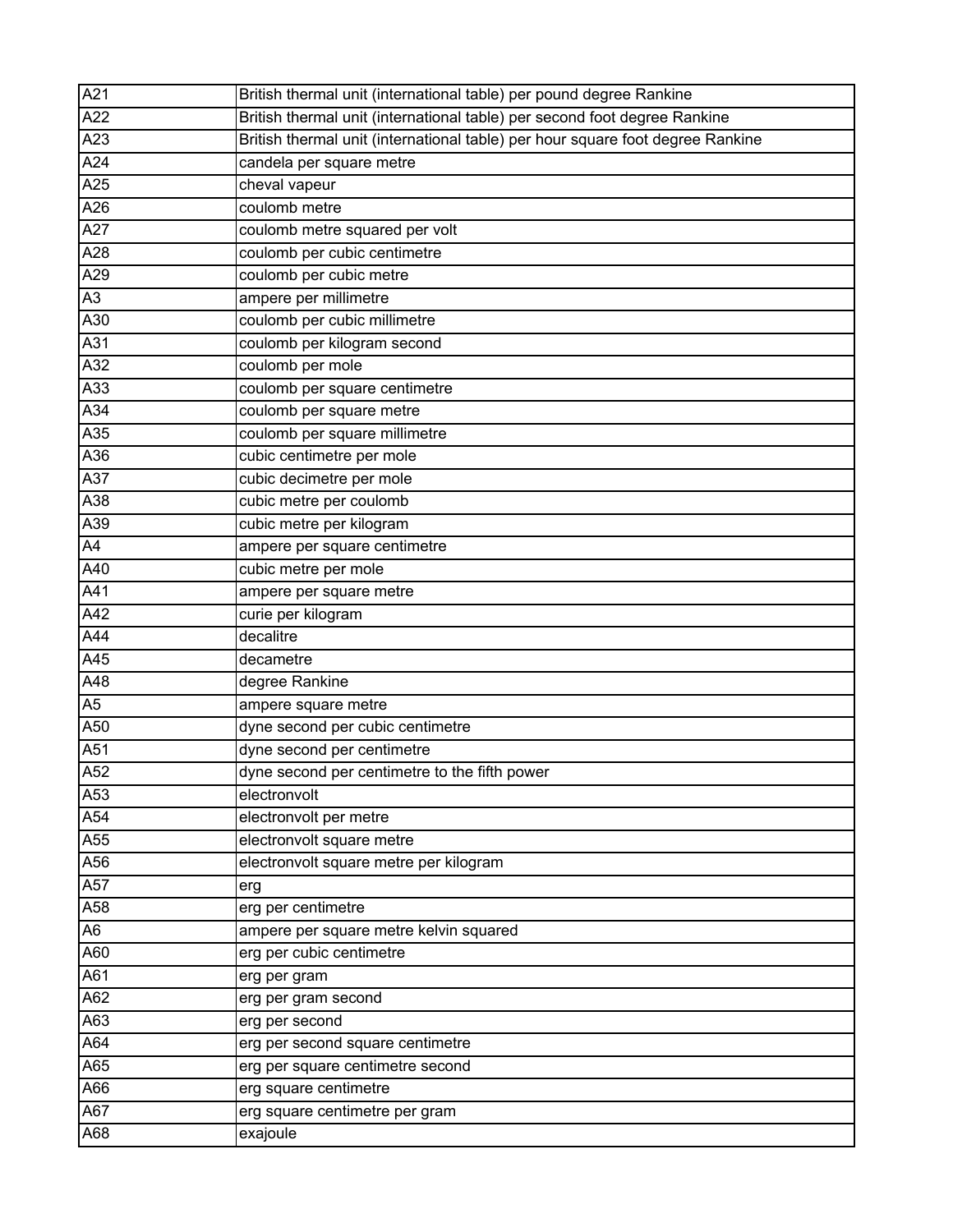| A69             | farad per metre                    |
|-----------------|------------------------------------|
| A7              | ampere per square millimetre       |
| A70             | femtojoule                         |
| A71             | femtometre                         |
| A73             | foot per second squared            |
| A74             | foot pound-force per second        |
| A76             | gal                                |
| $\overline{AB}$ | ampere second                      |
| A84             | gigacoulomb per cubic metre        |
| A85             | gigaelectronvolt                   |
| A86             | gigahertz                          |
| A87             | gigaohm                            |
| A88             | gigaohm metre                      |
| A89             | gigapascal                         |
| A90             | gigawatt                           |
| A91             | grade                              |
| A93             | gram per cubic metre               |
| A94             | gram per mole                      |
| A95             | gray                               |
| A96             | gray per second                    |
| A97             | hectopascal                        |
| A98             | henry per metre                    |
| AA              | Ball                               |
| AB              | <b>Bulk Pack</b>                   |
| <b>ACR</b>      | acre                               |
| <b>AD</b>       | <b>Bytes</b>                       |
| <b>AE</b>       | Amperes per Meter                  |
| AG              | Angstrom                           |
| <b>AH</b>       | <b>Additional Minutes</b>          |
| Al              | Average Minutes Per Call           |
| AJ              | Cop                                |
| <b>AK</b>       | Fathom                             |
| <b>AL</b>       | <b>Access Lines</b>                |
| <b>AM</b>       | Ampoule                            |
| AMH             | ampere hour                        |
| <b>AMP</b>      | ampere                             |
| <b>AN</b>       | <b>Minutes or Messages</b>         |
| <b>ANN</b>      | year                               |
| AO              | Ampere-turn                        |
| AP              | <b>Aluminum Pounds Only</b>        |
| <b>APZ</b>      | troy ounce or apothecary ounce     |
| <b>AQ</b>       | Anti-hemophilic Factor (AHF) Units |
| <b>AR</b>       | Suppository                        |
| <b>ARE</b>      | are                                |
| <b>AS</b>       | Assortment                         |
| <b>AT</b>       | Atmosphere                         |
| <b>ATM</b>      | standard atmosphere                |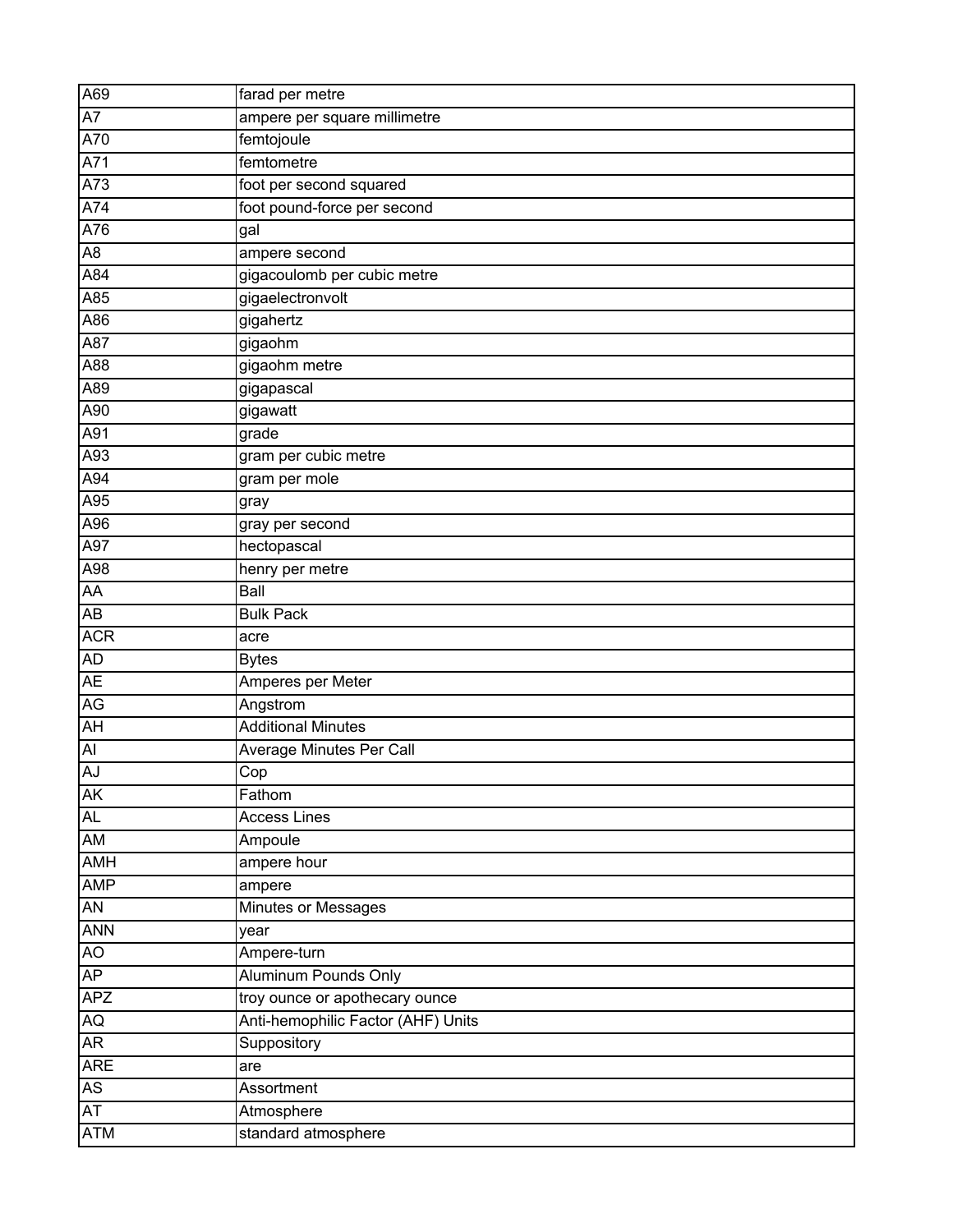| <b>ATT</b>     | technical atmosphere                        |
|----------------|---------------------------------------------|
| AU             | Ocular Insert System                        |
| <b>AV</b>      | Capsule                                     |
| <b>AW</b>      | <b>Powder-Filled Vials</b>                  |
| AX             | Twenty                                      |
| AY             | Assembly                                    |
| AZ             | British Thermal Units (BTUs) per Pound      |
| B <sub>0</sub> | British Thermal Units (BTUs) per Cubic Foot |
| <b>B1</b>      | <b>Barrels per Day</b>                      |
| <b>B11</b>     | joule per kilogram kelvin                   |
| <b>B12</b>     | joule per metre                             |
| <b>B13</b>     | joule per square metre                      |
| <b>B14</b>     | joule per metre to the fourth power         |
| <b>B15</b>     | joule per mole                              |
| <b>B16</b>     | joule per mole kelvin                       |
| <b>B18</b>     | joule second                                |
| <b>B2</b>      | <b>Bunks</b>                                |
| <b>B20</b>     | joule square metre per kilogram             |
| <b>B21</b>     | kelvin per watt                             |
| <b>B22</b>     | kiloampere                                  |
| <b>B23</b>     | kiloampere per square metre                 |
| <b>B24</b>     | kiloampere per metre                        |
| <b>B25</b>     | kilobecquerel per kilogram                  |
| <b>B26</b>     | kilocoulomb                                 |
| <b>B27</b>     | kilocoulomb per cubic metre                 |
| <b>B28</b>     | kilocoulomb per square metre                |
| <b>B29</b>     | kiloelectronvolt                            |
| B <sub>3</sub> | <b>Batting Pound</b>                        |
| <b>B31</b>     | kilogram metre per second                   |
| <b>B32</b>     | kilogram metre squared                      |
| <b>B33</b>     | kilogram metre squared per second           |
| <b>B34</b>     | kilogram per cubic decimetre                |
| <b>B35</b>     | kilogram per litre                          |
| <b>B36</b>     | calorie (thermochemical) per gram           |
| <b>B37</b>     | kilogram-force                              |
| <b>B38</b>     | kilogram-force metre                        |
| <b>B39</b>     | kilogram-force metre per second             |
| <b>B4</b>      | Barrel, Imperial                            |
| B40            | kilogram-force per square metre             |
| <b>B41</b>     | kilojoule per kelvin                        |
| B42            | kilojoule per kilogram                      |
| <b>B43</b>     | kilojoule per kilogram kelvin               |
| B44            | kilojoule per mole                          |
| <b>B45</b>     | kilomole                                    |
| <b>B46</b>     | kilomole per cubic metre                    |
| <b>B47</b>     | kilonewton                                  |
| <b>B48</b>     | kilonewton metre                            |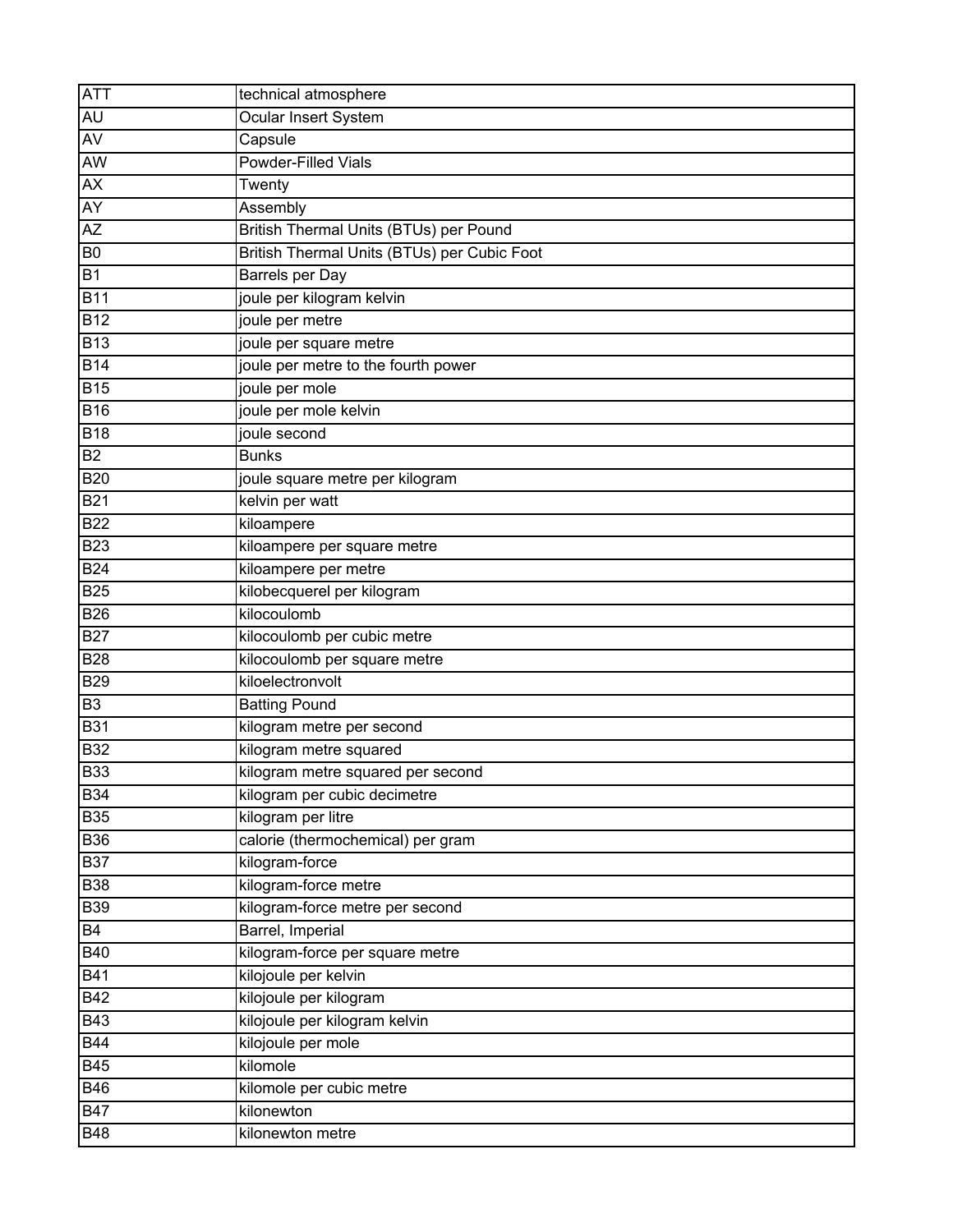| <b>B49</b>      | kiloohm                                    |
|-----------------|--------------------------------------------|
| <b>B5</b>       | <b>Billet</b>                              |
| <b>B50</b>      | kiloohm metre                              |
| <b>B51</b>      | kilopond                                   |
| <b>B52</b>      | kilosecond                                 |
| <b>B53</b>      | kilosiemens                                |
| <b>B54</b>      | kilosiemens per metre                      |
| <b>B55</b>      | kilovolt per metre                         |
| <b>B56</b>      | kiloweber per metre                        |
| <b>B57</b>      | light year                                 |
| <b>B58</b>      | litre per mole                             |
| <b>B59</b>      | lumen hour                                 |
| <b>B6</b>       | <b>Bun</b>                                 |
| <b>B60</b>      | lumen per square metre                     |
| <b>B61</b>      | lumen per watt                             |
| <b>B62</b>      | lumen second                               |
| <b>B63</b>      | lux hour                                   |
| <b>B64</b>      | lux second                                 |
| <b>B66</b>      | megaampere per square metre                |
| <b>B67</b>      | megabecquerel per kilogram                 |
| <b>B69</b>      | megacoulomb per cubic metre                |
| $\overline{B7}$ | Cycles                                     |
| <b>B70</b>      | megacoulomb per square metre               |
| <b>B71</b>      | megaelectronvolt                           |
| <b>B72</b>      | megagram per cubic metre                   |
| <b>B73</b>      | meganewton                                 |
| B74             | meganewton metre                           |
| <b>B75</b>      | $m$ egaohm                                 |
| <b>B76</b>      | megaohm metre                              |
| <b>B77</b>      | megasiemens per metre                      |
| <b>B78</b>      | megavolt                                   |
| <b>B79</b>      | megavolt per metre                         |
| B <sub>8</sub>  | joule per cubic metre                      |
| <b>B81</b>      | reciprocal metre squared reciprocal second |
| <b>B83</b>      | metre to the fourth power                  |
| <b>B84</b>      | microampere                                |
| <b>B85</b>      | microbar                                   |
| <b>B86</b>      | microcoulomb                               |
| <b>B87</b>      | microcoulomb per cubic metre               |
| <b>B88</b>      | microcoulomb per square metre              |
| <b>B89</b>      | microfarad per metre                       |
| <b>B9</b>       | Batt                                       |
| <b>B90</b>      | microhenry                                 |
| <b>B91</b>      | microhenry per metre                       |
| <b>B92</b>      | micronewton                                |
| <b>B93</b>      | micronewton metre                          |
| <b>B94</b>      | microohm                                   |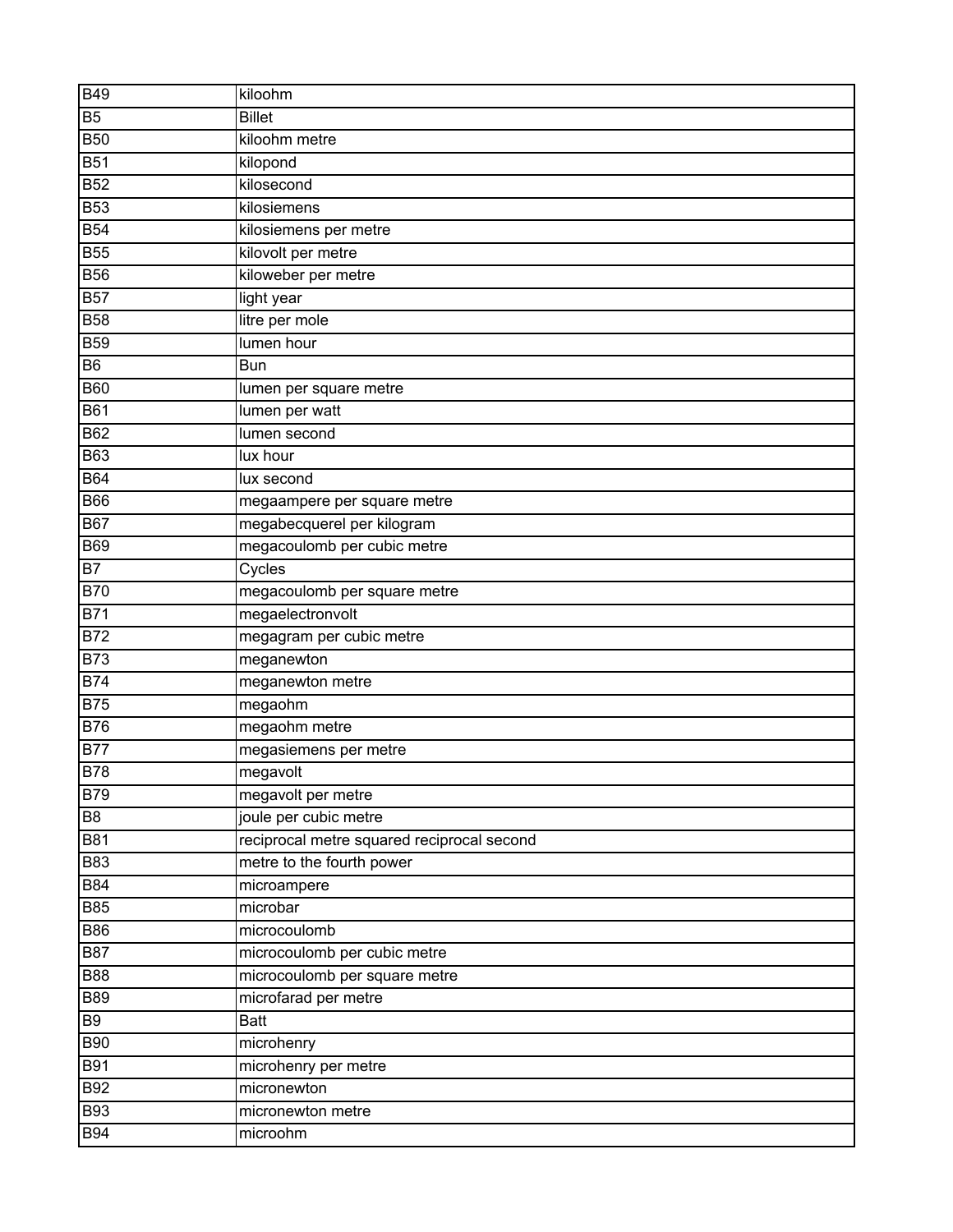| <b>B95</b>       | microohm metre                             |
|------------------|--------------------------------------------|
| <b>B96</b>       | micropascal                                |
| <b>B97</b>       | microradian                                |
| <b>B98</b>       | microsecond                                |
| <b>B99</b>       | microsiemens                               |
| BA               | Bale                                       |
| <b>BAR</b>       | bar [unit of pressure]                     |
| <b>BB</b>        | <b>Base Box</b>                            |
| BC               | <b>Bucket</b>                              |
| ${\sf BD}$       | <b>Bundle</b>                              |
| <b>BE</b>        | Beam                                       |
| <b>BF</b>        | <b>Board Feet</b>                          |
| BG               | Bag                                        |
| BH               | <b>Brush</b>                               |
| <b>BHP</b>       | brake horse power                          |
| B                | Bar                                        |
| <b>BJ</b>        | Band                                       |
| <b>BK</b>        | <b>Book</b>                                |
| <b>BL</b>        | <b>Block</b>                               |
| <b>BLD</b>       | dry barrel (US)                            |
| <b>BLL</b>       | barrel (US)                                |
| <b>BM</b>        | <b>Bolt</b>                                |
| <b>BN</b>        | <b>Bulk</b>                                |
| <b>BO</b>        | <b>Bottle</b>                              |
| <b>BP</b>        | 100 Board Feet                             |
| <b>BQL</b>       | becquerel                                  |
| <b>BR</b>        | Barrel                                     |
| <b>BS</b>        | <b>Basket</b>                              |
| <b>BT</b>        | <b>Belt</b>                                |
| <b>BTU</b>       | British thermal unit (international table) |
| <b>BU</b>        | <b>Bushel</b>                              |
| <b>BUA</b>       | bushel (US)                                |
| <b>BUI</b>       | bushel (UK)                                |
| <b>BV</b>        | <b>Bushel, Dry Imperial</b>                |
| BW               | <b>Base Weight</b>                         |
| <b>BX</b>        | Box                                        |
| BY               | <b>British Thermal Unit (BTU)</b>          |
| BZ               | Million BTU's                              |
| C <sub>0</sub>   | Calls                                      |
| C1               | Composite Product Pounds (Total Weight)    |
| C10              | millifarad                                 |
| $\overline{C11}$ | milligal                                   |
| C <sub>12</sub>  | milligram per metre                        |
| C13              | milligray                                  |
| C <sub>14</sub>  | millihenry                                 |
| $\overline{C15}$ | millijoule                                 |
| C16              | millimetre per second                      |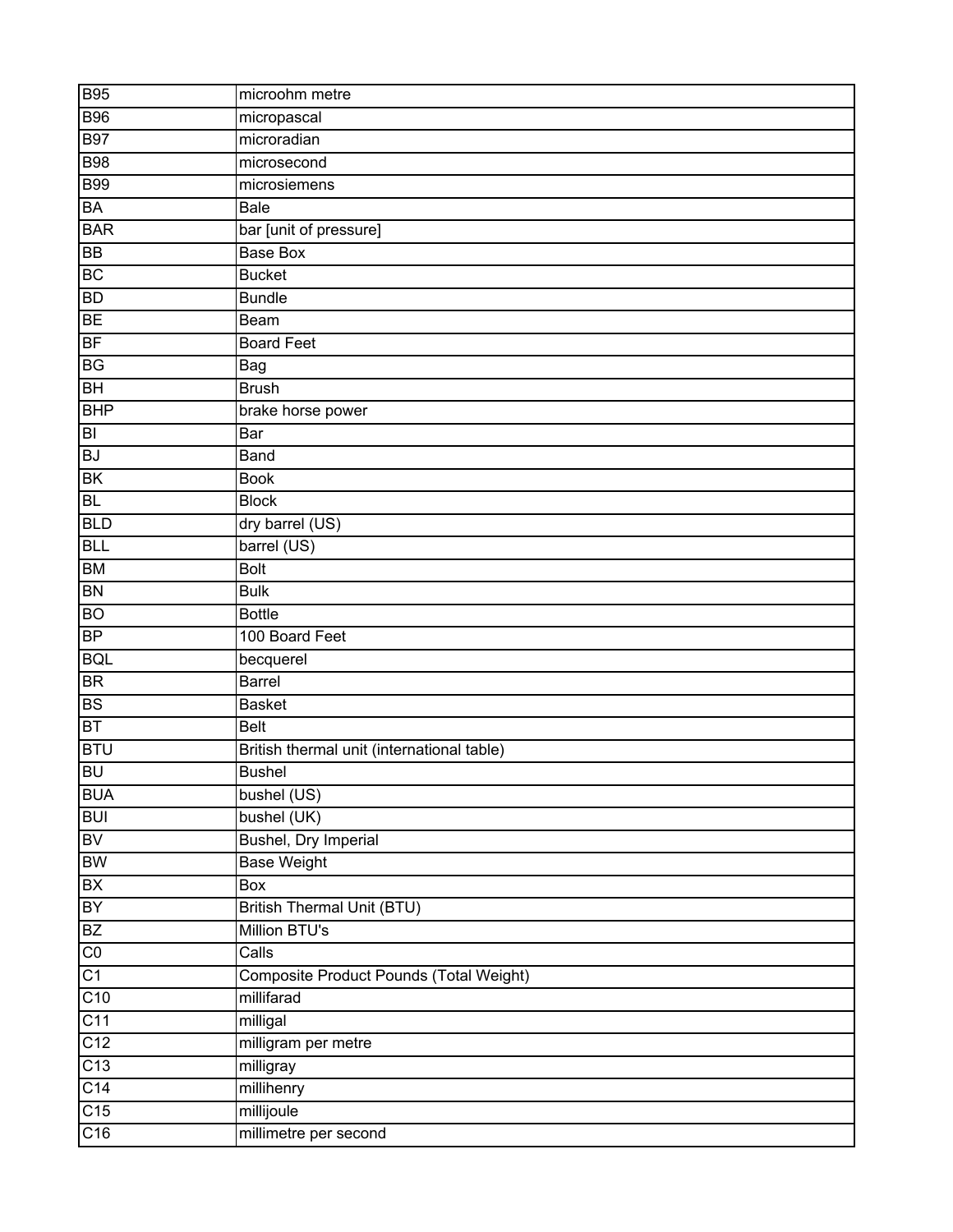| C17                     | millimetre squared per second             |
|-------------------------|-------------------------------------------|
| C18                     | millimole                                 |
| C19                     | mole per kilogram                         |
| C <sub>2</sub>          | Carset                                    |
| $\overline{C20}$        | millinewton                               |
| C <sub>22</sub>         | millinewton per metre                     |
| C <sub>23</sub>         | milliohm metre                            |
| C <sub>24</sub>         | millipascal second                        |
| C <sub>25</sub>         | milliradian                               |
| C <sub>26</sub>         | millisecond                               |
| C <sub>27</sub>         | millisiemens                              |
| C <sub>28</sub>         | millisievert                              |
| C29                     | millitesla                                |
| $\overline{C3}$         | Centiliter                                |
| C30                     | millivolt per metre                       |
| C <sub>31</sub>         | milliwatt                                 |
| C32                     | milliwatt per square metre                |
| C <sub>33</sub>         | milliweber                                |
| C <sub>34</sub>         | mole                                      |
| C35                     | mole per cubic decimetre                  |
| C36                     | mole per cubic metre                      |
| C38                     | mole per litre                            |
| C39                     | nanoampere                                |
| $\overline{C4}$         | Carload                                   |
| C40                     | nanocoulomb                               |
| C <sub>41</sub>         | nanofarad                                 |
| C42                     | nanofarad per metre                       |
| C43                     | nanohenry                                 |
| C44                     | nanohenry per metre                       |
| C45                     | nanometre                                 |
| $\overline{C46}$        | nanoohm metre                             |
| C47                     | nanosecond                                |
| C48                     | nanotesla                                 |
| C49                     | nanowatt                                  |
| $\overline{C5}$         | Cost                                      |
| $\overline{C50}$        | neper                                     |
| C51                     | neper per second                          |
| C52                     | picometre                                 |
| C53                     | newton metre second                       |
| C54                     | newton metre squared per kilogram squared |
| $\overline{\text{C55}}$ | newton per square metre                   |
| C <sub>56</sub>         | newton per square millimetre              |
| $\overline{C57}$        | newton second                             |
| C58                     | newton second per metre                   |
| C59                     | octave                                    |
| $\overline{\text{C6}}$  | Cell                                      |
| $\overline{C60}$        | ohm centimetre                            |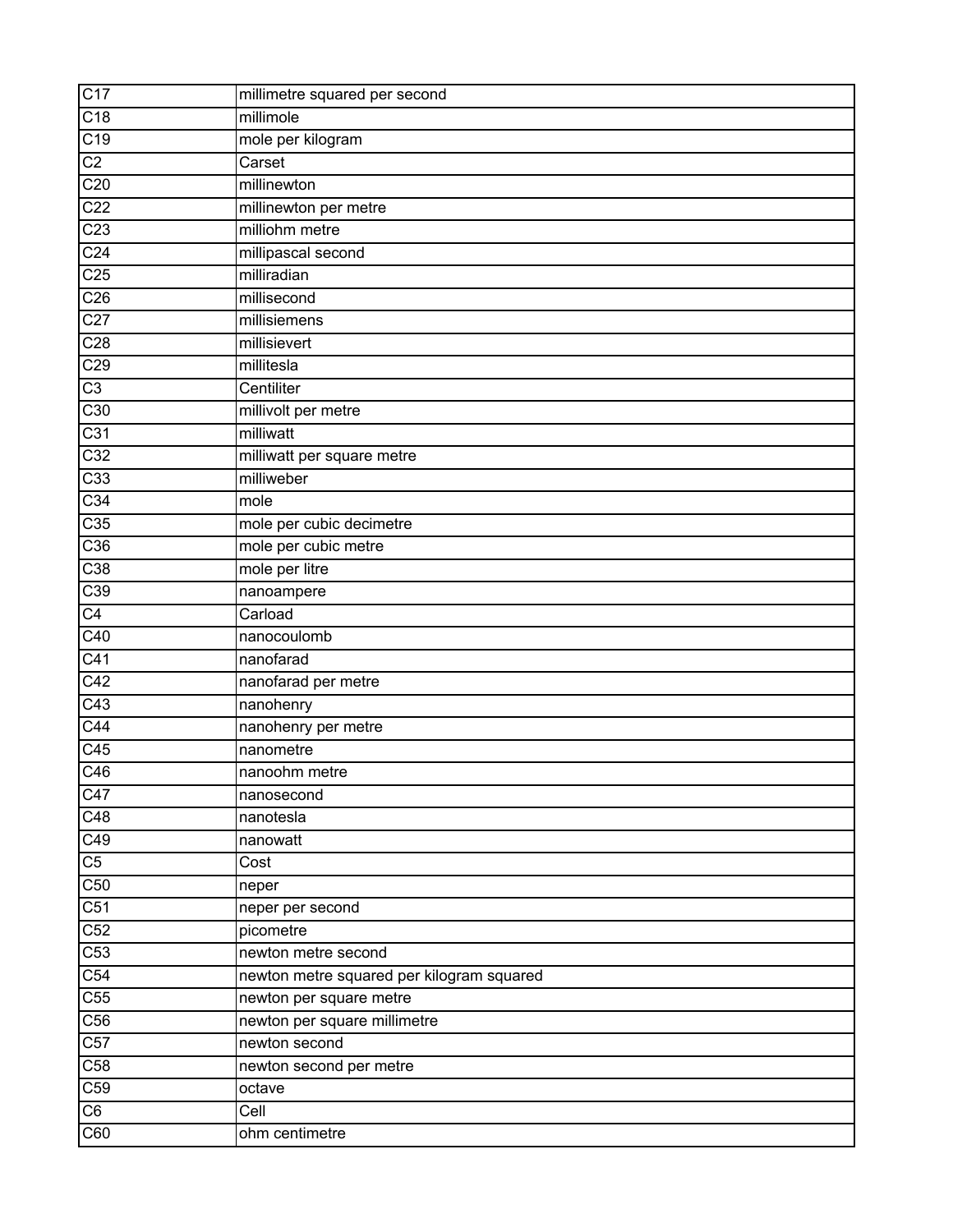| C61                    | ohm metre                                          |
|------------------------|----------------------------------------------------|
| C62                    | one                                                |
| C63                    | parsec                                             |
| $\overline{C64}$       | pascal per kelvin                                  |
| $\overline{C65}$       | pascal second                                      |
| C66                    | pascal second per cubic metre                      |
| C67                    | pascal second per metre                            |
| C68                    | petajoule                                          |
| C69                    | phon                                               |
| $\overline{C7}$        | Centipoise (CPS)                                   |
| C70                    | picoampere                                         |
| $\overline{C71}$       | picocoulomb                                        |
| $\overline{C72}$       | picofarad per metre                                |
| $\overline{C}$ 73      | picohenry                                          |
| $\overline{C75}$       | picowatt                                           |
| C76                    | picowatt per square metre                          |
| $\overline{C78}$       | pound-force                                        |
| $\overline{C8}$        | <b>Cubic Decimeter</b>                             |
| C80                    | rad                                                |
| C82                    | radian square metre per mole                       |
| C83                    | radian square metre per kilogram                   |
| C84                    | radian per metre                                   |
| $\overline{C85}$       | reciprocal angstrom                                |
| C86                    | reciprocal cubic metre                             |
| C87                    | reciprocal cubic metre per second                  |
| C88                    | reciprocal electron volt per cubic metre           |
| C89                    | reciprocal henry                                   |
| C9                     | <b>Coil Group</b>                                  |
| C90                    | reciprocal joule per cubic metre                   |
| C91                    | reciprocal kelvin or kelvin to the power minus one |
| C92                    | reciprocal metre                                   |
| C93                    | reciprocal square metre                            |
| C94                    | reciprocal minute                                  |
| C95                    | reciprocal mole                                    |
| C96                    | reciprocal pascal or pascal to the power minus one |
| C97                    | reciprocal second                                  |
| C98                    | reciprocal second per cubic metre                  |
| C99                    | reciprocal second per metre squared                |
| CA                     | Case                                               |
| $\overline{CB}$        | Carboy                                             |
| $\overline{cc}$        | <b>Cubic Centimeter</b>                            |
| CD                     | Carat                                              |
| CDL                    | candela                                            |
| CE                     | Centigrade, Celsius                                |
| CEL                    | degree Celsius                                     |
| CF                     | <b>Cubic Feet</b>                                  |
| $\overline{\text{CG}}$ | Card                                               |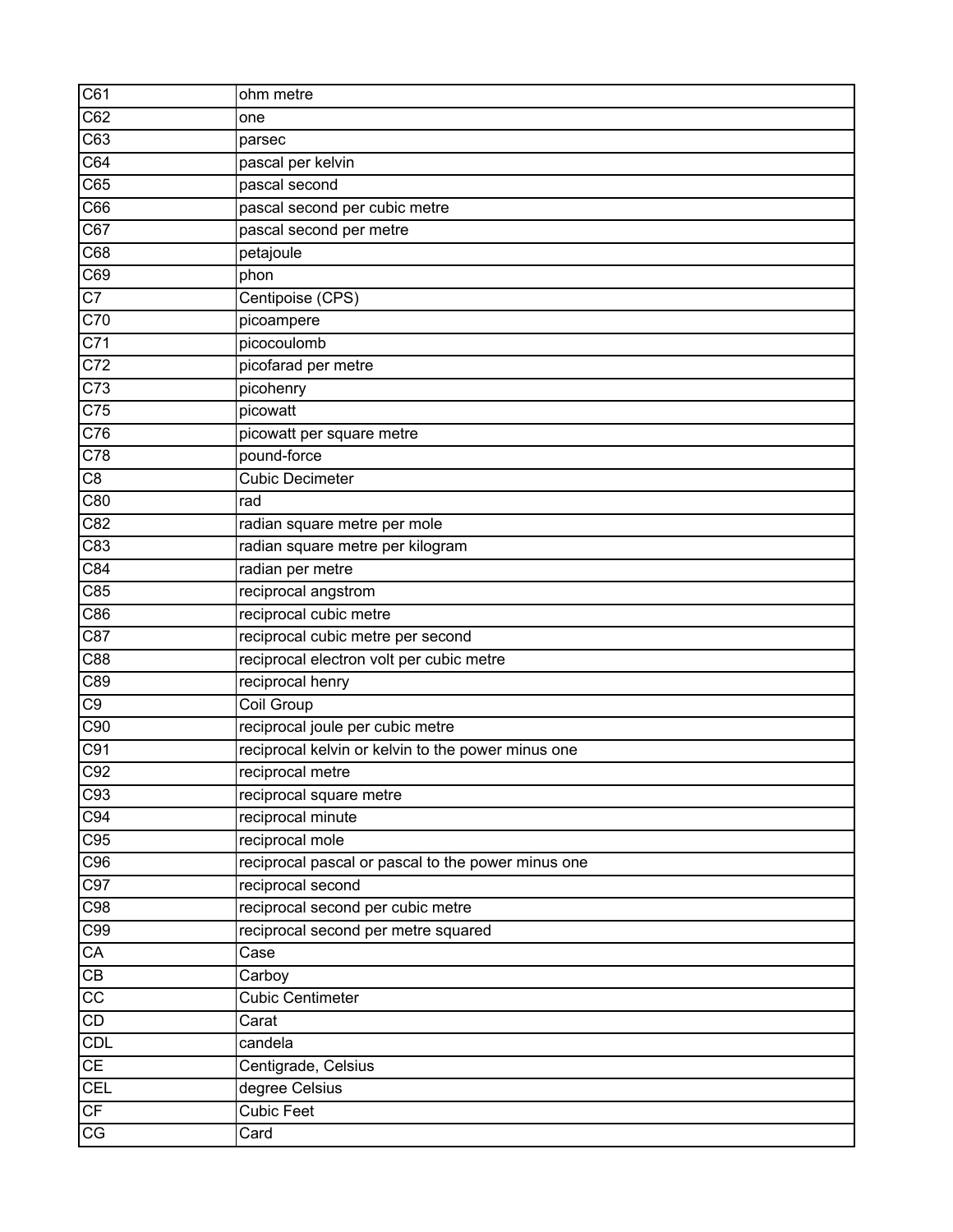| <b>CGM</b>             | centigram                                 |
|------------------------|-------------------------------------------|
| CH                     | Container                                 |
| CI                     | Cubic Inches                              |
| CJ                     | Cone                                      |
| CK                     | Connector                                 |
| <b>CKG</b>             | coulomb per kilogram                      |
| $\overline{CL}$        | Cylinder                                  |
| CLT                    | centilitre                                |
| CM                     | Centimeter                                |
| <b>CMK</b>             | square centimetre                         |
| <b>CMQ</b>             | cubic centimetre                          |
| <b>CMT</b>             | centimetre                                |
| CN                     | Can                                       |
| $\overline{C}$         | Cubic Meters (Net)                        |
| COU                    | coulomb                                   |
| CP                     | Crate                                     |
| CQ                     | Cartridge                                 |
| CR                     | <b>Cubic Meter</b>                        |
| $\overline{\text{CS}}$ | Cassette                                  |
| CT                     | Carton                                    |
| CU                     | Cup                                       |
| <b>CUR</b>             | curie                                     |
| CV                     | Cover                                     |
| CW                     | Hundred Pounds (CWT)                      |
| <b>CWA</b>             | hundred pound (cwt) / hundred weight (US) |
| <b>CWI</b>             | hundred weight (UK)                       |
| $\overline{CX}$        | Coil                                      |
| CY                     | <b>Cubic Yard</b>                         |
| CZ                     | Combo                                     |
| D <sub>1</sub>         | reciprocal second per steradian           |
| D <sub>10</sub>        | siemens per metre                         |
| D12                    | siemens square metre per mole             |
| D13                    | sievert                                   |
| D <sub>15</sub>        | sone                                      |
| D16                    | square centimetre per erg                 |
| D17                    | square centimetre per steradian erg       |
| D18                    | metre kelvin                              |
| D <sub>19</sub>        | square metre kelvin per watt              |
| D <sub>2</sub>         | Shares                                    |
| D20                    | square metre per joule                    |
| D21                    | square metre per kilogram                 |
| D <sub>22</sub>        | square metre per mole                     |
| D <sub>24</sub>        | square metre per steradian                |
| D25                    | square metre per steradian joule          |
| D <sub>26</sub>        | square metre per volt second              |
| D <sub>27</sub>        | steradian                                 |
| D29                    | terahertz                                 |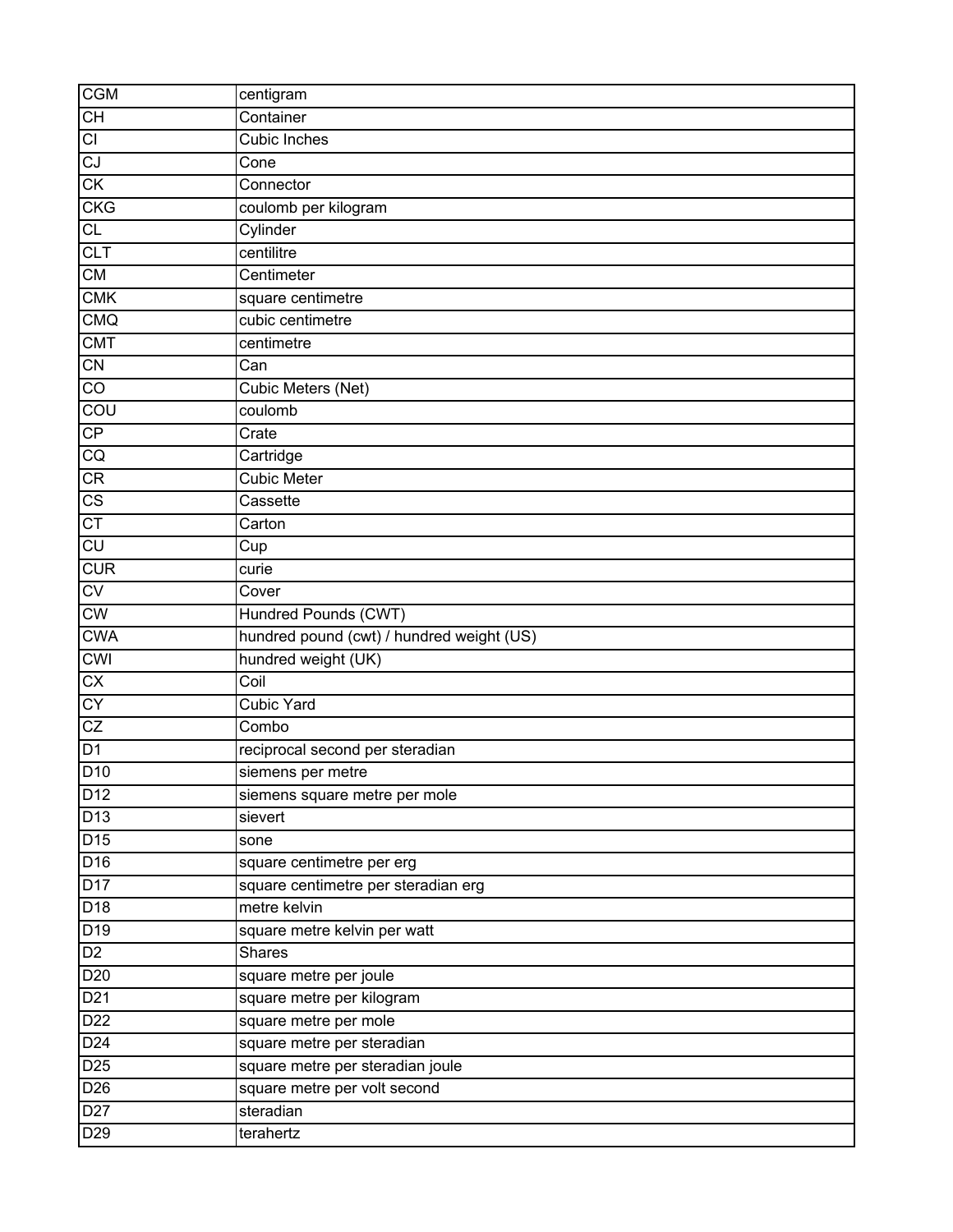| D <sub>3</sub>   | Square Decimeter                                                  |
|------------------|-------------------------------------------------------------------|
| D30              | terajoule                                                         |
| D31              | terawatt                                                          |
| D32              | terawatt hour                                                     |
| D33              | tesla                                                             |
| D35              | calorie (thermochemical)                                          |
| D37              | calorie (thermochemical) per gram kelvin                          |
| $\overline{D38}$ | calorie (thermochemical) per second centimetre kelvin             |
| D39              | calorie (thermochemical) per second square centimetre kelvin      |
| $D4\overline{1}$ | tonne per cubic metre                                             |
| D42              | tropical year                                                     |
| $\overline{D43}$ | unified atomic mass unit                                          |
| D44              | var                                                               |
| D45              | volt squared per kelvin squared                                   |
| D46              | volt - ampere                                                     |
| D47              | volt per centimetre                                               |
| D48              | volt per kelvin                                                   |
| D49              | millivolt per kelvin                                              |
| D <sub>5</sub>   | Kilogram Per Square Centimeter                                    |
| D <sub>50</sub>  | volt per metre                                                    |
| D <sub>51</sub>  | volt per millimetre                                               |
| D <sub>52</sub>  | watt per kelvin                                                   |
| D <sub>53</sub>  | watt per metre kelvin                                             |
| D <sub>54</sub>  | watt per square metre                                             |
| $\overline{D55}$ | watt per square metre kelvin                                      |
| $D\overline{56}$ | watt per square metre kelvin to the fourth power                  |
| D57              | watt per steradian                                                |
| D <sub>58</sub>  | watt per steradian square metre                                   |
| D <sub>59</sub>  | weber per metre                                                   |
| D <sub>6</sub>   | roentgen per second                                               |
| D60              | weber per millimetre                                              |
| D61              | minute [unit of angle]                                            |
| D62              | second [unit of angle]                                            |
| D69              | inch to the fourth power                                          |
| D70              | calorie (international table)                                     |
| D71              | calorie (international table) per second centimetre kelvin        |
| D72              | calorie (international table) per second square centimetre kelvin |
| D73              | joule square metre                                                |
| D74              | kilogram per mole                                                 |
| D75              | calorie (international table) per gram                            |
| D76              | calorie (international table) per gram kelvin                     |
| D77              | $m$ egacoulomb                                                    |
| D <sub>8</sub>   | <b>Draize Score</b>                                               |
| D80              | microwatt                                                         |
| D81              | microtesla                                                        |
| D82              | microvolt                                                         |
| D83              | millinewton metre                                                 |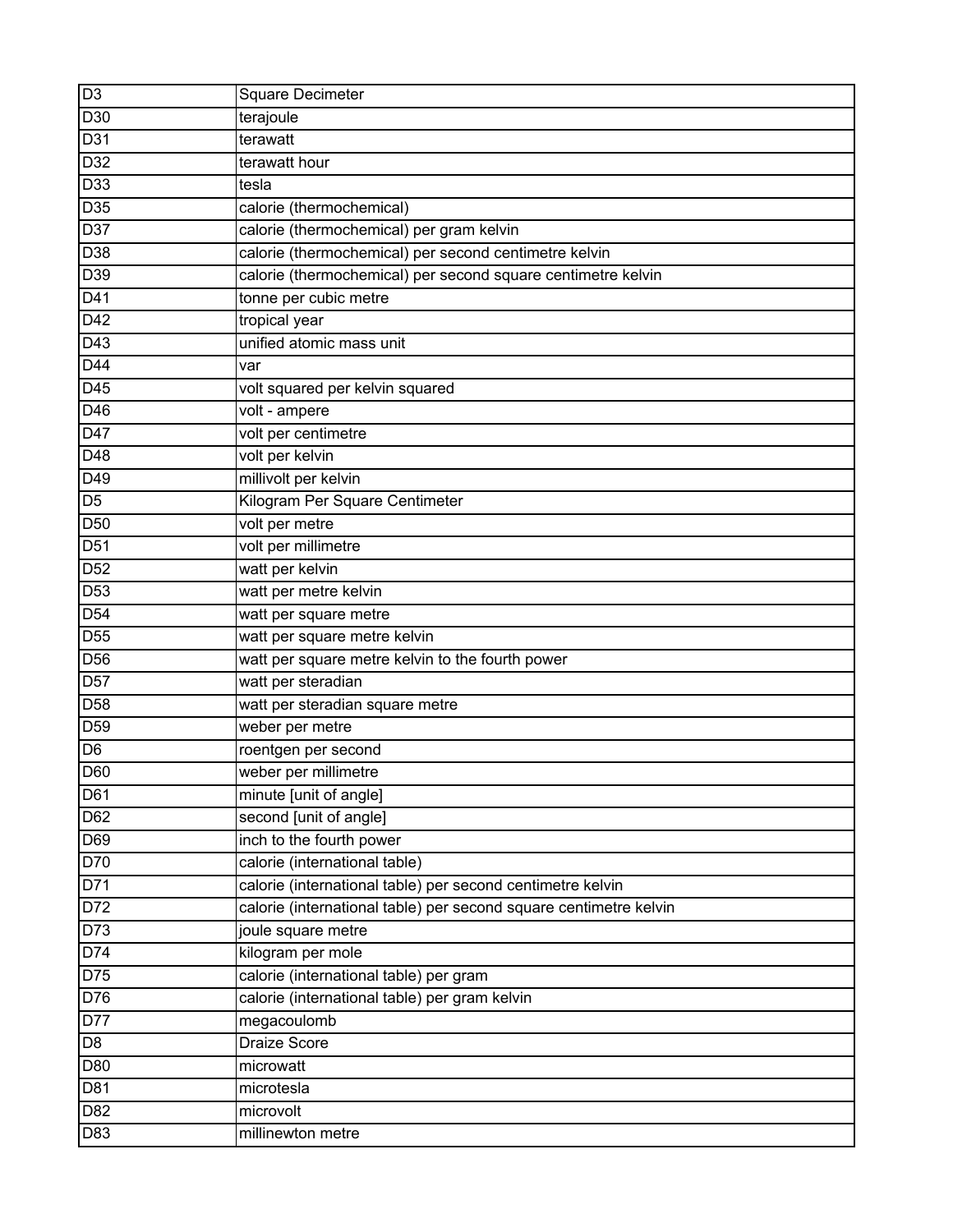| D85                    | microwatt per square metre            |
|------------------------|---------------------------------------|
| D86                    | millicoulomb                          |
| D87                    | millimole per kilogram                |
| D88                    | millicoulomb per cubic metre          |
| D89                    | millicoulomb per square metre         |
| D <sub>9</sub>         | Dyne per Square Centimeter            |
| D91                    | rem                                   |
| D93                    | second per cubic metre                |
| D94                    | second per cubic metre radian         |
| $\overline{DA}$        | Days                                  |
| <b>DAA</b>             | decare                                |
| <b>DAY</b>             | day                                   |
| DB                     | Dry Pounds                            |
| DC                     | Disk (Disc)                           |
| DD                     | Degree                                |
| DE                     | Deal                                  |
| DF                     | Dram                                  |
| DG                     | Decigram                              |
| DH                     | <b>Miles</b>                          |
| $\mathsf{D}\mathsf{I}$ | Dispenser                             |
| DJ                     | Decagram                              |
| DK                     | Kilometers                            |
| DL                     | Deciliter                             |
| <b>DLT</b>             | decilitre                             |
| <b>DM</b>              | Decimeter                             |
| <b>DMA</b>             | cubic decametre                       |
| <b>DMK</b>             | square decimetre                      |
| DMQ                    | cubic decimetre                       |
| <b>DMT</b>             | decimetre                             |
| DN                     | Deci Newton-Meter                     |
| <b>DO</b>              | Dollars, U.S.                         |
| DP                     | Dozen Pair                            |
| DQ                     | Data Records                          |
| DR                     | Drum                                  |
| DS                     | Display                               |
| DT                     | Dry Ton                               |
| <b>DTN</b>             | decitonne                             |
| <b>DU</b>              | Dyne                                  |
| <b>DW</b>              | Calendar Days                         |
| DX                     | Dynes per Centimeter                  |
| DY                     | <b>Directory Books</b>                |
| DZ                     | Dozen                                 |
| E01                    | newton per square centimetre          |
| E09                    | milliampere hour                      |
| E1                     | Hectometer                            |
| E14                    | kilocalorie (international table)     |
| E15                    | kilocalorie (thermochemical) per hour |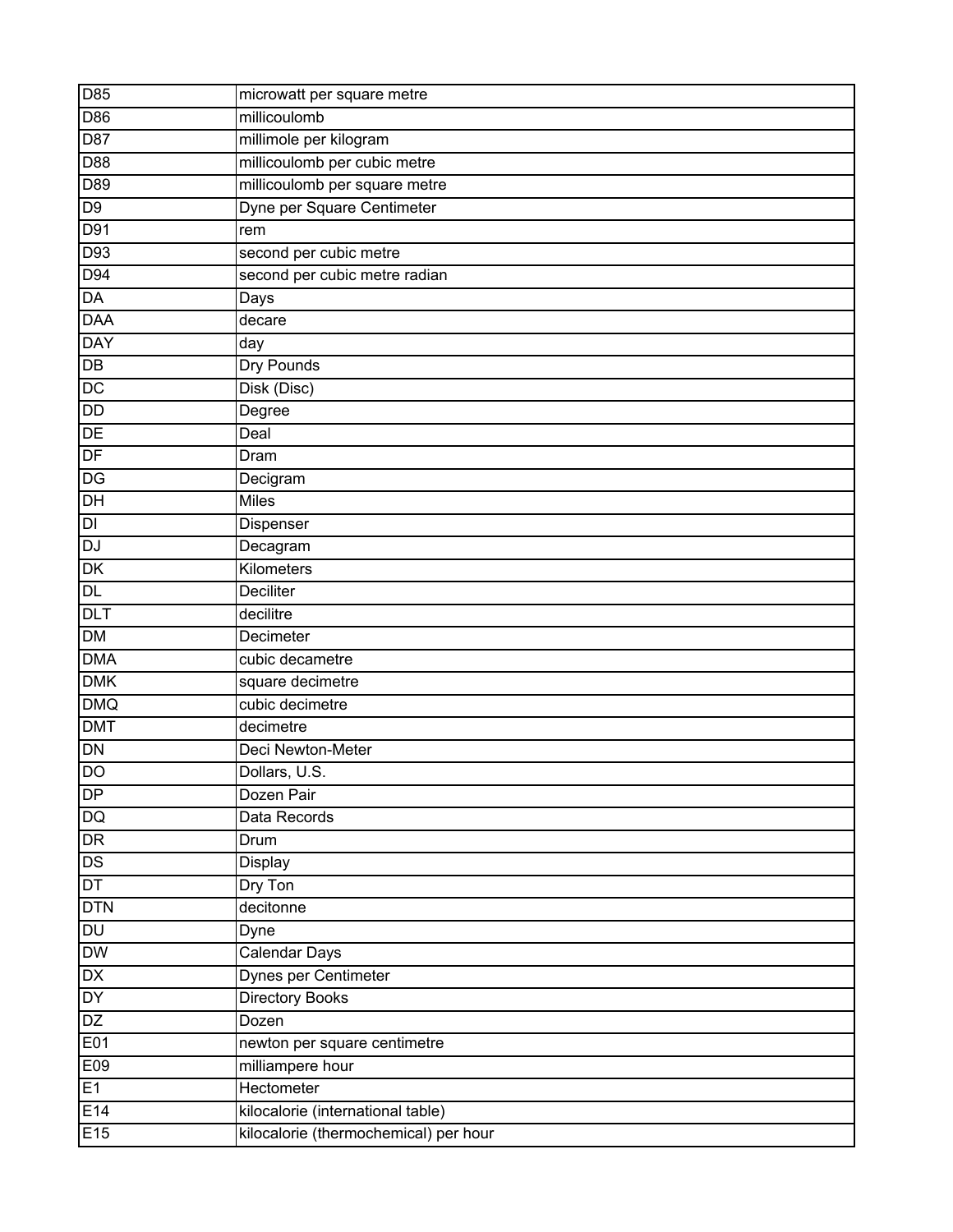| E18            | tonne per hour                       |
|----------------|--------------------------------------|
| E <sub>3</sub> | Inches, Fraction--Average            |
| E4             | Inches, Fraction--Minimum            |
| E41            | kilogram-force per square millimetre |
| E42            | kilogram-force per square centimetre |
| E43            | joule per square centimetre          |
| E45            | milliohm                             |
| E5             | Inches, Fraction--Actual             |
| E7             | Inches, Decimal--Average             |
| E <sub>8</sub> | Inches, Decimal--Actual              |
| E <sub>9</sub> | English, (Feet, Inches)              |
| E92            | cubic decimetre per hour             |
| E93            | kilogram per hour                    |
| E94            | kilomole per second                  |
| E95            | mole per second                      |
| E96            | degree per second                    |
| E97            | millimetre per degree Celcius metre  |
| E98            | degree Celsius per kelvin            |
| E99            | hectopascal per bar                  |
| EA             | Each                                 |
| EB             | <b>Electronic Mail Boxes</b>         |
| EC             | Each per Month                       |
| ED             | Inches, Decimal--Nominal             |
| EE             | Employees                            |
| EF             | Inches, Fraction-Nominal             |
| E              | Double-time Hours                    |
| EH             | Knots                                |
| EJ             | Locations                            |
| <b>EM</b>      | Inches, Decimal-Minimum              |
| $E$ P          | Eleven pack                          |
| EQ             | <b>Equivalent Gallons</b>            |
| EV             | Envelope                             |
| EX             | Feet, Inches and Fraction            |
| EY             | Feet, Inches and Decimal             |
| EZ             | <b>Feet and Decimal</b>              |
| F02            | kelvin per kelvin                    |
| F03            | kilopascal per bar                   |
| F04            | millibar per bar                     |
| F05            | megapascal per bar                   |
| F06            | poise per bar                        |
| F07            | pascal per bar                       |
| F08            | milliampere per inch                 |
| F1             | <b>Thousand Cubic Feet Per Day</b>   |
| F10            | kelvin per hour                      |
| F11            | kelvin per minute                    |
| F12            | kelvin per second                    |
| F13            | slug                                 |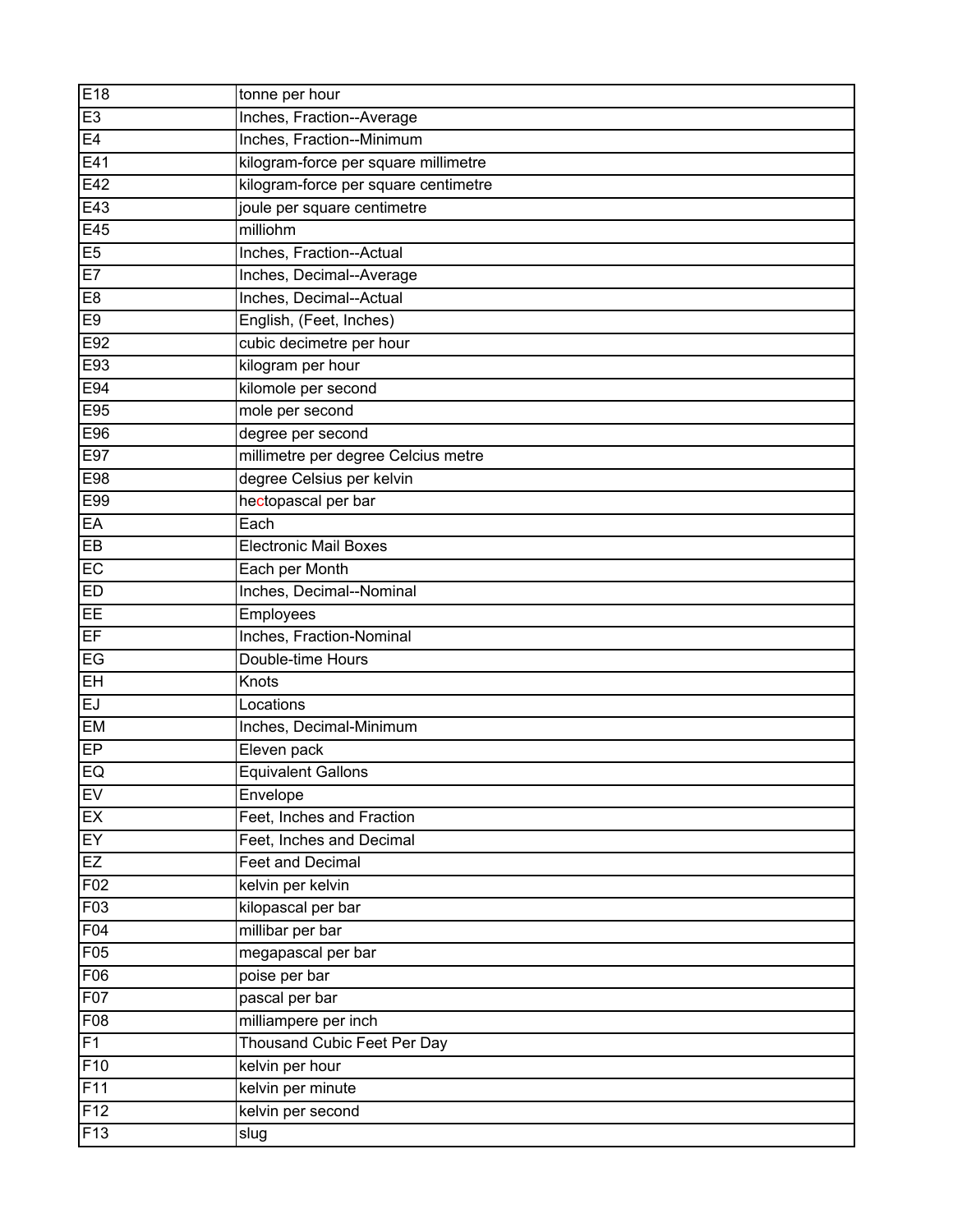| F14              | gram per kelvin             |
|------------------|-----------------------------|
| F15              | kilogram per kelvin         |
| F16              | milligram per kelvin        |
| F17              | pound-force per foot        |
| $\overline{F18}$ | kilogram square centimetre  |
| F <sub>19</sub>  | kilogram square millimetre  |
| F2               | <b>International Unit</b>   |
| F20              | pound inch squared          |
| F <sub>21</sub>  | pound-force inch            |
| F <sub>22</sub>  | pound-force foot per ampere |
| F23              | gram per cubic decimetre    |
| F24              | kilogram per kilomol        |
| F25              | gram per hertz              |
| F <sub>26</sub>  | gram per day                |
| F27              | gram per hour               |
| F28              | gram per minute             |
| F <sub>29</sub>  | gram per second             |
| F3               | Equivalent                  |
| F30              | kilogram per day            |
| F31              | kilogram per minute         |
| F32              | milligram per day           |
| F33              | milligram per minute        |
| F34              | milligram per second        |
| F35              | gram per day kelvin         |
| F36              | gram per hour kelvin        |
| F37              | gram per minute kelvin      |
| F38              | gram per second kelvin      |
| F39              | kilogram per day kelvin     |
| F4               | Minim                       |
| F40              | kilogram per hour kelvin    |
| F41              | kilogram per minute kelvin  |
| F42              | kilogram per second kelvin  |
| F43              | milligram per day kelvin    |
| F44              | milligram per hour kelvin   |
| F45              | milligram per minute kelvin |
| F46              | milligram per second kelvin |
| F47              | newton per millimetre       |
| F48              | pound-force per inch        |
| F49              | rod [unit of distance]      |
| F5               | <b>MOL</b>                  |
| F <sub>50</sub>  | micrometre per kelvin       |
| F51              | centimetre per kelvin       |
| F52              | metre per kelvin            |
| F53              | millimetre per kelvin       |
| F <sub>54</sub>  | milliohm per metre          |
| F <sub>55</sub>  | ohm per mile (statute mile) |
| F56              | ohm per kilometre           |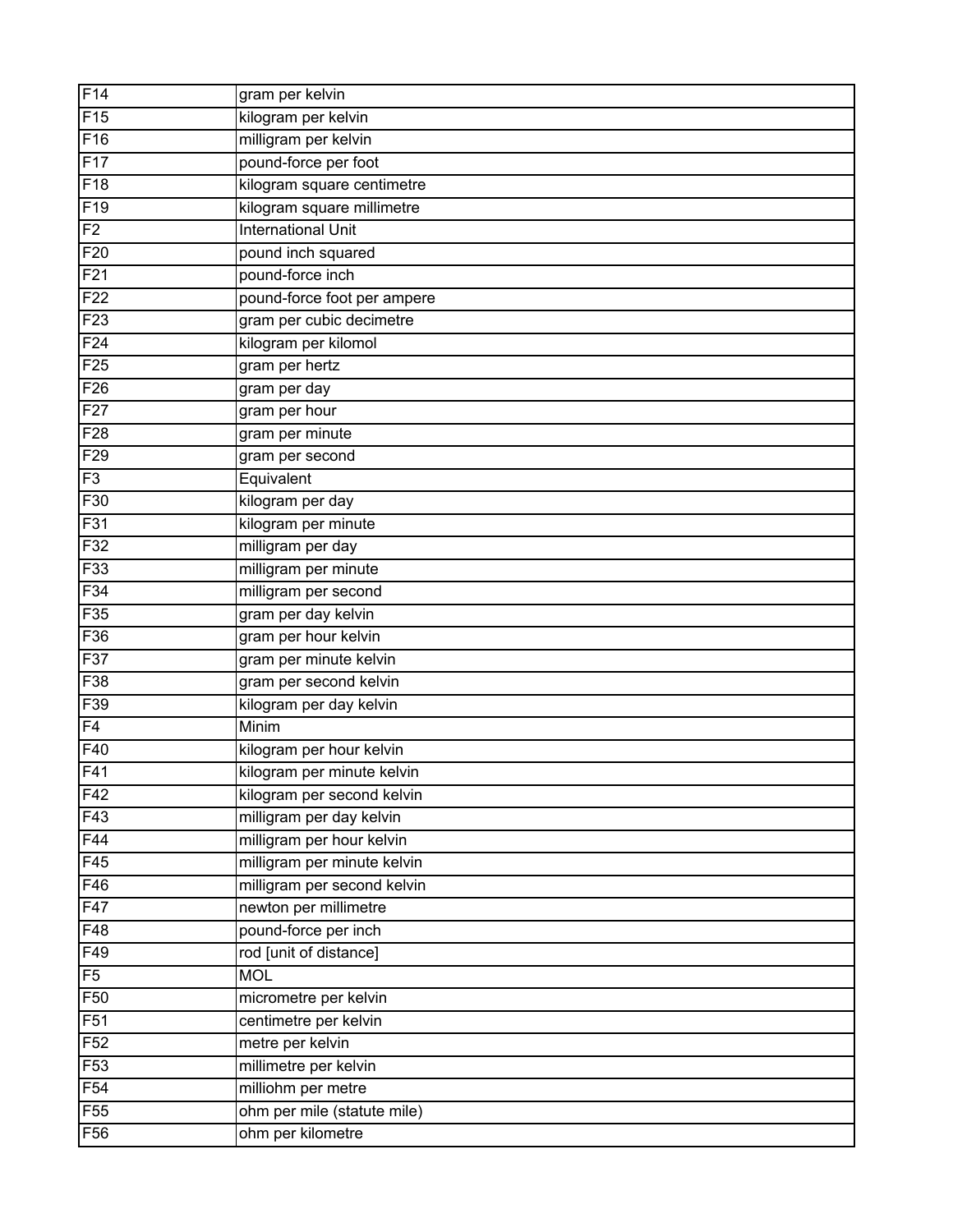| F <sub>57</sub> | milliampere per pound-force per square inch |
|-----------------|---------------------------------------------|
| F58             | reciprocal bar                              |
| F <sub>59</sub> | milliampere per bar                         |
| F <sub>6</sub>  | <b>Price Per Share</b>                      |
| F60             | degree Celsius per bar                      |
| F61             | kelvin per bar                              |
| F62             | gram per day bar                            |
| F63             | gram per hour bar                           |
| F64             | gram per minute bar                         |
| F65             | gram per second bar                         |
| F66             | kilogram per day bar                        |
| F67             | kilogram per hour bar                       |
| F68             | kilogram per minute bar                     |
| F69             | kilogram per second bar                     |
| F70             | milligram per day bar                       |
| F71             | milligram per hour bar                      |
| F72             | milligram per minute bar                    |
| F73             | milligram per second bar                    |
| F74             | gram per bar                                |
| F75             | milligram per bar                           |
| F76             | milliampere per millimetre                  |
| F77             | pascal second per kelvin                    |
| F78             | inch of water                               |
| F79             | inch of mercury                             |
| F80             | water horse power                           |
| F81             | bar per kelvin                              |
| F82             | hectopascal per kelvin                      |
| F83             | kilopascal per kelvin                       |
| F84             | millibar per kelvin                         |
| F85             | megapascal per kelvin                       |
| F86             | poise per kelvin                            |
| F87             | volt per litre minute                       |
| F88             | newton centimetre                           |
| F89             | newton metre per degree                     |
| F <sub>9</sub>  | Fibers per Cubic Centimeter of Air          |
| F90             | newton metre per ampere                     |
| F91             | bar litre per second                        |
| F92             | bar cubic metre per second                  |
| F93             | hectopascal litre per second                |
| F94             | hectopascal cubic metre per second          |
| F95             | millibar litre per second                   |
| F96             | millibar cubic metre per second             |
| F97             | megapascal litre per second                 |
| F98             | megapascal cubic metre per second           |
| F99             | pascal litre per second                     |
| <b>FA</b>       | Fahrenheit                                  |
| FAH             | degree Fahrenheit                           |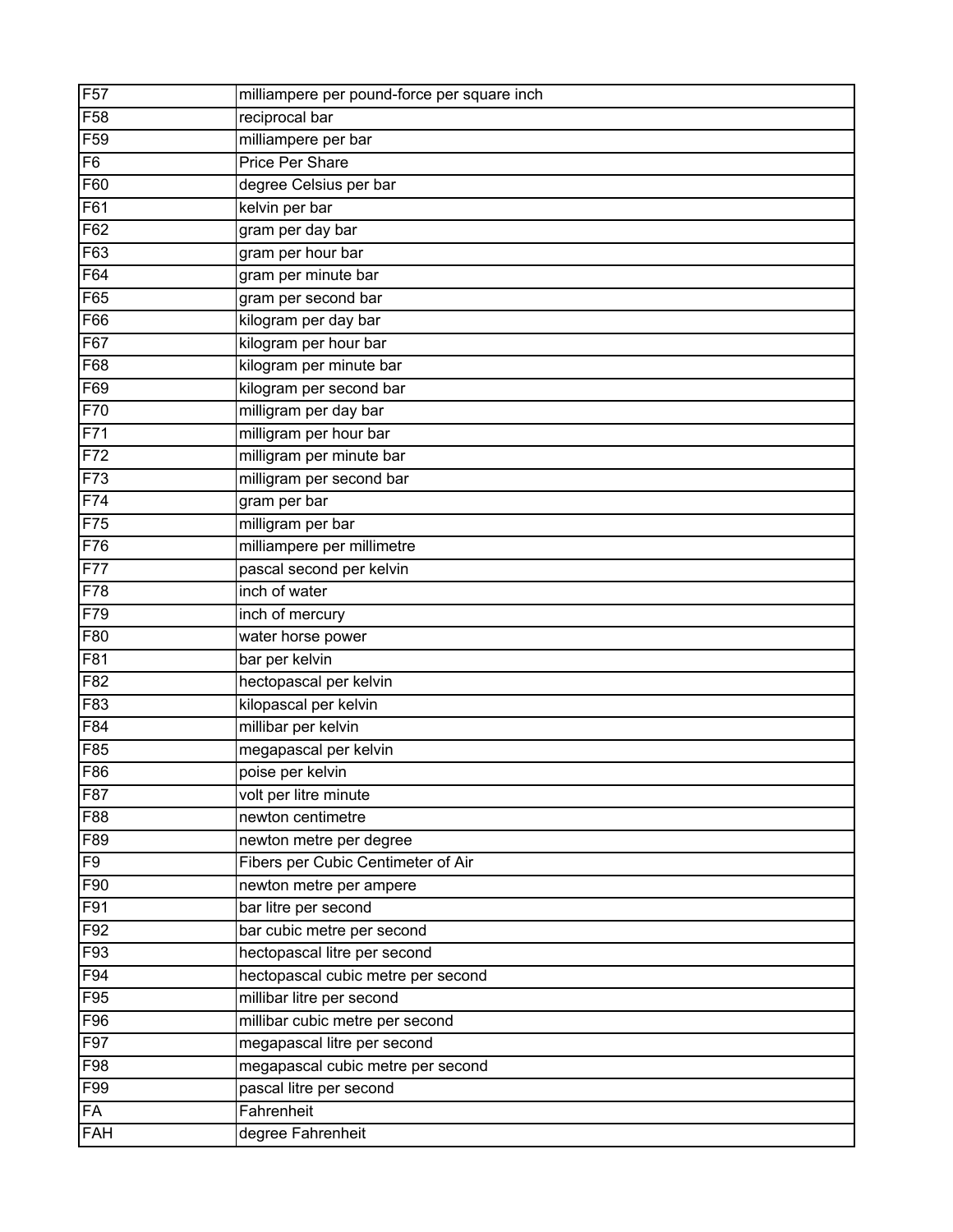| FAR                               | farad                              |
|-----------------------------------|------------------------------------|
| <b>FB</b>                         | Fields                             |
| FC                                | 1000 Cubic Feet                    |
| FD                                | Million Particles per Cubic Foot   |
| FE                                | <b>Track Foot</b>                  |
| $F_{\text{F}}$                    | <b>Hundred Cubic Meters</b>        |
| $\overline{\mathsf{F}\mathsf{G}}$ | <b>Transdermal Patch</b>           |
| $\overline{\mathsf{FH}}$          | Micromolar                         |
| FJ                                | <b>Sizing Factor</b>               |
| <b>FK</b>                         | Fibers                             |
| FL                                | Flake Ton                          |
| <b>FM</b>                         | Million Cubic Feet                 |
| FO                                | <b>Fluid Ounce</b>                 |
| FP                                | Pounds per Sq. Ft.                 |
| FR                                | <b>Feet Per Minute</b>             |
| FS                                | Feet Per Second                    |
| FT                                | Foot                               |
| FTQ                               | cubic foot                         |
| FZ                                | Fluid Ounce (Imperial)             |
| G01                               | pascal cubic metre per second      |
| G04                               | centimetre per bar                 |
| G05                               | metre per bar                      |
| G06                               | millimetre per bar                 |
| G08                               | square inch per second             |
| G09                               | square metre per second kelvin     |
| G10                               | stokes per kelvin                  |
| $\overline{G11}$                  | gram per cubic centimetre bar      |
| G12                               | gram per cubic decimetre bar       |
| $\overline{G13}$                  | gram per litre bar                 |
| G14                               | gram per cubic metre bar           |
| $\overline{G15}$                  | gram per millilitre bar            |
| G16                               | kilogram per cubic centimetre bar  |
| G17                               | kilogram per litre bar             |
| G18                               | kilogram per cubic metre bar       |
| G19                               | newton metre per kilogram          |
| $\overline{G2}$                   | <b>U.S. Gallons Per Minute</b>     |
| G20                               | pound-force foot per pound         |
| G21                               | cup [unit of volume]               |
| $\overline{G23}$                  | peck                               |
| G24                               | tablespoon (US)                    |
| G25                               | teaspoon (US)                      |
| G26                               | stere                              |
| $\overline{G27}$                  | cubic centimetre per kelvin        |
| G28                               | litre per kelvin                   |
| G29                               | cubic metre per kelvin             |
| $\overline{G3}$                   | <b>Imperial Gallons Per Minute</b> |
| $\overline{G30}$                  | millilitre per kelvin              |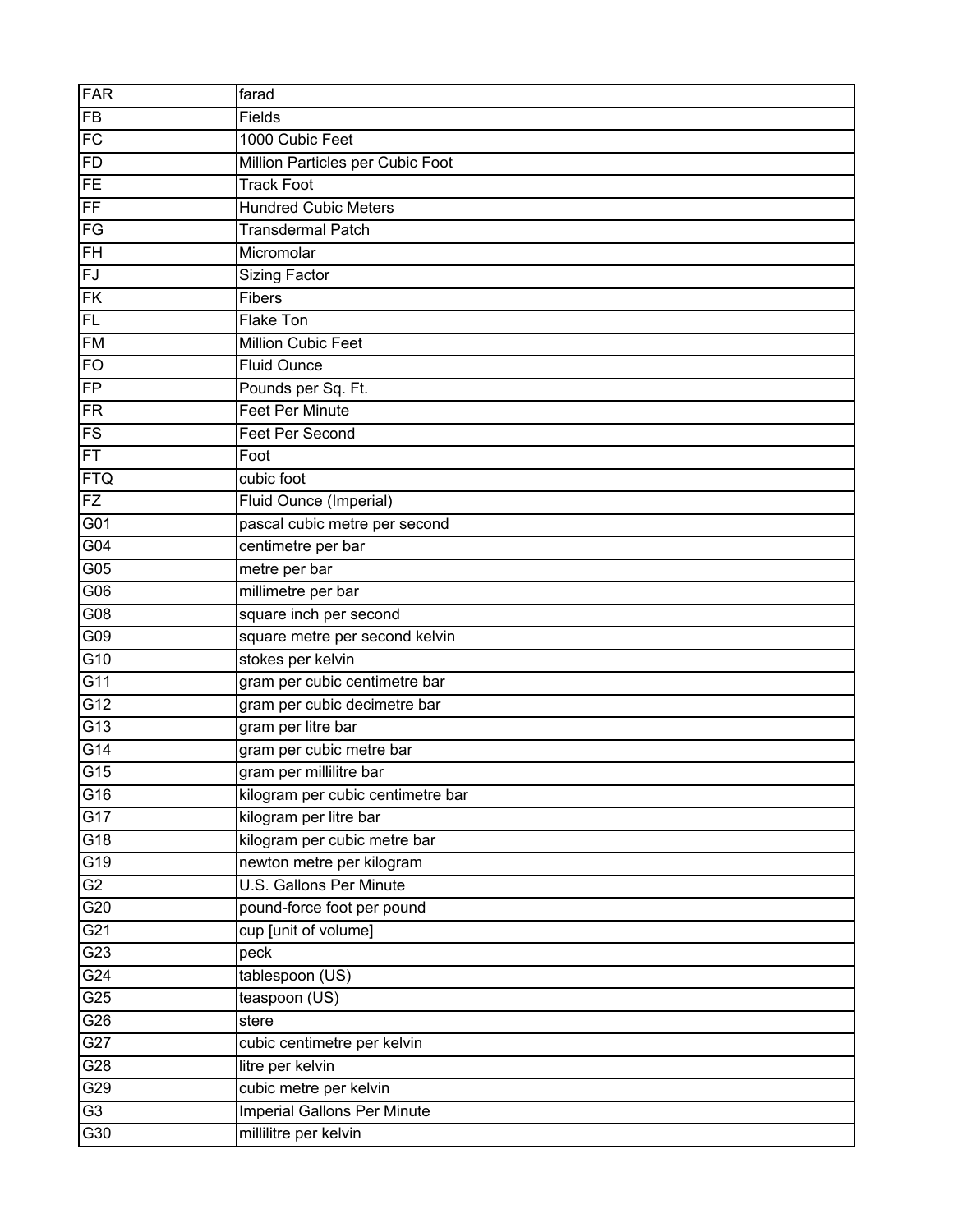| G31              | kilogram per cubic centimetre        |
|------------------|--------------------------------------|
| G32              | ounce (avoirdupois) per cubic yard   |
| G33              | gram per cubic centimetre kelvin     |
| $\overline{G34}$ | gram per cubic decimetre kelvin      |
| $\overline{G}35$ | gram per litre kelvin                |
| G36              | gram per cubic metre kelvin          |
| $\overline{G37}$ | gram per millilitre kelvin           |
| $\overline{G38}$ | kilogram per cubic centimetre kelvin |
| G39              | kilogram per litre kelvin            |
| G40              | kilogram per cubic metre kelvin      |
| G41              | square metre per second bar          |
| $\overline{G42}$ | microsiemens per centimetre          |
| G43              | microsiemens per metre               |
| G44              | nanosiemens per centimetre           |
| $\overline{G45}$ | nanosiemens per metre                |
| G46              | stokes per bar                       |
| $\overline{G47}$ | cubic centimetre per day             |
| G48              | cubic centimetre per hour            |
| G49              | cubic centimetre per minute          |
| $\overline{G5}$  | Gill (Imperial)                      |
| G50              | gallon (US) per hour                 |
| $\overline{G51}$ | litre per second                     |
| G52              | cubic metre per day                  |
| G53              | cubic metre per minute               |
| G54              | millilitre per day                   |
| $\overline{G55}$ | millilitre per hour                  |
| G56              | cubic inch per hour                  |
| G57              | cubic inch per minute                |
| G58              | cubic inch per second                |
| G59              | milliampere per litre minute         |
| G60              | volt per bar                         |
| G61              | cubic centimetre per day kelvin      |
| G62              | cubic centimetre per hour kelvin     |
| G63              | cubic centimetre per minute kelvin   |
| G64              | cubic centimetre per second kelvin   |
| G65              | litre per day kelvin                 |
| G66              | litre per hour kelvin                |
| G67              | litre per minute kelvin              |
| G68              | litre per second kelvin              |
| G69              | cubic metre per day kelvin           |
| $\overline{G7}$  | <b>Microfiche Sheet</b>              |
| G70              | cubic metre per hour kelvin          |
| G71              | cubic metre per minute kelvin        |
| G72              | cubic metre per second kelvin        |
| G73              | millilitre per day kelvin            |
| G74              | millilitre per hour kelvin           |
| G75              | millilitre per minute kelvin         |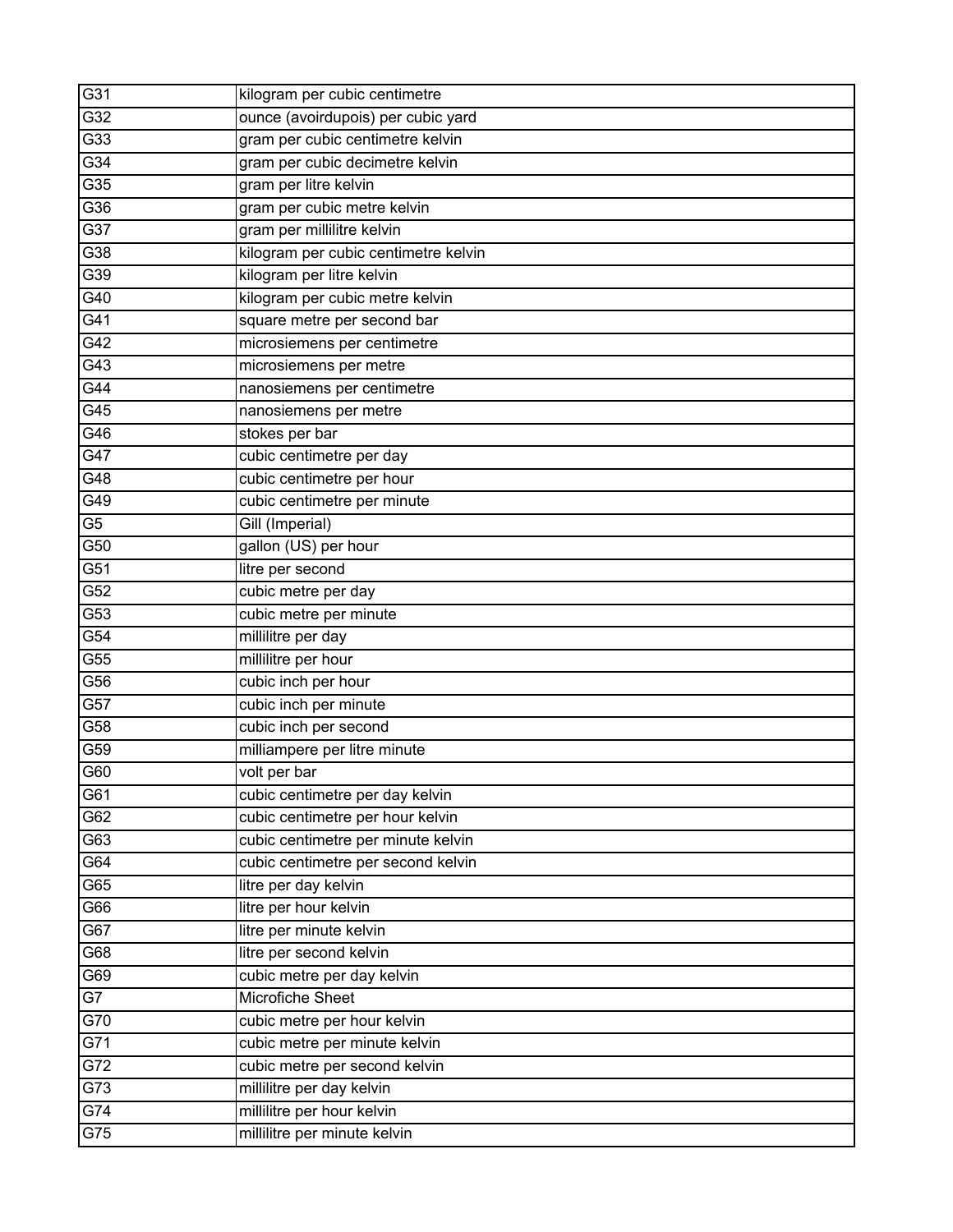| G76                                 | millilitre per second kelvin    |
|-------------------------------------|---------------------------------|
| G77                                 | millimetre to the fourth power  |
| G78                                 | cubic centimetre per day bar    |
| G79                                 | cubic centimetre per hour bar   |
| $\overline{G80}$                    | cubic centimetre per minute bar |
| G81                                 | cubic centimetre per second bar |
| G82                                 | litre per day bar               |
| $\overline{G83}$                    | litre per hour bar              |
| G84                                 | litre per minute bar            |
| G85                                 | litre per second bar            |
| G86                                 | cubic metre per day bar         |
| $\overline{G87}$                    | cubic metre per hour bar        |
| G88                                 | cubic metre per minute bar      |
| G89                                 | cubic metre per second bar      |
| G90                                 | millilitre per day bar          |
| G91                                 | millilitre per hour bar         |
| G92                                 | millilitre per minute bar       |
| G93                                 | millilitre per second bar       |
| G94                                 | cubic centimetre per bar        |
| $G\overline{95}$                    | litre per bar                   |
| G96                                 | cubic metre per bar             |
| $\overline{G97}$                    | millilitre per bar              |
| $\overline{G98}$                    | microhenry per kiloohm          |
| G99                                 | microhenry per ohm              |
| $\overline{GA}$                     | Gallon                          |
| $\overline{GB}$                     | Gallons/Day                     |
| <b>GBQ</b>                          | gigabecquerel                   |
| GC                                  | Grams per 100 Grams             |
| GD                                  | <b>Gross Barrels</b>            |
| GE                                  | pound per gallon (US)           |
| $\overline{\mathsf{GF}}$            | Grams per 100 Centimeters       |
| GG                                  | Great Gross (Dozen Gross)       |
| $\overline{\overline{\mathsf{GH}}}$ | <b>Half Gallon</b>              |
| GI                                  | <b>Imperial Gallons</b>         |
| GJ                                  | Grams per Milliliter            |
| GK                                  | Grams per Kilogram              |
| GL                                  | <b>Grams per Liter</b>          |
| GLD                                 | dry gallon (US)                 |
| GLI                                 | gallon (UK)                     |
| GLL                                 | gallon (US)                     |
| GM                                  | Grams per Sq. Meter             |
| GN                                  | <b>Gross Gallons</b>            |
| $\overline{GO}$                     | Milligrams per Square Meter     |
| $\overline{\text{GP}}$              | Milligrams per Cubic Meter      |
| GQ                                  | Micrograms per Cubic Meter      |
| <b>GRM</b>                          | gram                            |
| <b>GRN</b>                          | grain                           |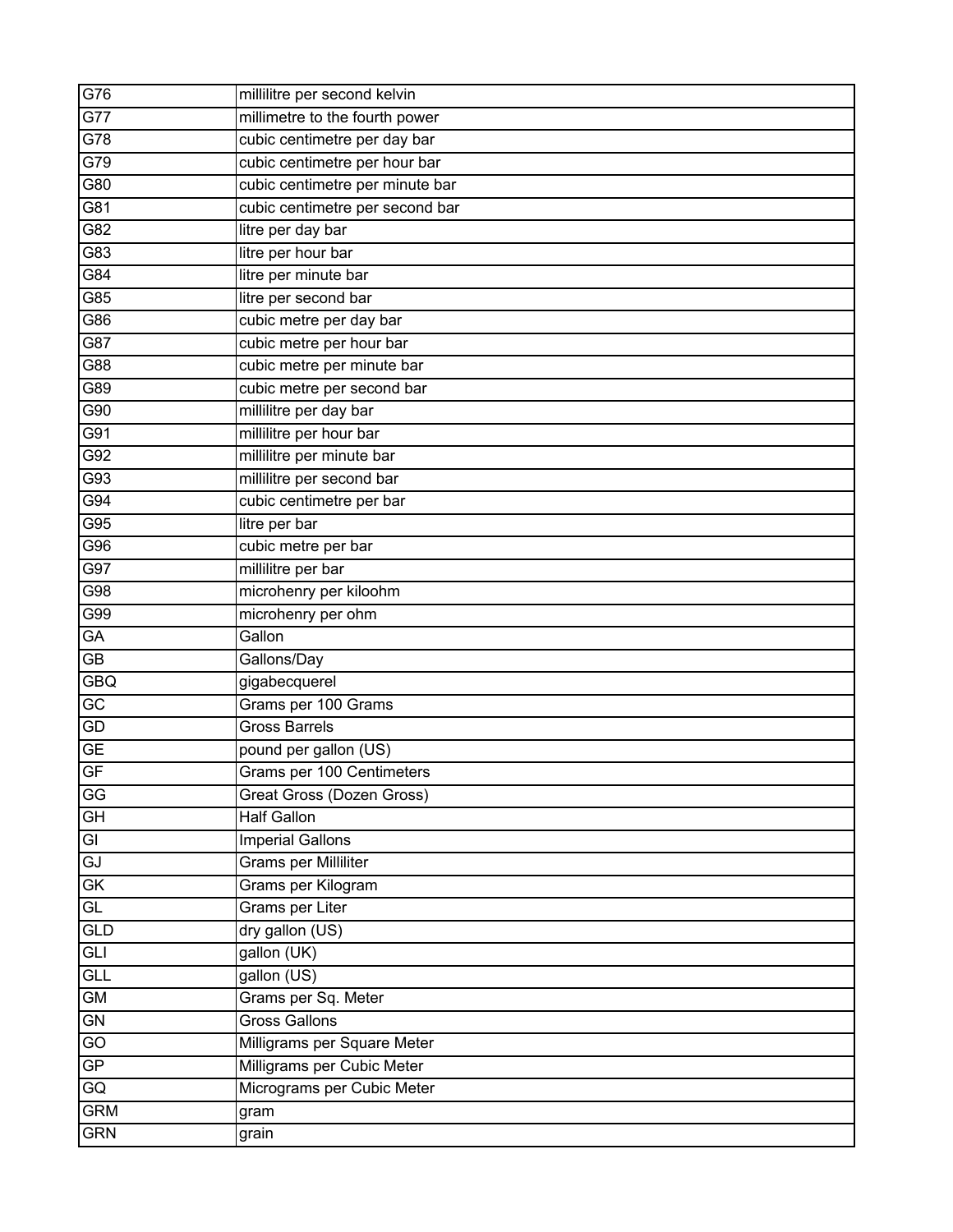| GS                          | Gross                                    |
|-----------------------------|------------------------------------------|
| $\overline{GT}$             | Gross Kilogram                           |
| GU                          | Gauss per Oersteds                       |
| GV                          | Gigajoules                               |
| GW                          | <b>Gallons Per Thousand Cubic Feet</b>   |
| <b>GWH</b>                  | gigawatt hour                            |
| GY                          | <b>Gross Yard</b>                        |
| GZ                          | Gage Systems                             |
| H <sub>03</sub>             | henry per kiloohm                        |
| H04                         | henry per ohm                            |
| H <sub>05</sub>             | millihenry per kiloohm                   |
| H <sub>0</sub> <sup>6</sup> | millihenry per ohm                       |
| H07                         | pascal second per bar                    |
| H08                         | microbecquerel                           |
| H <sub>09</sub>             | reciprocal year                          |
| <b>H1</b>                   | Half Pages - Electronic                  |
| H <sub>10</sub>             | reciprocal hour                          |
| H <sub>11</sub>             | reciprocal month                         |
| H12                         | degree Celsius per hour                  |
| H <sub>13</sub>             | degree Celsius per minute                |
| H <sub>14</sub>             | degree Celsius per second                |
| H15                         | square centimetre per gram               |
| H <sub>16</sub>             | square decametre                         |
| H <sub>18</sub>             | square hectometre                        |
| H <sub>19</sub>             | cubic hectometre                         |
| H <sub>2</sub>              | <b>Half Liter</b>                        |
| H <sub>20</sub>             | cubic kilometre                          |
| H <sub>22</sub>             | volt square inch per pound-force         |
| H <sub>23</sub>             | volt per inch                            |
| H <sub>24</sub>             | volt per microsecond                     |
| H <sub>26</sub>             | ohm per metre                            |
| H <sub>27</sub>             | degree per metre                         |
| H28                         | microfarad per kilometre                 |
| H <sub>29</sub>             | microgram per litre                      |
| H30                         | square micrometre (square micron)        |
| H <sub>31</sub>             | ampere per kilogram                      |
| H32                         | ampere squared second                    |
| H33                         | farad per kilometre                      |
| H34                         | hertz metre                              |
| H <sub>35</sub>             | kelvin metre per watt                    |
| H36                         | megaohm per kilometre                    |
| H37                         | megaohm per metre                        |
| H <sub>38</sub>             | megaampere                               |
| H39                         | megahertz kilometre                      |
| H4                          | Hectoliter                               |
| H40                         | newton per ampere                        |
| H41                         | newton metre watt to the power minus 0,5 |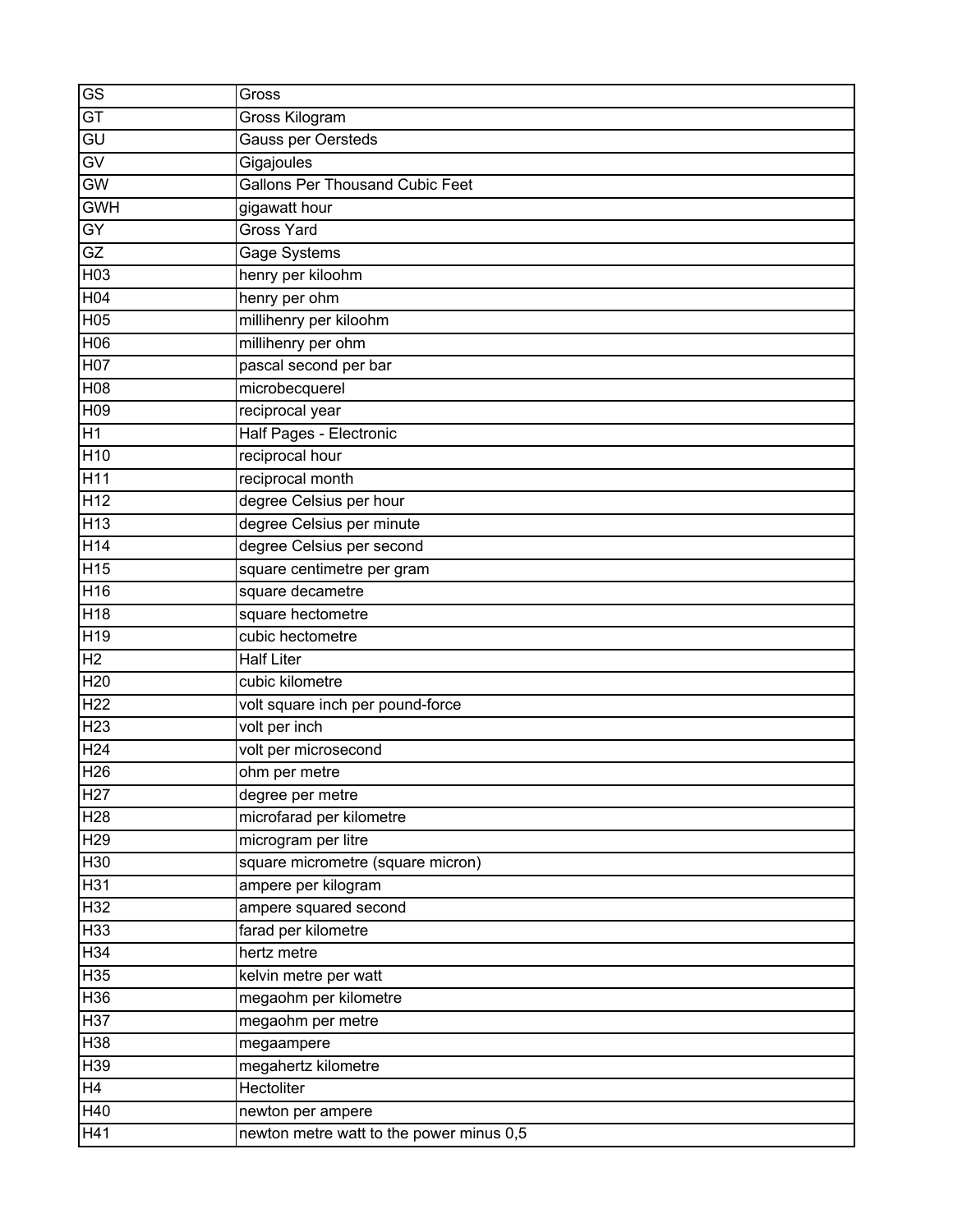| H42             | pascal per metre                    |
|-----------------|-------------------------------------|
| H43             | siemens per centimetre              |
| H44             | teraohm                             |
| H45             | volt second per metre               |
| H46             | volt per second                     |
| H47             | watt per cubic metre                |
| H48             | attofarad                           |
| H49             | centimetre per hour                 |
| H <sub>50</sub> | reciprocal cubic centimetre         |
| H <sub>51</sub> | decibel per kilometre               |
| H <sub>52</sub> | decibel per metre                   |
| H <sub>53</sub> | kilogram per bar                    |
| H <sub>54</sub> | kilogram per cubic decimetre kelvin |
| H <sub>55</sub> | kilogram per cubic decimetre bar    |
| H <sub>56</sub> | kilogram per square metre second    |
| H <sub>57</sub> | inch per two pi radiant             |
| H <sub>58</sub> | metre per volt second               |
| H <sub>59</sub> | square metre per newton             |
| H60             | cubic metre per cubic metre         |
| H61             | millisiemens per centimetre         |
| H62             | millivolt per minute                |
| H <sub>63</sub> | milligram per square centimetre     |
| H64             | milligram per gram                  |
| H65             | millilitre per cubic metre          |
| H66             | millimetre per year                 |
| H <sub>67</sub> | millimetre per hour                 |
| H68             | millimole per gram                  |
| H69             | picopascal per kilometre            |
| H70             | picosecond                          |
| H74             | watt per metre                      |
| H75             | decapascal                          |
| H76             | gram per millimetre                 |
| H78             | conventional centimetre of water    |
| H79             | French gauge                        |
| H <sub>81</sub> | millimetre per minute               |
| H83             | litre per kilogram                  |
| H84             | gram millimetre                     |
| H85             | reciprocal week                     |
| H88             | megaohm kilometre                   |
| HA              | <b>Hank</b>                         |
| H <sub>B</sub>  | <b>Hundred Boxes</b>                |
| <b>HBA</b>      | hectobar                            |
| HC              | <b>Hundred Count</b>                |
| HD              | <b>Half Dozen</b>                   |
| HE              | Hundredth of a Carat                |
| HF              | <b>Hundred Feet</b>                 |
| HG              | Hectogram                           |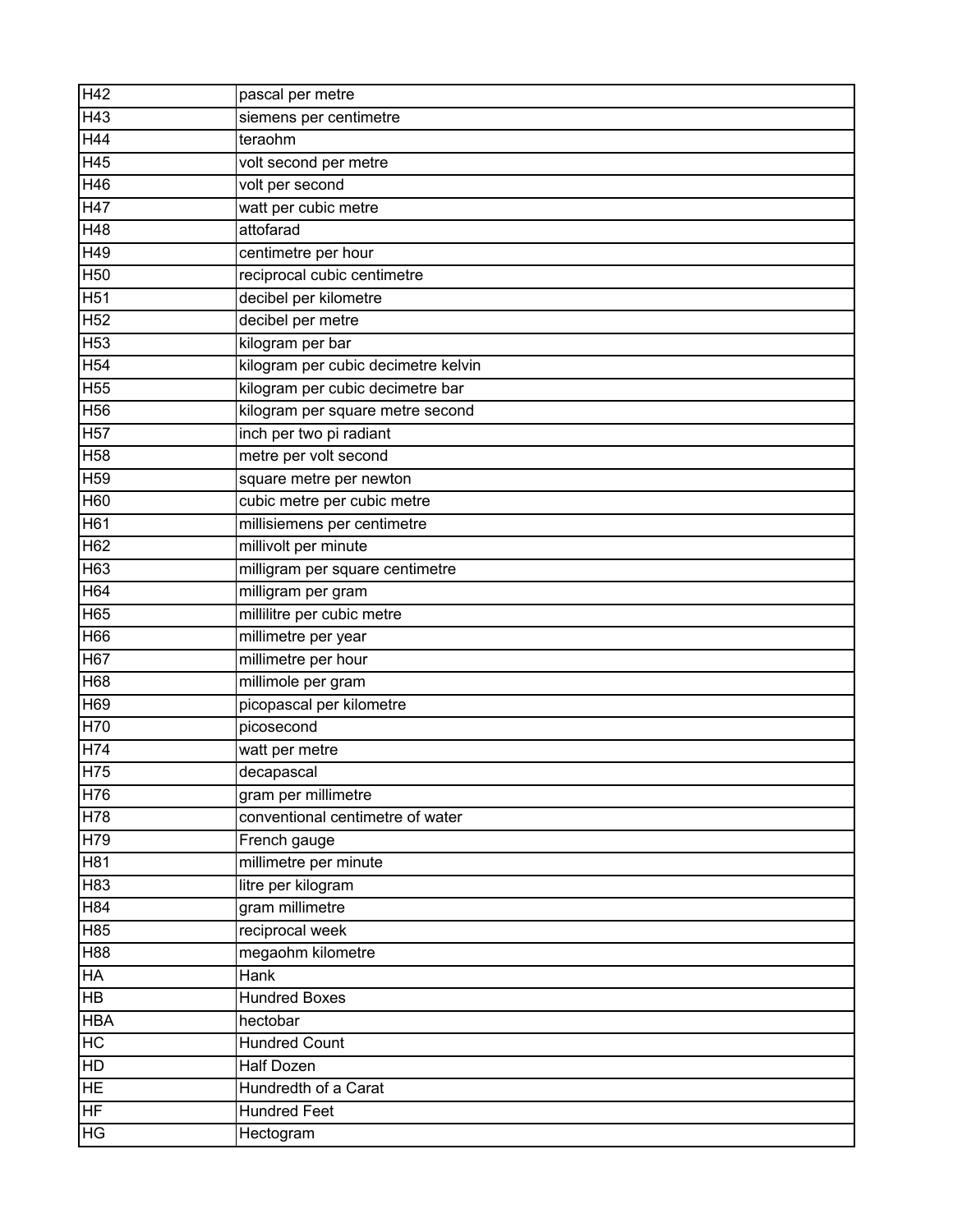| <b>HH</b>                | <b>Hundred Cubic Feet</b>                                                         |
|--------------------------|-----------------------------------------------------------------------------------|
| $\overline{\mathbb{H}}$  | <b>Hundred Sheets</b>                                                             |
| HJ                       | Horsepower                                                                        |
| HK                       | <b>Hundred Kilograms</b>                                                          |
| H <sub>L</sub>           | Hundred Feet - Linear                                                             |
| <b>HLT</b>               | hectolitre                                                                        |
| HM                       | <b>Miles Per Hour</b>                                                             |
| <b>HMT</b>               | hectometre                                                                        |
| <b>HN</b>                | <b>Millimeters of Mercury</b>                                                     |
| HO                       | <b>Hundred Troy Ounces</b>                                                        |
| HP                       | Millimeter H20                                                                    |
| HQ                       | Hectare                                                                           |
| $\overline{\mathsf{HR}}$ | Hours                                                                             |
| H <sub>S</sub>           | Hundred Square Feet                                                               |
| $\overline{\mathsf{HT}}$ | <b>Half Hour</b>                                                                  |
| Е                        | Hundred                                                                           |
| <b>HUR</b>               | hour                                                                              |
| <b>HV</b>                | Hundred Weight (Short)                                                            |
| <b>HW</b>                | Hundred Weight (Long)                                                             |
| <b>HY</b>                | <b>Hundred Yards</b>                                                              |
| <b>HZ</b>                | Hertz                                                                             |
| IA                       | Inch Pound                                                                        |
| IB                       | Inches Per Second (Vibration Velocity)                                            |
| $\overline{C}$           | Counts per Inch                                                                   |
| IE                       | Person                                                                            |
| IF                       | <b>Inches of Water</b>                                                            |
| $\overline{\mathbb{H}}$  | Inhaler                                                                           |
| $\overline{\mathbb{H}}$  | Column-Inches                                                                     |
| IK                       | Peaks per Inch (PPI)                                                              |
| $\overline{\mathsf{I}}$  | Inches per Minute                                                                 |
| <b>IM</b>                | Impressions                                                                       |
| $\overline{N}$           | Inch                                                                              |
| <b>INQ</b>               | cubic inch                                                                        |
| $\overline{P}$           | <b>Insurance Policy</b>                                                           |
| $\overline{\mathsf{H}}$  | Counts per Centimeter                                                             |
| IU                       | Inches Per Second (Linear Speed)                                                  |
| $\overline{N}$           | Inches Per Second Per Second (Acceleration)                                       |
| IW                       | Inches Per Second Per Second (Vibration Acceleration)                             |
| J19                      | degree Fahrenheit hour square foot per British thermal unit (thermochemical)      |
| J2                       | Joule Per Kilogram                                                                |
| J20                      | degree Fahrenheit per kelvin                                                      |
| J21                      | degree Fahrenheit per bar                                                         |
| J22                      | degree Fahrenheit hour square foot per British thermal unit (international table) |
| J23                      | degree Fahrenheit per hour                                                        |
| J24                      | degree Fahrenheit per minute                                                      |
| J25                      | degree Fahrenheit per second                                                      |
| J26                      | reciprocal degree Fahrenheit                                                      |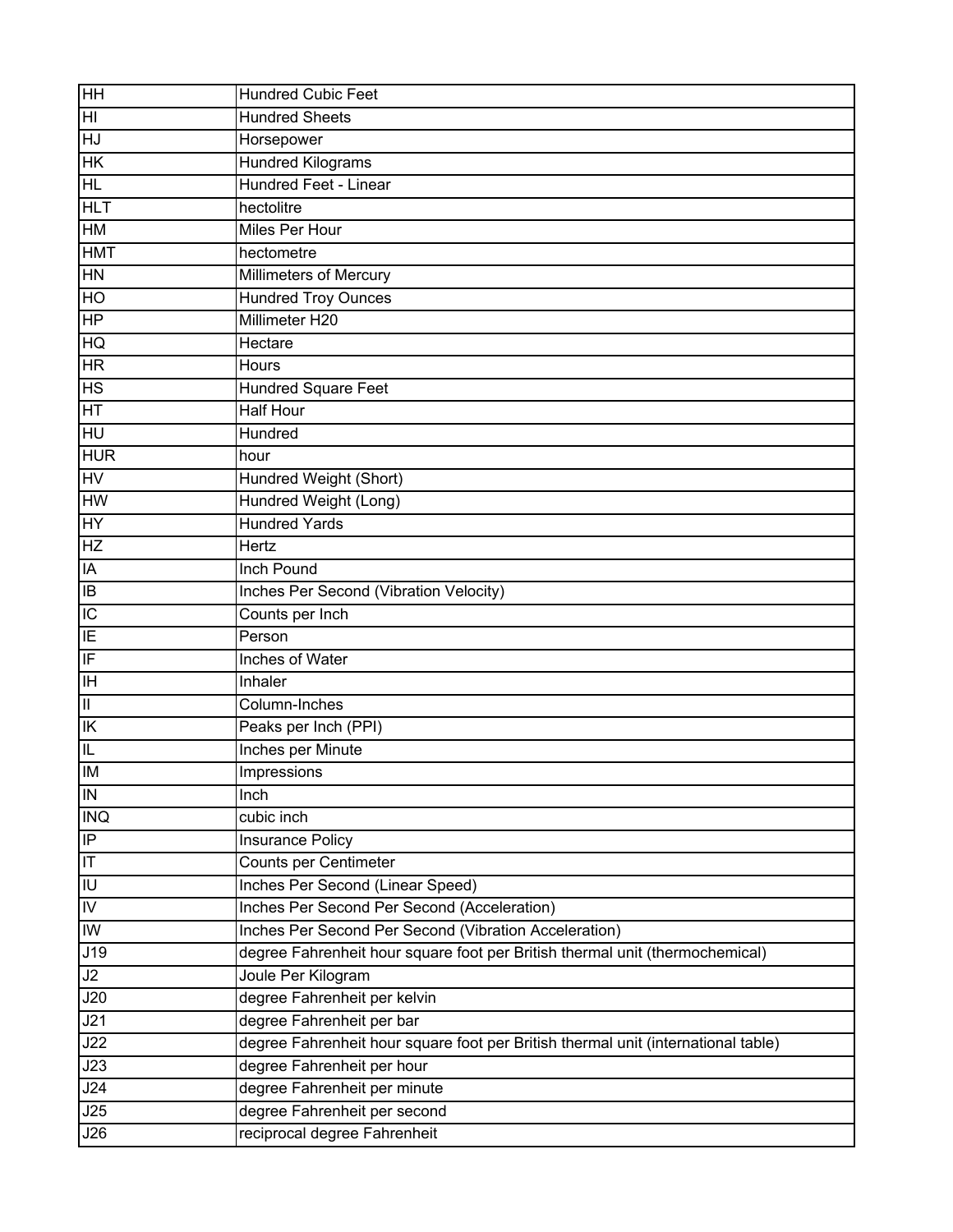| J28        | degree Rankine per hour                                                                  |
|------------|------------------------------------------------------------------------------------------|
| <b>J29</b> | degree Rankine per minute                                                                |
| J30        | degree Rankine per second                                                                |
| J32        | micropoise                                                                               |
| J33        | microgram per kilogram                                                                   |
| J34        | microgram per cubic metre kelvin                                                         |
| J35        | microgram per cubic metre bar                                                            |
| J36        | microlitre per litre                                                                     |
| J39        | British thermal unit (mean)                                                              |
| J40        | British thermal unit (international table) foot per hour square foot degree Fahrenheit   |
| J41        | British thermal unit (international table) inch per hour square foot degree Fahrenheit   |
| J42        | British thermal unit (international table) inch per second square foot degree Fahrenheit |
| J43        | British thermal unit (international table) per pound degree Fahrenheit                   |
| <b>J44</b> | British thermal unit (international table) per minute                                    |
| J45        | British thermal unit (international table) per second                                    |
| <b>J46</b> | British thermal unit (thermochemical) foot per hour square foot degree Fahrenheit        |
| J47        | British thermal unit (thermochemical) per hour                                           |
| J48        | British thermal unit (thermochemical) inch per hour square foot degree Fahrenheit        |
| J49        | British thermal unit (thermochemical) inch per second square foot degree Fahrenheit      |
| <b>J50</b> | British thermal unit (thermochemical) per pound degree Fahrenheit                        |
| J51        | British thermal unit (thermochemical) per minute                                         |
| J52        | British thermal unit (thermochemical) per second                                         |
| J53        | coulomb square metre per kilogram                                                        |
| J55        | watt second                                                                              |
| J56        | bar per bar                                                                              |
| J57        | barrel (UK petroleum)                                                                    |
| J58        | barrel (UK petroleum) per minute                                                         |
| <b>J59</b> | barrel (UK petroleum) per day                                                            |
| J60        | barrel (UK petroleum) per hour                                                           |
| J61        | barrel (UK petroleum) per second                                                         |
| <b>J62</b> | barrel (US petroleum) per hour                                                           |
| J63        | barrel (US petroleum) per second                                                         |
| J64        | bushel (UK) per day                                                                      |
| J65        | bushel (UK) per hour                                                                     |
| <b>J66</b> | bushel (UK) per minute                                                                   |
| J67        | bushel (UK) per second                                                                   |
| <b>J68</b> | bushel (US dry) per day                                                                  |
| <b>J69</b> | bushel (US dry) per hour                                                                 |
| <b>J70</b> | bushel (US dry) per minute                                                               |
| J71        | bushel (US dry) per second                                                               |
| J72        | centinewton metre                                                                        |
| <b>J73</b> | centipoise per kelvin                                                                    |
| J74        | centipoise per bar                                                                       |
| <b>J75</b> | calorie (mean)                                                                           |
| J76        | calorie (international table) per gram degree Celsius                                    |
| J78        | calorie (thermochemical) per centimetre second degree Celsius                            |
| <b>J79</b> | calorie (thermochemical) per gram degree Celsius                                         |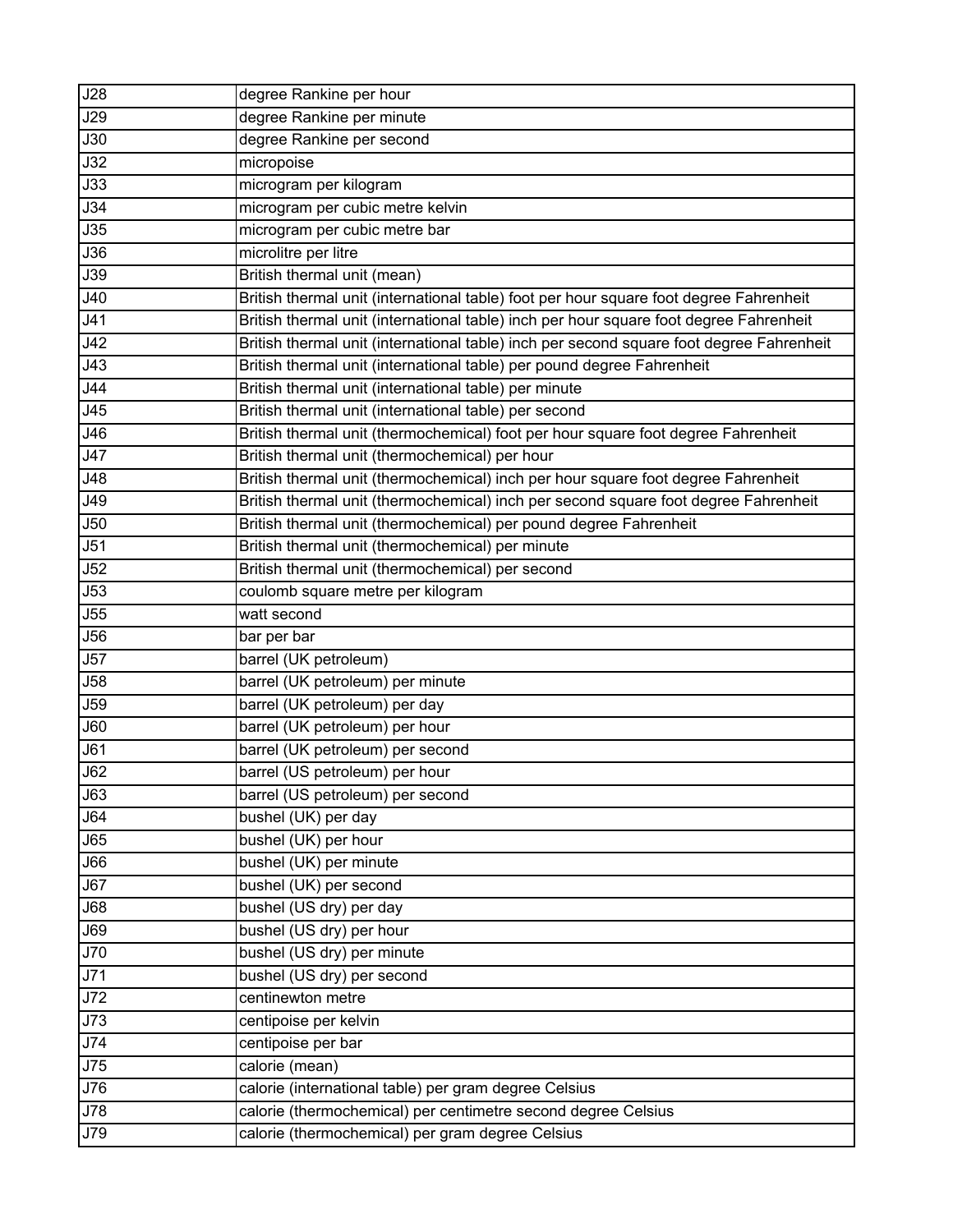| <b>J81</b>                          | calorie (thermochemical) per minute |
|-------------------------------------|-------------------------------------|
| <b>J82</b>                          | calorie (thermochemical) per second |
| <b>J83</b>                          | clo                                 |
| $\overline{\overline{\smash{584}}}$ | centimetre per second kelvin        |
| <b>J85</b>                          | centimetre per second bar           |
| <b>J87</b>                          | cubic centimetre per cubic metre    |
| <b>J89</b>                          | centimetre of mercury               |
| J90                                 | cubic decimetre per day             |
| <b>J91</b>                          | cubic decimetre per cubic metre     |
| <b>J92</b>                          | cubic decimetre per minute          |
| J93                                 | cubic decimetre per second          |
| <b>J94</b>                          | dyne centimetre                     |
| $\overline{J95}$                    | ounce (UK fluid) per day            |
| <b>J96</b>                          | ounce (UK fluid) per hour           |
| <b>J97</b>                          | ounce (UK fluid) per minute         |
| <b>J98</b>                          | ounce (UK fluid) per second         |
| <b>J99</b>                          | ounce (US fluid) per day            |
| <b>JA</b>                           | Job                                 |
| JB                                  | Jumbo                               |
| JE                                  | Joule Per Kelvin                    |
| JG                                  | Joule per Gram                      |
| JK                                  | Mega Joule per Kilogram             |
| JM                                  | Megajoule/Cubic Meter               |
| <b>JO</b>                           | Joint                               |
| JOU                                 | joule                               |
| JR                                  | Jar                                 |
| JU                                  | Jug                                 |
| K1                                  | <b>Kilowatt Demand</b>              |
| K10                                 | ounce (US fluid) per hour           |
| K11                                 | ounce (US fluid) per minute         |
| K12                                 | ounce (US fluid) per second         |
| K <sub>13</sub>                     | foot per degree Fahrenheit          |
| K <sub>14</sub>                     | foot per hour                       |
| K15                                 | foot pound-force per hour           |
| K <sub>16</sub>                     | foot pound-force per minute         |
| K <sub>17</sub>                     | foot per psi                        |
| K18                                 | foot per second degree Fahrenheit   |
| K19                                 | foot per second psi                 |
| K2                                  | Kilovolt Amperes Reactive Demand    |
| K20                                 | reciprocal cubic foot               |
| K <sub>21</sub>                     | cubic foot per degree Fahrenheit    |
| K22                                 | cubic foot per day                  |
| K <sub>23</sub>                     | cubic foot per psi                  |
| K <sub>24</sub>                     | foot of water                       |
| K <sub>25</sub>                     | foot of mercury                     |
| K26                                 | gallon (UK) per day                 |
| K27                                 | gallon (UK) per hour                |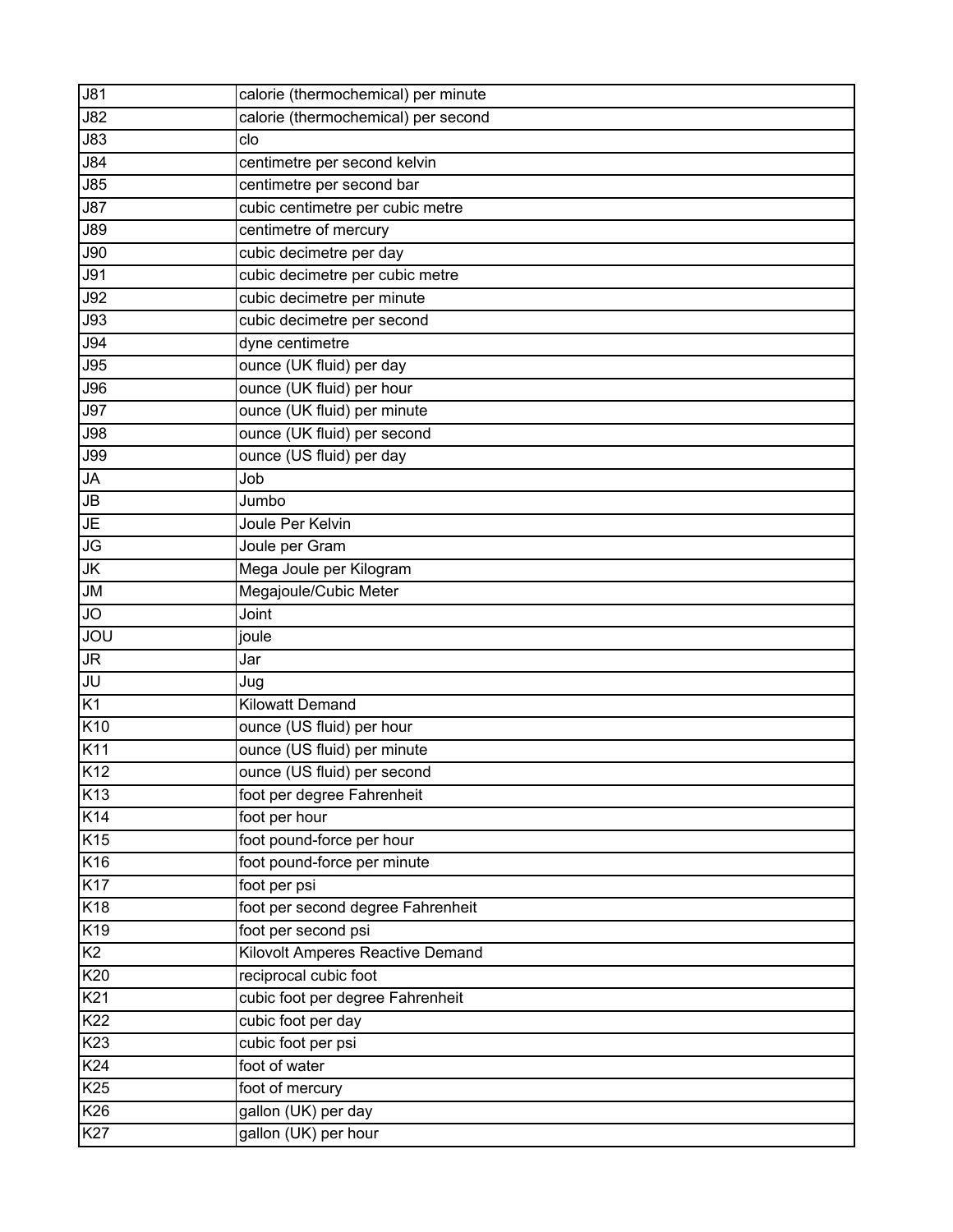| K28             | gallon (UK) per second                                          |
|-----------------|-----------------------------------------------------------------|
| K <sub>3</sub>  | Kilovolt Amperes Reactive Hour                                  |
| K30             | gallon (US liquid) per second                                   |
| K31             | gram-force per square centimetre                                |
| K32             | gill (UK) per day                                               |
| K33             | gill (UK) per hour                                              |
| K34             | gill (UK) per minute                                            |
| K35             | gill (UK) per second                                            |
| K36             | gill (US) per day                                               |
| K37             | gill (US) per hour                                              |
| K38             | gill (US) per minute                                            |
| K39             | gill (US) per second                                            |
| K4              | <b>Kilovolt Amperes</b>                                         |
| K40             | standard acceleration of free fall                              |
| K41             | grain per gallon (US)                                           |
| K42             | horsepower (boiler)                                             |
| K43             | horsepower (electric)                                           |
| K45             | inch per degree Fahrenheit                                      |
| K46             | inch per psi                                                    |
| <b>K47</b>      | inch per second degree Fahrenheit                               |
| K48             | inch per second psi                                             |
| K49             | reciprocal cubic inch                                           |
| K5              | <b>Kilovolt Amperes Reactive</b>                                |
| K51             | kilocalorie (mean)                                              |
| K52             | kilocalorie (international table) per hour metre degree Celsius |
| K <sub>53</sub> | kilocalorie (thermochemical)                                    |
| K54             | kilocalorie (thermochemical) per minute                         |
| K <sub>55</sub> | kilocalorie (thermochemical) per second                         |
| K <sub>58</sub> | kilomole per hour                                               |
| K59             | kilomole per cubic metre kelvin                                 |
| K <sub>6</sub>  | Kiloliter                                                       |
| K60             | kilomole per cubic metre bar                                    |
| K61             | kilomole per minute                                             |
| K62             | litre per litre                                                 |
| K63             | reciprocal litre                                                |
| K64             | pound (avoirdupois) per degree Fahrenheit                       |
| K65             | pound (avoirdupois) square foot                                 |
| K66             | pound (avoirdupois) per day                                     |
| <b>K67</b>      | pound per foot hour                                             |
| K68             | pound per foot second                                           |
| K69             | pound (avoirdupois) per cubic foot degree Fahrenheit            |
| <b>K70</b>      | pound (avoirdupois) per cubic foot psi                          |
| K71             | pound (avoirdupois) per gallon (UK)                             |
| K73             | pound (avoirdupois) per hour degree Fahrenheit                  |
| K74             | pound (avoirdupois) per hour psi                                |
| K75             | pound (avoirdupois) per cubic inch degree Fahrenheit            |
| K76             | pound (avoirdupois) per cubic inch psi                          |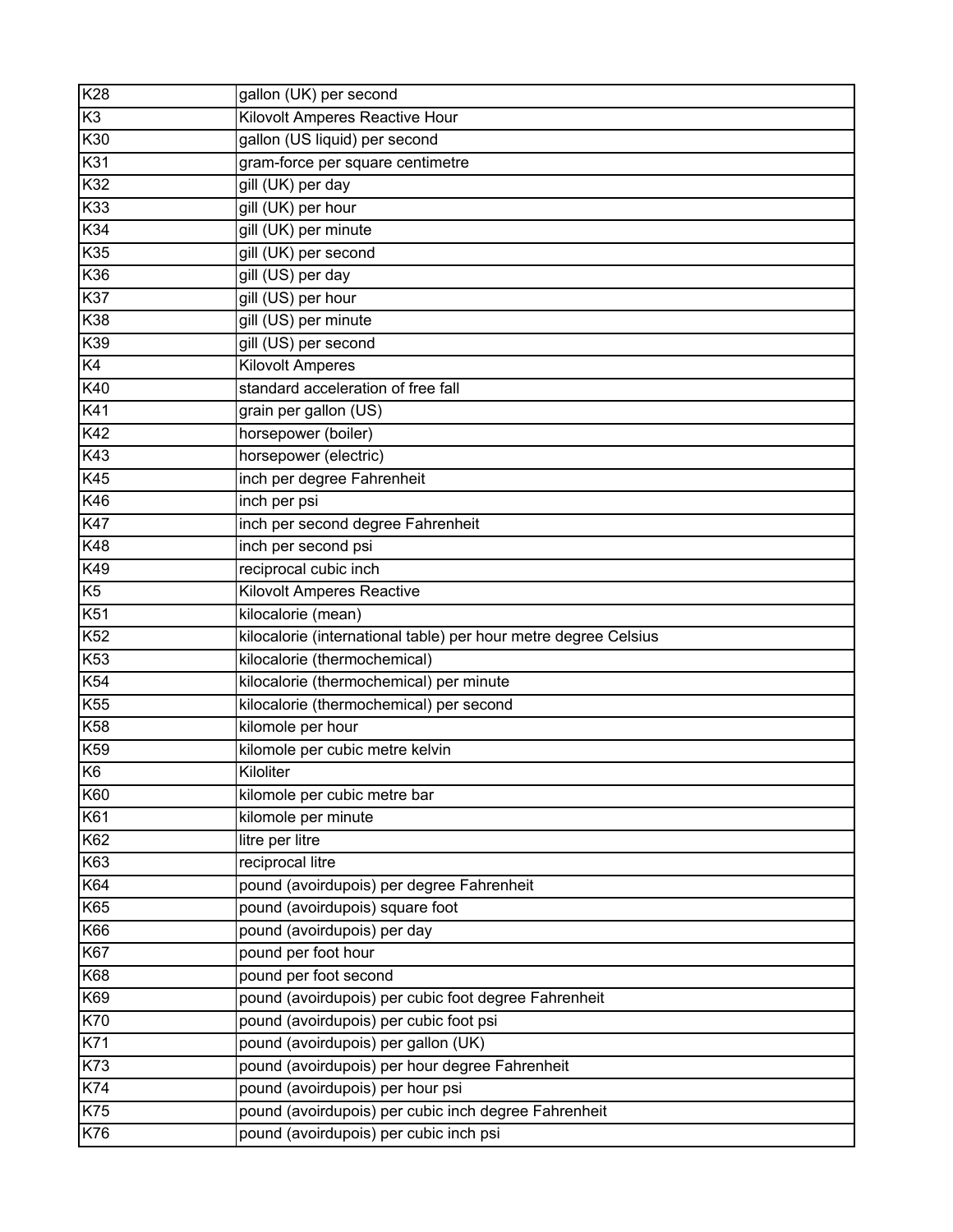| <b>K77</b>     | pound (avoirdupois) per psi                      |
|----------------|--------------------------------------------------|
| <b>K78</b>     | pound (avoirdupois) per minute                   |
| K79            | pound (avoirdupois) per minute degree Fahrenheit |
| K80            | pound (avoirdupois) per minute psi               |
| K81            | pound (avoirdupois) per second                   |
| K82            | pound (avoirdupois) per second degree Fahrenheit |
| K83            | pound (avoirdupois) per second psi               |
| K84            | pound per cubic yard                             |
| K85            | pound-force per square foot                      |
| K86            | pound-force per square inch degree Fahrenheit    |
| <b>K87</b>     | psi cubic inch per second                        |
| K88            | psi litre per second                             |
| K89            | psi cubic metre per second                       |
| K <sub>9</sub> | Kilograms per Millimeter Squared (KG/MM2)        |
| K90            | psi cubic yard per second                        |
| K91            | pound-force second per square foot               |
| K92            | pound-force second per square inch               |
| K93            | reciprocal psi                                   |
| K94            | quart (UK liquid) per day                        |
| K95            | quart (UK liquid) per hour                       |
| K96            | quart (UK liquid) per minute                     |
| K97            | quart (UK liquid) per second                     |
| K98            | quart (US liquid) per day                        |
| K99            | quart (US liquid) per hour                       |
| KA             | Cake                                             |
| <b>KAT</b>     | katal                                            |
| KB             | Kilocharacters                                   |
| <b>KBA</b>     | kilobar                                          |
| K <sub>C</sub> | Kilograms per Cubic Meter                        |
| <b>KD</b>      | <b>Kilograms Decimal</b>                         |
| KE             | Keg                                              |
| <b>KEL</b>     | kelvin                                           |
| KF             | Kilopackets                                      |
| KG             | Kilogram                                         |
| <b>KGS</b>     | kilogram per second                              |
| KH             | <b>Kilowatt Hour</b>                             |
| KHZ            | kilohertz                                        |
| $\overline{K}$ | Kilograms/Millimeter Width                       |
| KJ             | Kilosegments                                     |
| KJO            | kilojoule                                        |
| KK             | 100 Kilograms                                    |
| KL             | Kilograms/Meter                                  |
| <b>KLX</b>     | kilolux                                          |
| KM             | Kilograms per Square Meter, Kilograms, Decimal   |
| <b>KMH</b>     | kilometre per hour                               |
| <b>KMK</b>     | square kilometre                                 |
| <b>KMQ</b>     | kilogram per cubic metre                         |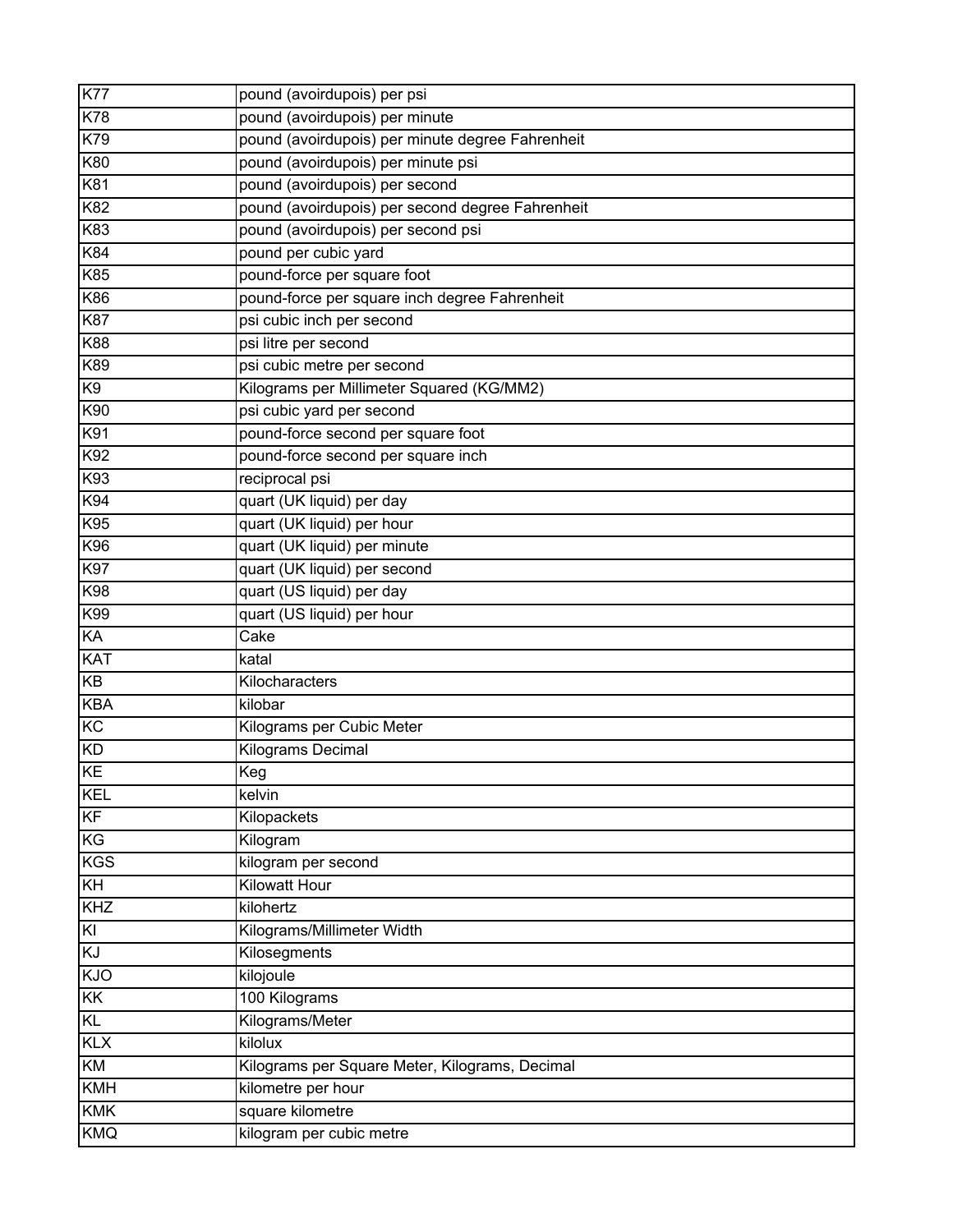| <b>KMT</b>       | kilometre                                                              |
|------------------|------------------------------------------------------------------------|
| <b>KNT</b>       | knot                                                                   |
| KO               | Millequivalence Caustic Potash per Gram of Product                     |
| KP               | <b>Kilometers Per Hour</b>                                             |
| <b>KPA</b>       | kilopascal                                                             |
| <b>KR</b>        | Kiloroentgen                                                           |
| KS               | 1000 Pounds per Square Inch                                            |
| KT               | Kit                                                                    |
| <b>KTN</b>       | kilotonne                                                              |
| <b>KU</b>        | <b>Task</b>                                                            |
| <b>KVA</b>       | kilovolt - ampere                                                      |
| <b>KVR</b>       | kilovar                                                                |
| <b>KVT</b>       | kilovolt                                                               |
| <b>KW</b>        | Kilograms per Millimeter                                               |
| <b>KWT</b>       | kilowatt                                                               |
| KX               | Milliliters per Kilogram                                               |
| L10              | quart (US liquid) per minute                                           |
| L11              | quart (US liquid) per second                                           |
| L12              | metre per second kelvin                                                |
| L13              | metre per second bar                                                   |
| L14              | square metre hour degree Celsius per kilocalorie (international table) |
| L15              | millipascal second per kelvin                                          |
| L16              | millipascal second per bar                                             |
| L17              | milligram per cubic metre kelvin                                       |
| L18              | milligram per cubic metre bar                                          |
| L19              | millilitre per litre                                                   |
| L2               | <b>Liters Per Minute</b>                                               |
| L20              | reciprocal cubic millimetre                                            |
| L21              | cubic millimetre per cubic metre                                       |
| L23              | mole per hour                                                          |
| $L2\overline{4}$ | mole per kilogram kelvin                                               |
| L25              | mole per kilogram bar                                                  |
| L26              | mole per litre kelvin                                                  |
| L27              | mole per litre bar                                                     |
| L28              | mole per cubic metre kelvin                                            |
| L29              | mole per cubic metre bar                                               |
| L30              | mole per minute                                                        |
| L31              | milliroentgen aequivalent men                                          |
| L32              | nanogram per kilogram                                                  |
| L33              | ounce (avoirdupois) per day                                            |
| L34              | ounce (avoirdupois) per hour                                           |
| L35              | ounce (avoirdupois) per minute                                         |
| L36              | ounce (avoirdupois) per second                                         |
| L37              | ounce (avoirdupois) per gallon (UK)                                    |
| L38              | ounce (avoirdupois) per gallon (US)                                    |
| L39              | ounce (avoirdupois) per cubic inch                                     |
| L40              | ounce (avoirdupois)-force                                              |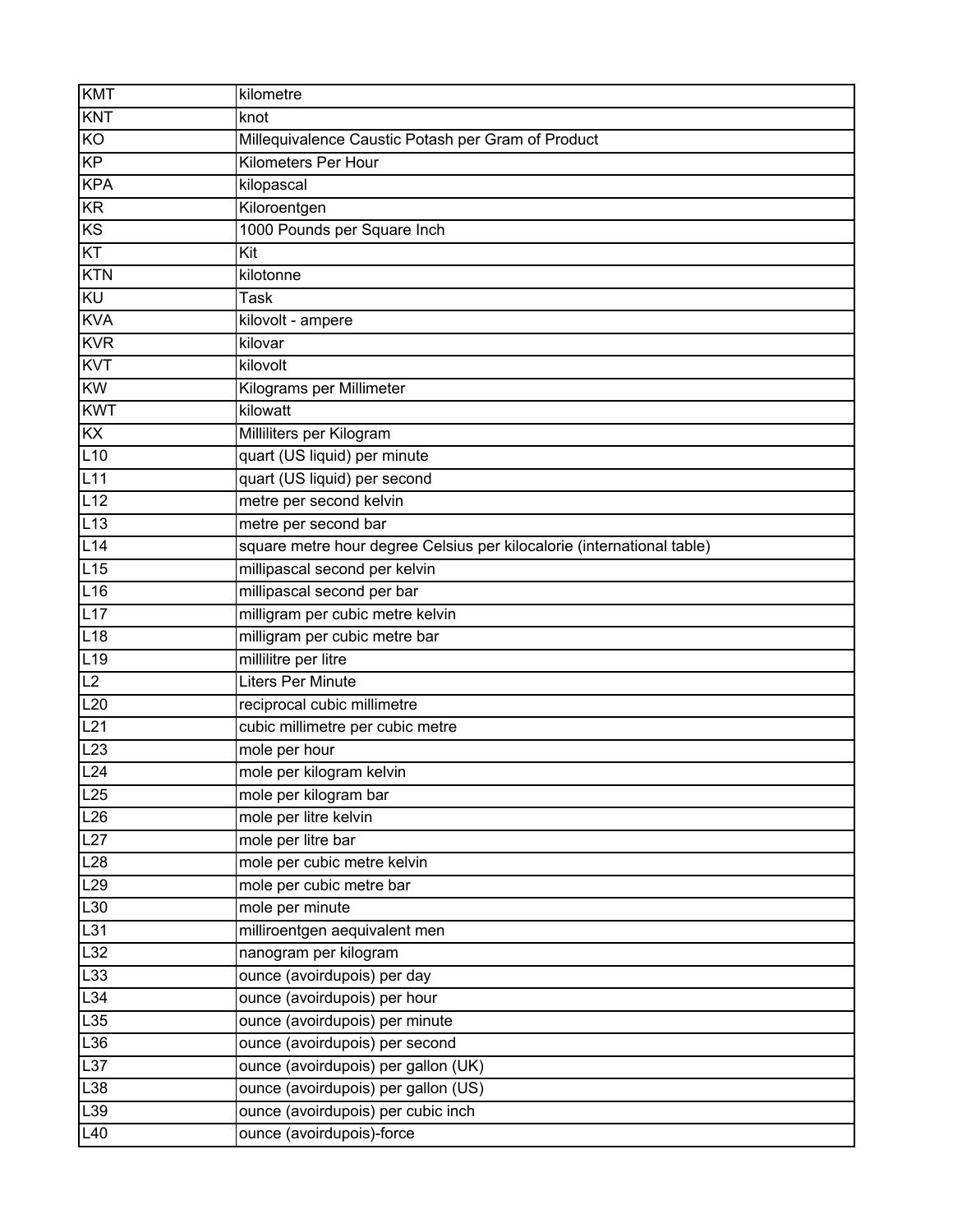| L41              | ounce (avoirdupois)-force inch  |
|------------------|---------------------------------|
| L42              | picosiemens per metre           |
| L43              | peck (UK)                       |
| L44              | peck (UK) per day               |
| L45              | peck (UK) per hour              |
| L46              | peck (UK) per minute            |
| L47              | peck (UK) per second            |
| L48              | peck (US dry) per day           |
| L49              | peck (US dry) per hour          |
| L <sub>50</sub>  | peck (US dry) per minute        |
| L51              | peck (US dry) per second        |
| L52              | psi per psi                     |
| L <sub>53</sub>  | pint (UK) per day               |
| L54              | pint (UK) per hour              |
| L55              | pint (UK) per minute            |
| L56              | pint (UK) per second            |
| L57              | pint (US liquid) per day        |
| L58              | pint (US liquid) per hour       |
| L <sub>59</sub>  | pint (US liquid) per minute     |
| L60              | pint (US liquid) per second     |
| L61              | pint (US dry)                   |
| L62              | quart (US dry)                  |
| L63              | slug per day                    |
| L64              | slug per foot second            |
| L65              | slug per cubic foot             |
| L66              | slug per hour                   |
| L67              | slug per minute                 |
| L68              | slug per second                 |
| L69              | tonne per kelvin                |
| L70              | tonne per bar                   |
| L71              | tonne per day                   |
| L72              | tonne per day kelvin            |
| L73              | tonne per day bar               |
| $\overline{L74}$ | tonne per hour kelvin           |
| L75              | tonne per hour bar              |
| L76              | tonne per cubic metre kelvin    |
| L77              | tonne per cubic metre bar       |
| L78              | tonne per minute                |
| L79              | tonne per minute kelvin         |
| L80              | tonne per minute bar            |
| L81              | tonne per second                |
| L82              | tonne per second kelvin         |
| L83              | tonne per second bar            |
| L84              | ton (UK shipping)               |
| L85              | ton long per day                |
| L86              | ton (US shipping)               |
| L87              | ton short per degree Fahrenheit |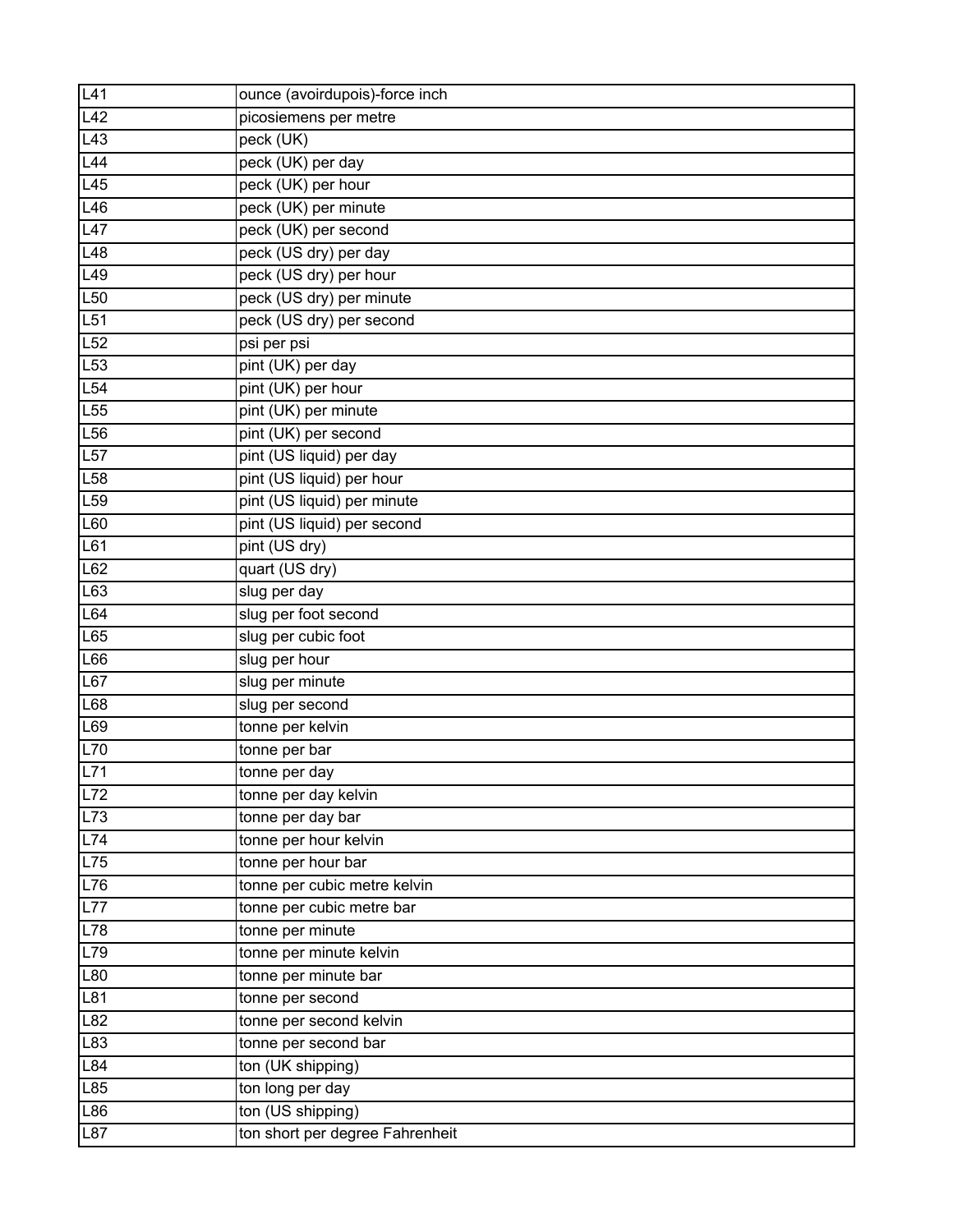| L88                      | ton short per day                    |
|--------------------------|--------------------------------------|
| L89                      | ton short per hour degree Fahrenheit |
| L90                      | ton short per hour psi               |
| L91                      | ton short per psi                    |
| $\overline{L92}$         | ton (UK long) per cubic yard         |
| L93                      | ton (US short) per cubic yard        |
| L94                      | ton-force (US short)                 |
| L95                      | common year                          |
| L96                      | sidereal year                        |
| L98                      | yard per degree Fahrenheit           |
| L99                      | yard per psi                         |
| LÄ                       | Pounds Per Cubic Inch                |
| LB                       | Pound                                |
| LC                       | <b>Linear Centimeter</b>             |
| LD                       | litre per day                        |
| LE                       | Lite                                 |
| $\overline{\mathsf{LF}}$ | <b>Linear Foot</b>                   |
| LG                       | Long Ton                             |
| LH                       | <b>Labor Hours</b>                   |
| $\overline{L}$           | Linear Inch                          |
| LJ                       | Large Spray                          |
| LΚ                       | Link                                 |
| 叿                        | Lifetime                             |
| <b>LM</b>                | <b>Linear Meter</b>                  |
| LN                       | Length                               |
| LO                       | Lo <sub>t</sub>                      |
| LP                       | <b>Liquid Pounds</b>                 |
| LQ                       | Liters Per Day                       |
| <b>LR</b>                | Layer(s)                             |
| LS                       | Lump Sum                             |
| LT                       | Liter                                |
| <b>LTN</b>               | ton (UK) or long ton (US)            |
| LTR                      | litre                                |
| <b>LUM</b>               | lumen                                |
| <b>LUX</b>               | lux                                  |
| <b>LX</b>                | Linear Yards Per Pound               |
| LY                       | <b>Linear Yard</b>                   |
| <b>MO</b>                | <b>Magnetic Tapes</b>                |
| M1                       | Milligrams per Liter                 |
| M10                      | reciprocal cubic yard                |
| M11                      | cubic yard per degree Fahrenheit     |
| M12                      | cubic yard per day                   |
| M13                      | cubic yard per hour                  |
| M14                      | cubic yard per psi                   |
| M15                      | cubic yard per minute                |
| M16                      | cubic yard per second                |
| M17                      | kilohertz metre                      |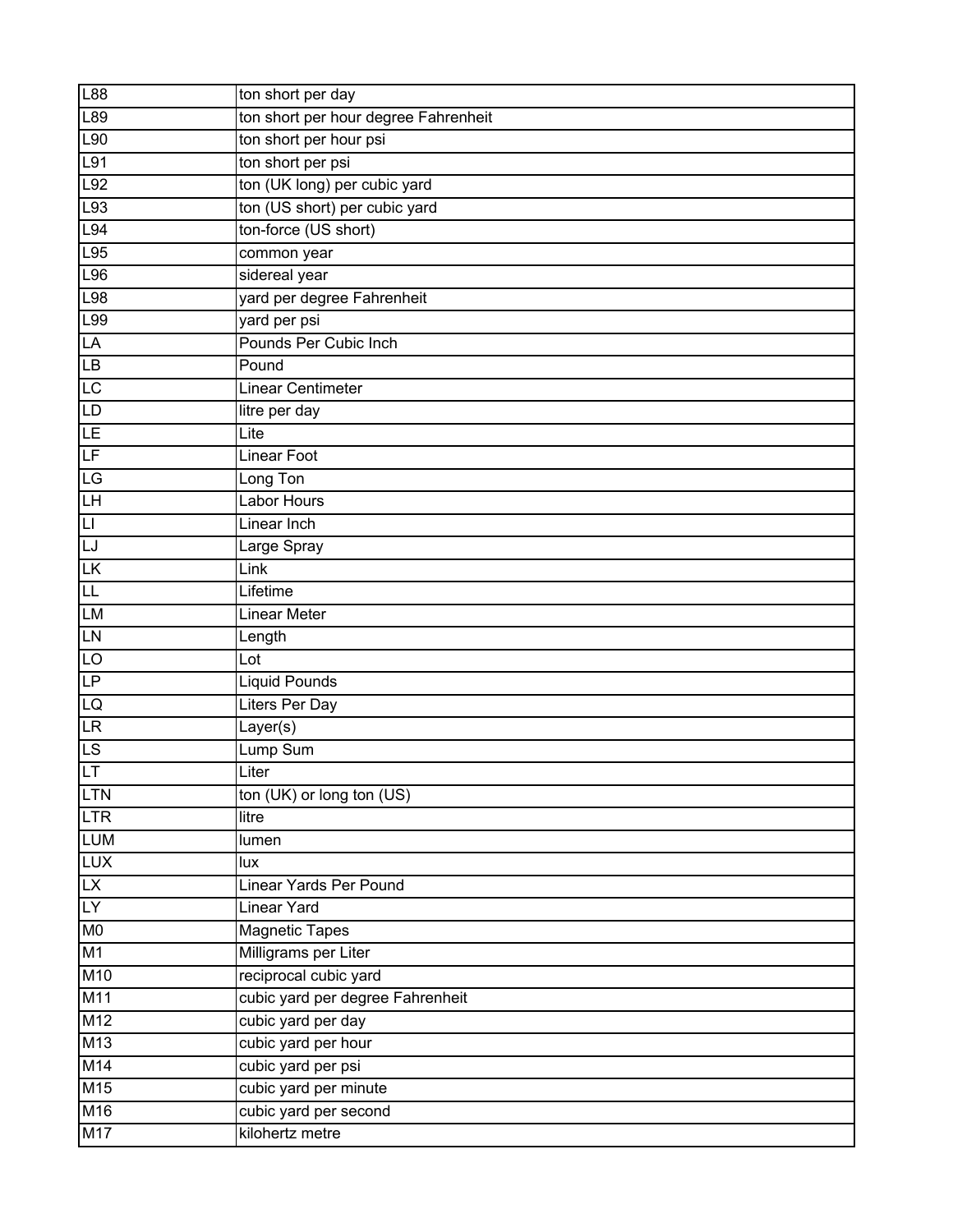| M <sub>18</sub> | gigahertz metre                                            |
|-----------------|------------------------------------------------------------|
| M <sub>2</sub>  | Millimeter-Actual                                          |
| M <sub>20</sub> | reciprocal megakelvin or megakelvin to the power minus one |
| M21             | reciprocal kilovolt - ampere reciprocal hour               |
| M <sub>22</sub> | millilitre per square centimetre minute                    |
| M23             | newton per centimetre                                      |
| M24             | ohm kilometre                                              |
| M26             | gigaohm per metre                                          |
| M27             | megahertz metre                                            |
| M29             | kilogram per kilogram                                      |
| M <sub>3</sub>  | Mat                                                        |
| M30             | reciprocal volt - ampere reciprocal second                 |
| M31             | kilogram per kilometre                                     |
| M32             | pascal second per litre                                    |
| M <sub>33</sub> | millimole per litre                                        |
| M34             | newton metre per square metre                              |
| M35             | millivolt - ampere                                         |
| M38             | kilometre per second squared                               |
| M39             | centimetre per second squared                              |
| M4              | Monetary Value                                             |
| M40             | yard per second squared                                    |
| M41             | millimetre per second squared                              |
| M42             | mile (statute mile) per second squared                     |
| M43             | mil                                                        |
| M44             | revolution                                                 |
| M45             | degree [unit of angle] per second squared                  |
| M46             | revolution per minute                                      |
| M47             | circular mil                                               |
| M48             | square mile (based on U.S. survey foot)                    |
| M49             | chain (based on U.S. survey foot)                          |
| M <sub>5</sub>  | Microcurie                                                 |
| M50             | furlong                                                    |
| M51             | foot (U.S. survey)                                         |
| M52             | mile (based on U.S. survey foot)                           |
| M53             | metre per pascal                                           |
| M <sub>55</sub> | metre per radiant                                          |
| M56             | shake                                                      |
| M57             | mile per minute                                            |
| M <sub>58</sub> | mile per second                                            |
| M59             | metre per second pascal                                    |
| M60             | metre per hour                                             |
| M61             | inch per year                                              |
| M62             | kilometre per second                                       |
| M63             | inch per minute                                            |
| M64             | yard per second                                            |
| M65             | yard per minute                                            |
| M66             | yard per hour                                              |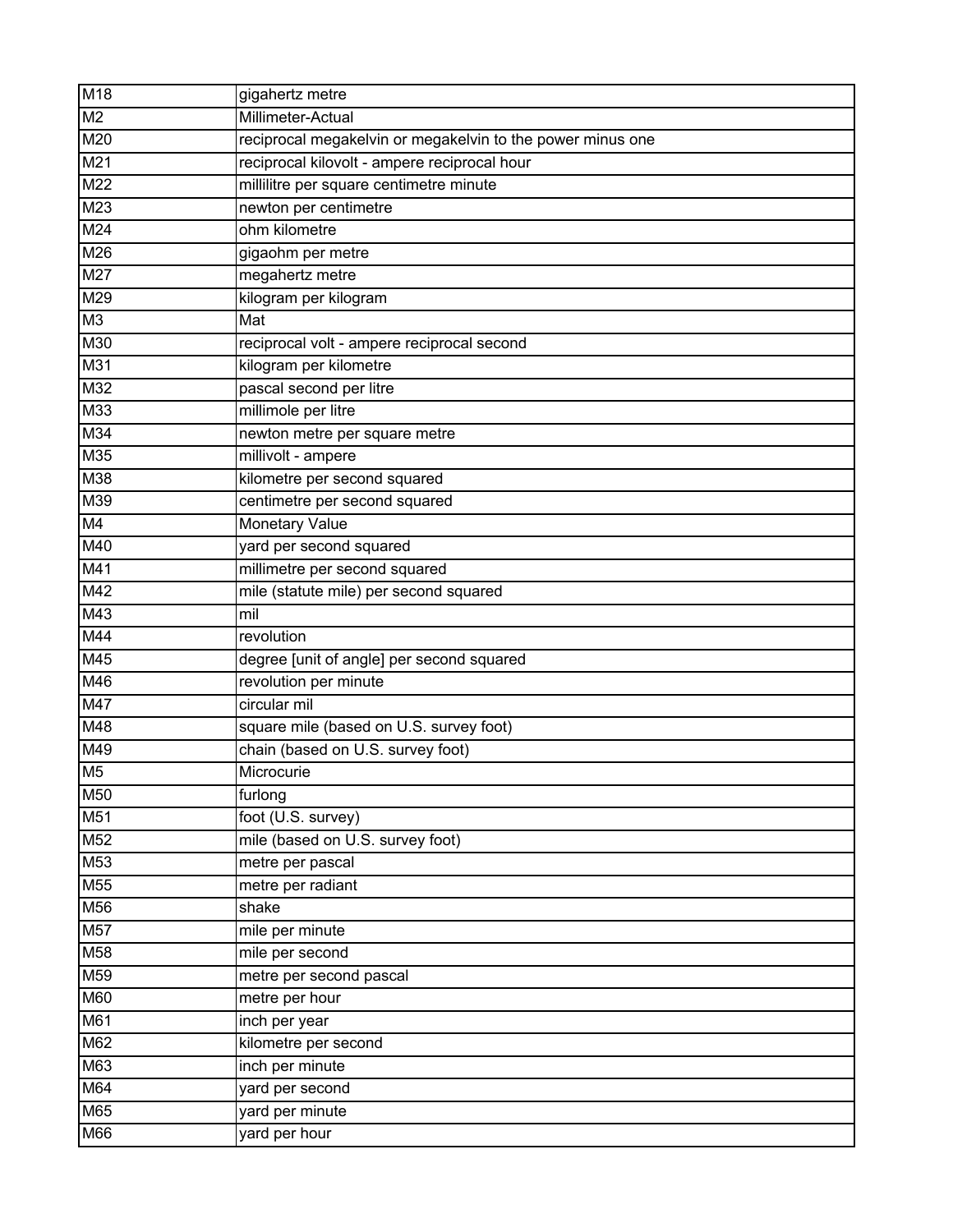| M67             | acre-foot (based on U.S. survey foot)                     |
|-----------------|-----------------------------------------------------------|
| M68             | cord (128 ft3)                                            |
| M69             | cubic mile (UK statute)                                   |
| M <sub>7</sub>  | Micro Inch                                                |
| M70             | ton, register                                             |
| M71             | cubic metre per pascal                                    |
| M72             | bel                                                       |
| M73             | kilogram per cubic metre pascal                           |
| M74             | kilogram per pascal                                       |
| M75             | kilopound-force                                           |
| M76             | poundal                                                   |
| M77             | kilogram metre per second squared                         |
| M78             | pond                                                      |
| M79             | square foot per hour                                      |
| M <sub>8</sub>  | <b>Mega Pascals</b>                                       |
| M80             | stokes per pascal                                         |
| M81             | square centimetre per second                              |
| M82             | square metre per second pascal                            |
| M83             | denier                                                    |
| M84             | pound per yard                                            |
| M85             | ton, assay                                                |
| M86             | pfund                                                     |
| M87             | kilogram per second pascal                                |
| M88             | tonne per month                                           |
|                 | tonne per year                                            |
| M89             |                                                           |
| M <sub>9</sub>  | Million British Thermal Units per One Thousand Cubic Feet |
| M90             | kilopound per hour                                        |
| M91             | pound per pound                                           |
| M92             | pound-force foot                                          |
| M93             | newton metre per radian                                   |
| M94             | kilogram metre                                            |
| M95             | poundal foot                                              |
| M96             | poundal inch                                              |
| M97             | dyne metre                                                |
| M98             | kilogram centimetre per second                            |
| M99             | gram centimetre per second                                |
| MA              | Machine/Unit                                              |
| <b>MAL</b>      | megalitre                                                 |
| <b>MAM</b>      | megametre                                                 |
| <b>MAR</b>      | megavar                                                   |
| <b>MAW</b>      | megawatt                                                  |
| <b>MB</b>       | Millimeter-Nominal                                        |
| <b>MBR</b>      | millibar                                                  |
| <b>MC</b>       | Microgram                                                 |
| <b>MCU</b>      | millicurie                                                |
| MD<br><b>MF</b> | Air Dry Metric Ton<br>Milligram per Sq. Ft. per Side      |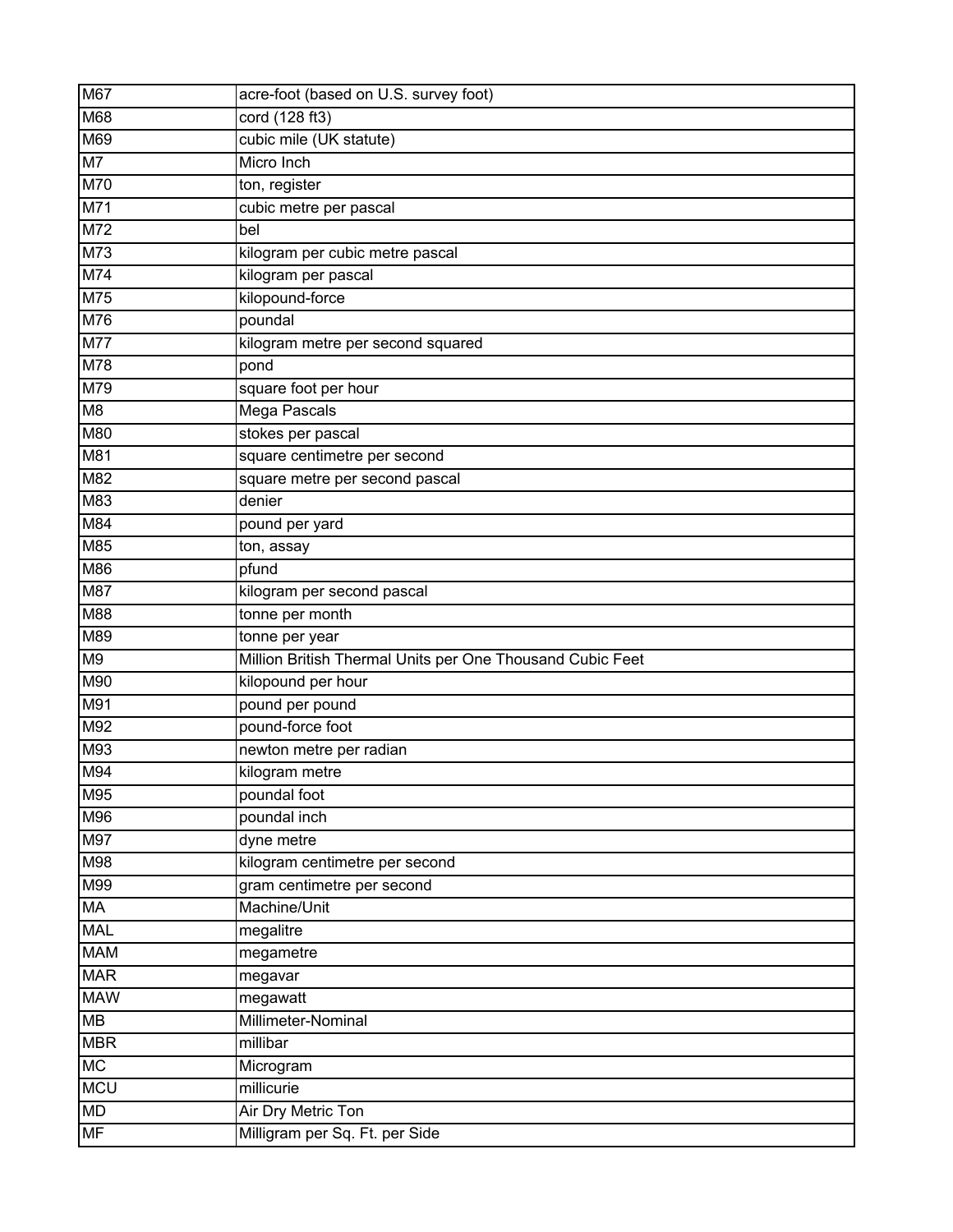| <b>MG</b>       | Metric Gross Ton             |
|-----------------|------------------------------|
| <b>MGM</b>      | milligram                    |
| MH              | Microns (Micrometers)        |
| <b>MHZ</b>      | megahertz                    |
| MI              | Metric                       |
| <b>MIK</b>      | square mile (statute mile)   |
| <b>MIN</b>      | minute [unit of time]        |
| <b>MJ</b>       | <b>Minutes</b>               |
| <b>MK</b>       | Milligrams Per Square Inch   |
| <b>ML</b>       | Milliliter                   |
| <b>MLT</b>      | millilitre                   |
| <b>MM</b>       | Millimeter                   |
| <b>MMK</b>      | square millimetre            |
| <b>MMQ</b>      | cubic millimetre             |
| <b>MMT</b>      | millimetre                   |
| <b>MN</b>       | <b>Metric Net Ton</b>        |
| <b>MO</b>       | Months                       |
| <b>MON</b>      | month                        |
| <b>MP</b>       | <b>Metric Ton</b>            |
| <b>MPA</b>      | megapascal                   |
| <b>MQ</b>       | 1000 Meters                  |
| <b>MQH</b>      | cubic metre per hour         |
| <b>MQS</b>      | cubic metre per second       |
| <b>MR</b>       | Meter                        |
| <b>MS</b>       | Square Millimeter            |
| <b>MSK</b>      | metre per second squared     |
| <b>MT</b>       | Metric Long Ton              |
| <b>MTK</b>      | square metre                 |
| <b>MTQ</b>      | cubic metre                  |
| <b>MTR</b>      | metre                        |
| <b>MTS</b>      | metre per second             |
| <b>MV</b>       | <b>Number of Mults</b>       |
| <b>MVA</b>      | megavolt - ampere            |
| <b>MW</b>       | Metric Ton Kilograms         |
| <b>MWH</b>      | megawatt hour (1000 kW.h)    |
| <b>MX</b>       | <b>Mixed</b>                 |
| <b>MY</b>       | Millimeter-Average           |
| MZ              | Millimeter-minimum           |
| N1              | Pen Calories                 |
| <b>N10</b>      | pound foot per second        |
| <b>N11</b>      | pound inch per second        |
| N <sub>12</sub> | Pferdestaerke                |
| N13             | centimetre of mercury (0 °C) |
| N <sub>14</sub> | centimetre of water $(4 °C)$ |
| N <sub>15</sub> | foot of water (39.2 °F)      |
| N <sub>16</sub> | inch of mercury (32 °F)      |
| N17             | inch of mercury (60 °F)      |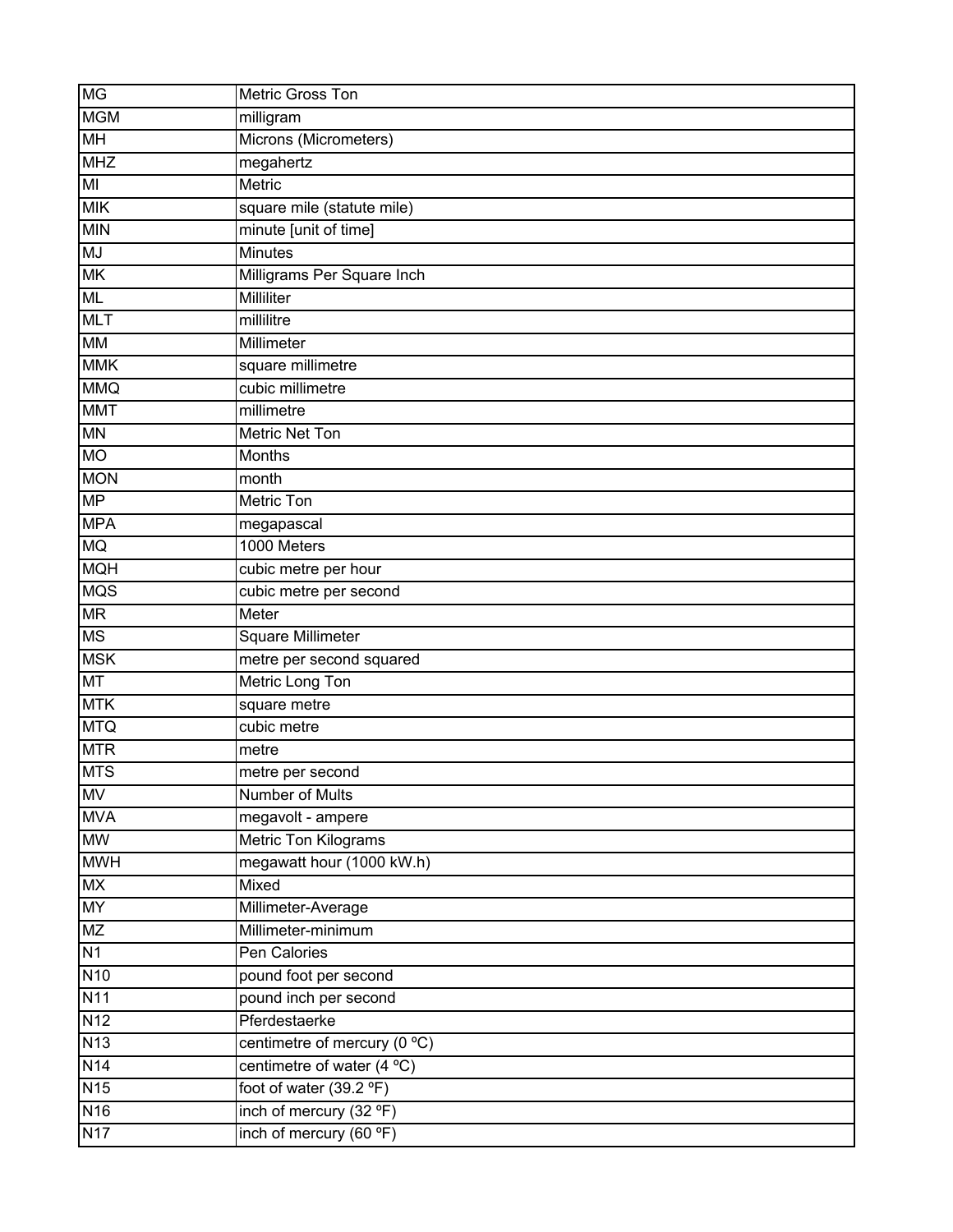| N <sub>18</sub> | inch of water (39.2 °F)                                           |
|-----------------|-------------------------------------------------------------------|
| N <sub>19</sub> | inch of water (60 °F)                                             |
| N <sub>2</sub>  | <b>Number of Lines</b>                                            |
| N20             | kip per square inch                                               |
| N <sub>21</sub> | poundal per square foot                                           |
| <b>N22</b>      | ounce (avoirdupois) per square inch                               |
| <b>N23</b>      | conventional metre of water                                       |
| N <sub>24</sub> | gram per square millimetre                                        |
| <b>N25</b>      | pound per square yard                                             |
| N26             | poundal per square inch                                           |
| <b>N27</b>      | foot to the fourth power                                          |
| N28             | cubic decimetre per kilogram                                      |
| N29             | cubic foot per pound                                              |
| N3              | <b>Print Point</b>                                                |
| <b>N30</b>      | cubic inch per pound                                              |
| <b>N31</b>      | kilonewton per metre                                              |
| <b>N32</b>      | poundal per inch                                                  |
| <b>N33</b>      | pound-force per yard                                              |
| <b>N34</b>      | poundal second per square foot                                    |
| N35             | poise per pascal                                                  |
| N36             | newton second per square metre                                    |
| <b>N37</b>      | kilogram per metre second                                         |
| <b>N38</b>      | kilogram per metre minute                                         |
| <b>N39</b>      | kilogram per metre day                                            |
| N4              | Pen Grams (Protein)                                               |
| N40             | kilogram per metre hour                                           |
| N41             | gram per centimetre second                                        |
| N42             | poundal second per square inch                                    |
| N43             | pound per foot minute                                             |
| N44             | pound per foot day                                                |
| N45             | cubic metre per second pascal                                     |
| N46             | foot poundal                                                      |
| N47             | inch poundal                                                      |
| N48             | watt per square centimetre                                        |
| N49             | watt per square inch                                              |
| <b>N50</b>      | British thermal unit (international table) per square foot hour   |
| <b>N51</b>      | British thermal unit (thermochemical) per square foot hour        |
| <b>N52</b>      | British thermal unit (thermochemical) per square foot minute      |
| <b>N53</b>      | British thermal unit (international table) per square foot second |
| <b>N54</b>      | British thermal unit (thermochemical) per square foot second      |
| N55             | British thermal unit (international table) per square inch second |
| <b>N56</b>      | calorie (thermochemical) per square centimetre minute             |
| <b>N57</b>      | calorie (thermochemical) per square centimetre second             |
| <b>N58</b>      | British thermal unit (international table) per cubic foot         |
| <b>N59</b>      | British thermal unit (thermochemical) per cubic foot              |
| <b>N60</b>      | British thermal unit (international table) per degree Fahrenheit  |
| N61             | British thermal unit (thermochemical) per degree Fahrenheit       |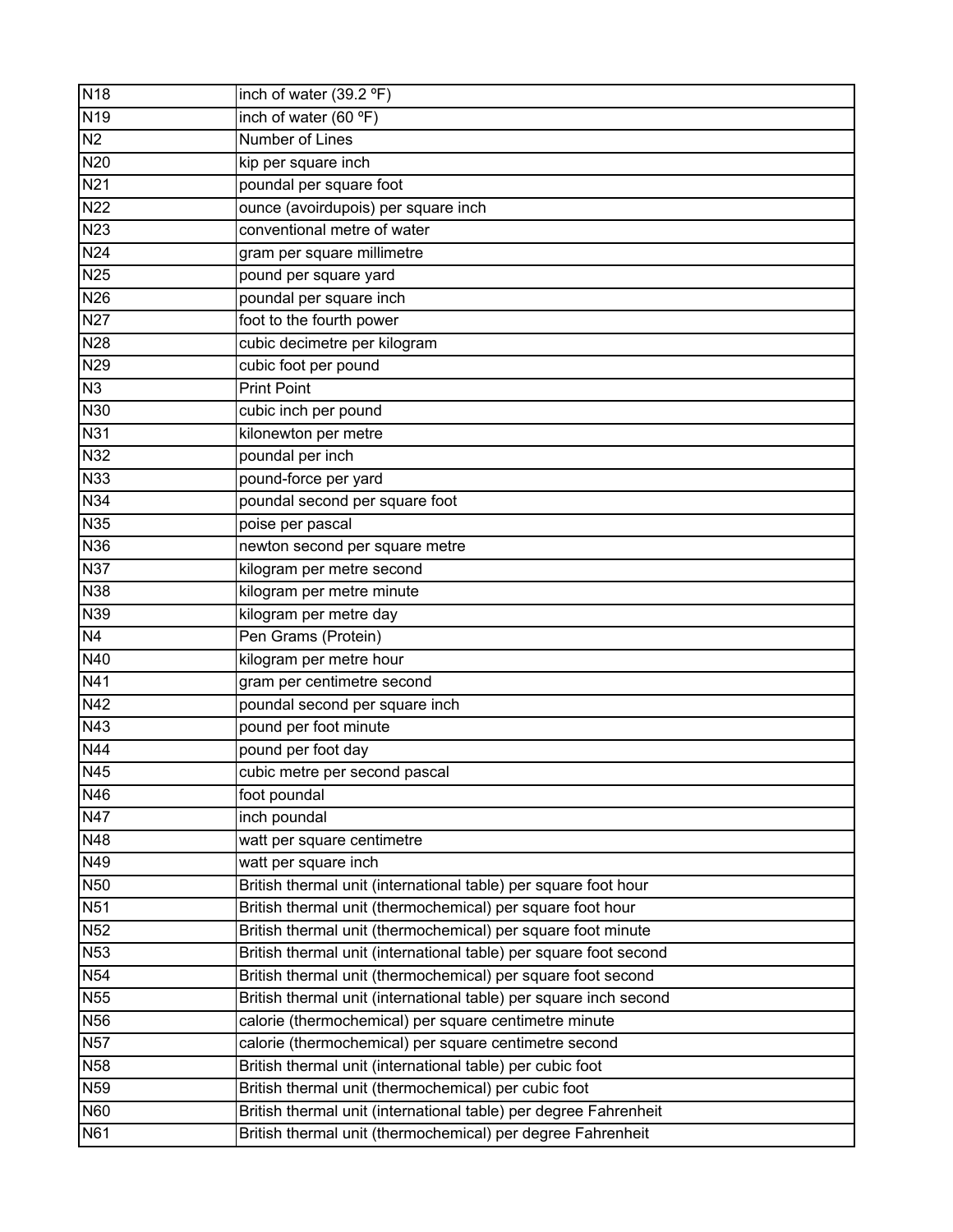| N62                       | British thermal unit (international table) per degree Rankine                          |
|---------------------------|----------------------------------------------------------------------------------------|
| N63                       | British thermal unit (thermochemical) per degree Rankine                               |
| N64                       | British thermal unit (thermochemical) per pound degree Rankine                         |
| <b>N65</b>                | kilocalorie (international table) per gram kelvin                                      |
| <b>N66</b>                | British thermal unit (39 °F)                                                           |
| <b>N67</b>                | British thermal unit (59 °F)                                                           |
| <b>N68</b>                | British thermal unit (60 °F)                                                           |
| <b>N69</b>                | calorie (20 °C)                                                                        |
| N7                        | Parts                                                                                  |
| N70                       | quad (1015 BtulT)                                                                      |
| N71                       | therm $(EC)$                                                                           |
| N72                       | therm $(U.S.)$                                                                         |
| <b>N73</b>                | British thermal unit (thermochemical) per pound                                        |
| N74                       | British thermal unit (international table) per hour square foot degree Fahrenheit      |
| $\overline{\mathsf{N75}}$ | British thermal unit (thermochemical) per hour square foot degree Fahrenheit           |
| N76                       | British thermal unit (international table) per second square foot degree Fahrenheit    |
| <b>N77</b>                | British thermal unit (thermochemical) per second square foot degree Fahrenheit         |
| N78                       | kilowatt per square metre kelvin                                                       |
| N79                       | kelvin per pascal                                                                      |
| <b>N80</b>                | watt per metre degree Celsius                                                          |
| <b>N81</b>                | kilowatt per metre kelvin                                                              |
| <b>N82</b>                | kilowatt per metre degree Celsius                                                      |
| N83                       | metre per degree Celcius metre                                                         |
| <b>N84</b>                | degree Fahrenheit hour per British thermal unit (international table)                  |
| <b>N85</b>                | degree Fahrenheit hour per British thermal unit (thermochemical)                       |
| N86                       | degree Fahrenheit second per British thermal unit (international table)                |
| <b>N87</b>                | degree Fahrenheit second per British thermal unit (thermochemical)                     |
| <b>N88</b>                | degree Fahrenheit hour square foot per British thermal unit (international table) inch |
| <b>N89</b>                | degree Fahrenheit hour square foot per British thermal unit (thermochemical) inch      |
| N <sub>9</sub>            | <b>Cartridge Needle</b>                                                                |
| N90                       | kilofarad                                                                              |
| N91                       | reciprocal joule                                                                       |
| N92                       | picosiemens                                                                            |
| N93                       | ampere per pascal                                                                      |
| N94                       | franklin                                                                               |
| N95                       | ampere minute                                                                          |
| N96                       | biot                                                                                   |
| <b>N97</b>                | gilbert                                                                                |
| <b>N98</b>                | volt per pascal                                                                        |
| N99                       | picovolt                                                                               |
| <b>NA</b>                 | Milligrams per Kilogram                                                                |
| NB                        | Barge                                                                                  |
| <b>NC</b>                 | Car                                                                                    |
| ND                        | <b>Net Barrels</b>                                                                     |
| <b>NE</b>                 | <b>Net Liters</b>                                                                      |
| <b>NEW</b>                | newton                                                                                 |
| NF                        | <b>Messages</b>                                                                        |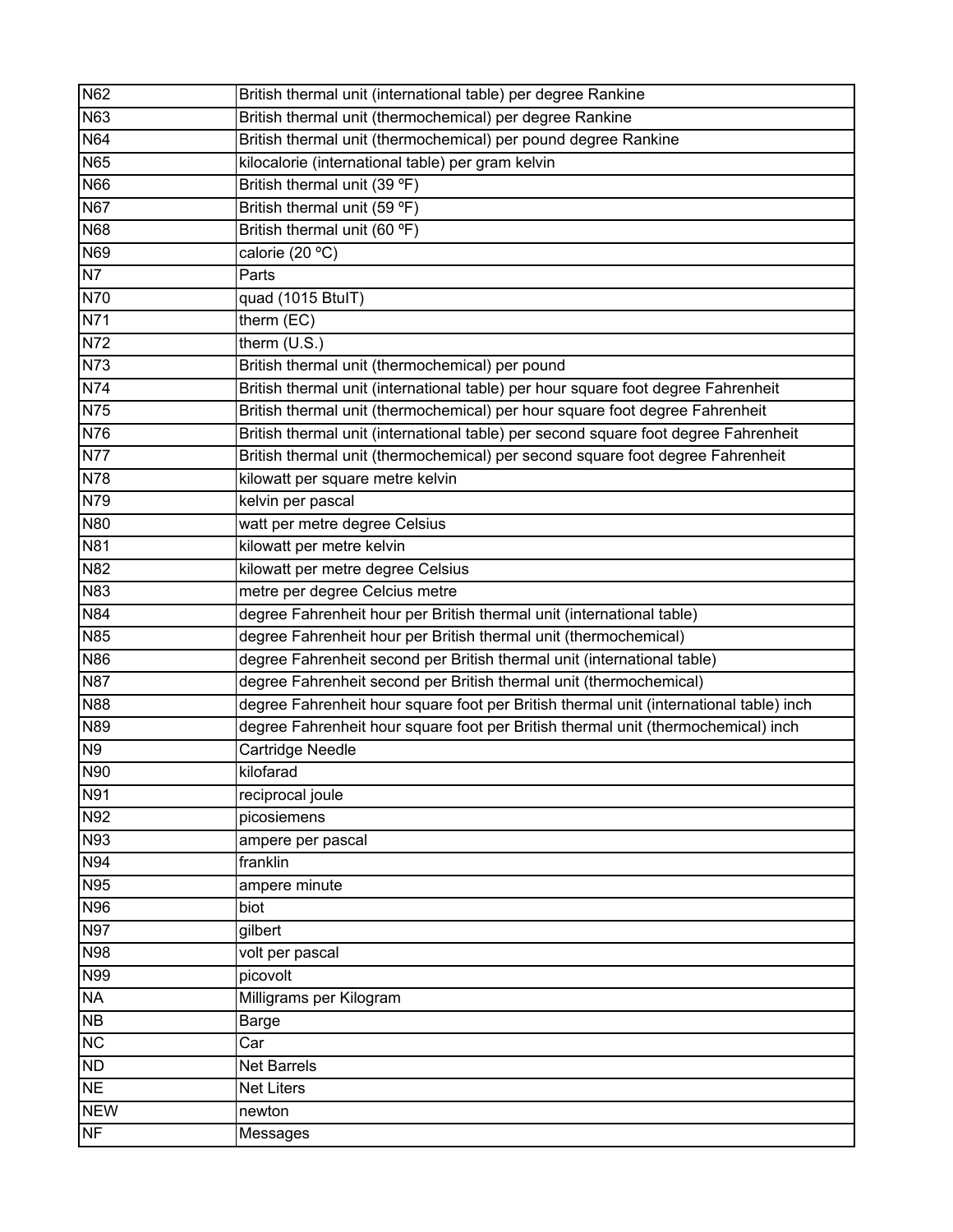| <b>NG</b>               | <b>Net Gallons</b>                    |
|-------------------------|---------------------------------------|
| <b>NH</b>               | <b>Message Hours</b>                  |
| $\overline{\mathsf{M}}$ | <b>Net Imperial Gallons</b>           |
| <b>NJ</b>               | Number of Screens                     |
| <b>NL</b>               | Load                                  |
| <b>NM</b>               | <b>Nautical Mile</b>                  |
| <b>NN</b>               | Train                                 |
| <b>NQ</b>               | Mho                                   |
| <b>NR</b>               | Micro Mho                             |
| <b>NS</b>               | <b>Short Ton</b>                      |
| NT                      | <b>Trailer</b>                        |
| <b>NU</b>               | Newton-Meter                          |
| <b>NV</b>               | Vehicle                               |
| <b>NX</b>               | Parts Per Thousand                    |
| <b>NY</b>               | Pounds Per Air-Dry Metric Ton         |
| OA                      | Panel                                 |
| OC                      | Billboard                             |
| OHM                     | ohm                                   |
| $\overline{ON}$         | <b>Ounces per Square Yard</b>         |
| ONZ                     | ounce (avoirdupois)                   |
| OP                      | Two pack                              |
| OT                      | <b>Overtime Hours</b>                 |
| OZ                      | Ounce - Av                            |
| <b>OZA</b>              | $\sqrt{\frac{1}{1}}$ fluid ounce (US) |
| OZI                     | fluid ounce (UK)                      |
| P <sub>0</sub>          | Pages - Electronic                    |
| P1                      | Percent                               |
| P <sub>10</sub>         | coulomb per metre                     |
| P <sub>11</sub>         | kiloweber                             |
| P <sub>12</sub>         | gamma                                 |
| P <sub>13</sub>         | kilotesla                             |
| $\overline{P14}$        | joule per second                      |
| P15                     | joule per minute                      |
| P <sub>16</sub>         | joule per hour                        |
| P17                     | joule per day                         |
| P <sub>18</sub>         | kilojoule per second                  |
| P <sub>19</sub>         | kilojoule per minute                  |
| P2                      | Pounds per Foot                       |
| P <sub>20</sub>         | kilojoule per hour                    |
| P <sub>21</sub>         | kilojoule per day                     |
| P <sub>22</sub>         | nanoohm                               |
| P <sub>23</sub>         | ohm circular-mil per foot             |
| P <sub>24</sub>         | kilohenry                             |
| P <sub>25</sub>         | lumen per square foot                 |
| P <sub>26</sub>         | phot                                  |
| P27                     | footcandle                            |
| P28                     | candela per square inch               |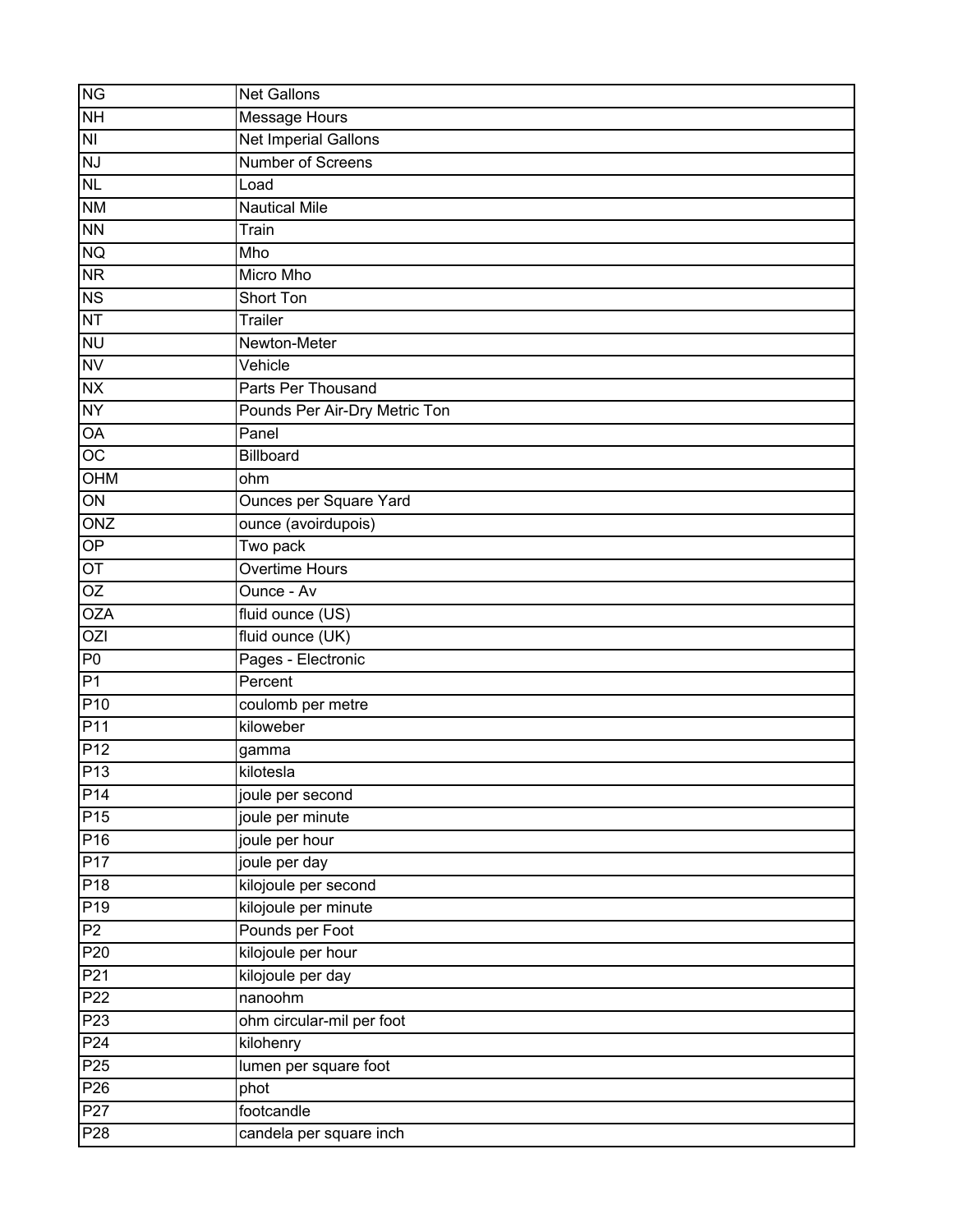| P29             | footlambert                                                |
|-----------------|------------------------------------------------------------|
| P <sub>3</sub>  | Three pack                                                 |
| P30             | lambert                                                    |
| P31             | stilb                                                      |
| P <sub>32</sub> | candela per square foot                                    |
| P33             | kilocandela                                                |
| P34             | millicandela                                               |
| P35             | Hefner-Kerze                                               |
| P36             | international candle                                       |
| P37             | British thermal unit (international table) per square foot |
| P38             | British thermal unit (thermochemical) per square foot      |
| P39             | calorie (thermochemical) per square centimetre             |
| P4              | Four-pack                                                  |
| P40             | langley                                                    |
| P41             | decade (logarithmic)                                       |
| P42             | pascal squared second                                      |
| P43             | bel per metre                                              |
| P44             | pound mole                                                 |
| P45             | pound mole per second                                      |
| P46             | pound mole per minute                                      |
| P47             | kilomole per kilogram                                      |
| P48             | pound mole per pound                                       |
| P49             | newton square metre per ampere                             |
| P <sub>5</sub>  | Five-pack                                                  |
| P <sub>50</sub> | weber metre                                                |
| P <sub>51</sub> | mol per kilogram pascal                                    |
| P <sub>52</sub> | mol per cubic metre pascal                                 |
| P <sub>53</sub> | unit pole                                                  |
| P54             | milligray per second                                       |
| P <sub>55</sub> | microgray per second                                       |
| P <sub>56</sub> | nanogray per second                                        |
| P <sub>57</sub> | gray per minute                                            |
| P <sub>58</sub> | milligray per minute                                       |
| P <sub>59</sub> | microgray per minute                                       |
| P <sub>6</sub>  | Six pack                                                   |
| P60             | nanogray per minute                                        |
| P61             | gray per hour                                              |
| P62             | milligray per hour                                         |
| P63             | microgray per hour                                         |
| P64             | nanogray per hour                                          |
| P65             | sievert per second                                         |
| P66             | millisievert per second                                    |
| P67             | microsievert per second                                    |
| P68             | nanosievert per second                                     |
| P69             | rem per second                                             |
| P7              | Seven pack                                                 |
| P70             | sievert per hour                                           |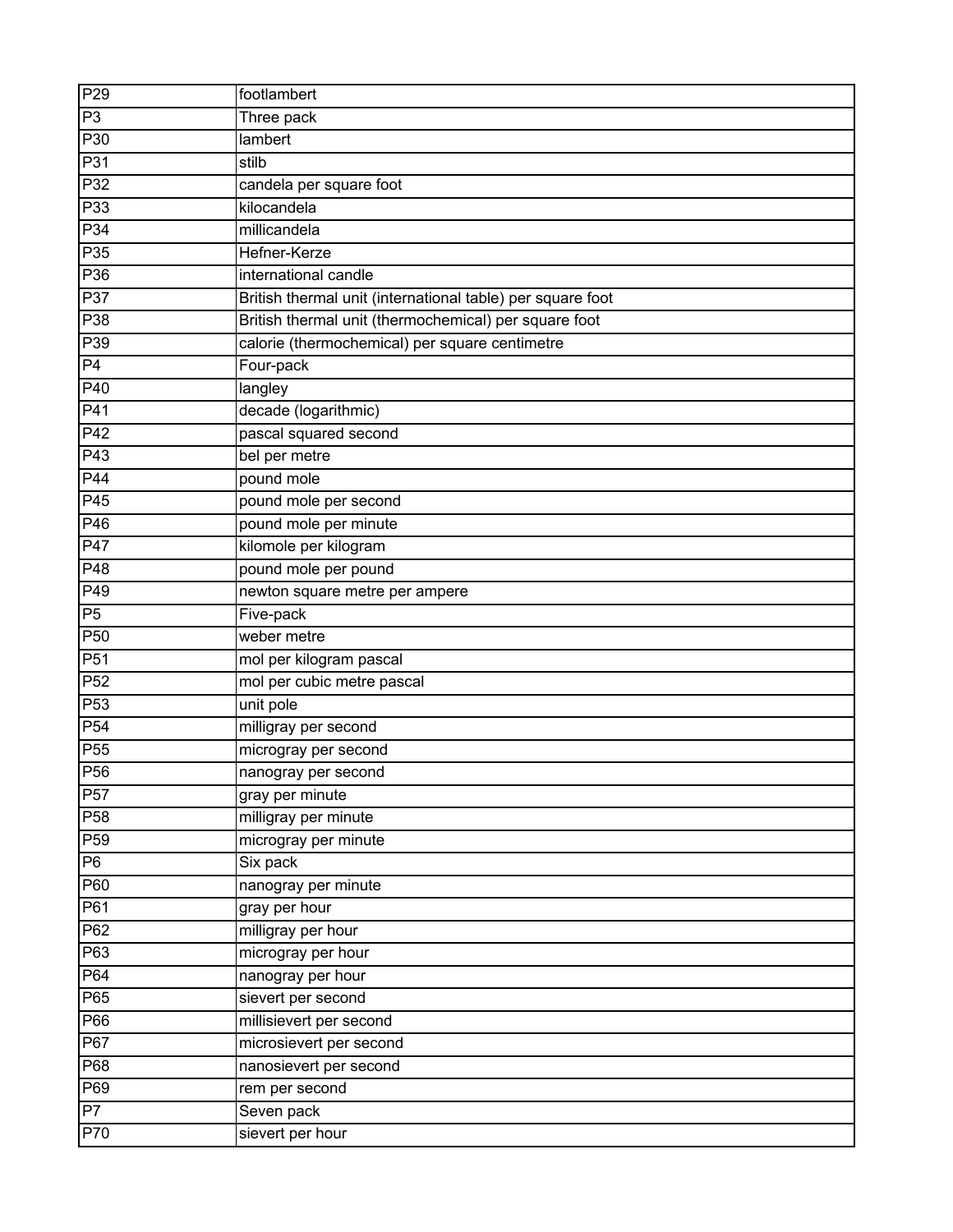| P71             | millisievert per hour                                 |
|-----------------|-------------------------------------------------------|
| P72             | microsievert per hour                                 |
| P73             | nanosievert per hour                                  |
| P74             | sievert per minute                                    |
| P75             | millisievert per minute                               |
| P76             | microsievert per minute                               |
| <b>P77</b>      | nanosievert per minute                                |
| <b>P78</b>      | reciprocal square inch                                |
| P79             | pascal square metre per kilogram                      |
| P <sub>8</sub>  | Eight-pack                                            |
| P80             | millipascal per metre                                 |
| P81             | kilopascal per metre                                  |
| P82             | hectopascal per metre                                 |
| P83             | standard atmosphere per metre                         |
| P84             | technical atmosphere per metre                        |
| P85             | torr per metre                                        |
| P86             | psi per inch                                          |
| P87             | cubic metre per second square metre                   |
| P <sub>9</sub>  | Nine pack                                             |
| PA              | Pail                                                  |
| <b>PAL</b>      | pascal                                                |
| P <sub>B</sub>  | Pair Inches                                           |
| PC              | Piece                                                 |
| PD              | Pad                                                   |
| PE              | Pounds Equivalent                                     |
| PF              | Pallet (Lift)                                         |
| PG              | Pounds Gross                                          |
| PH              | Pack (PAK)                                            |
| $\overline{a}$  | Pitch                                                 |
| PJ              | Pounds, Decimal - Pounds per Square Foot - Pound Gage |
| <b>PK</b>       | Package                                               |
| PL              | Pallet/Unit Load                                      |
| PM              | Pounds-Percentage                                     |
| PN              | Pounds Net                                            |
| PO              | Pounds per Inch of Length                             |
| $\overline{PP}$ | Plate                                                 |
| PQ              | Pages per Inch                                        |
| <b>PR</b>       | Pair                                                  |
| PS              | Pounds per Sq. Inch                                   |
| PT              | Pint                                                  |
| <b>PTD</b>      | dry pint (US)                                         |
| PTI             | pint (UK)                                             |
| PTL             | liquid pint (US)                                      |
| PU              | <b>Mass Pounds</b>                                    |
| PV              | <b>Half Pint</b>                                      |
| PW              | Pounds per Inch of Width                              |
| <b>PX</b>       | Pint, Imperial                                        |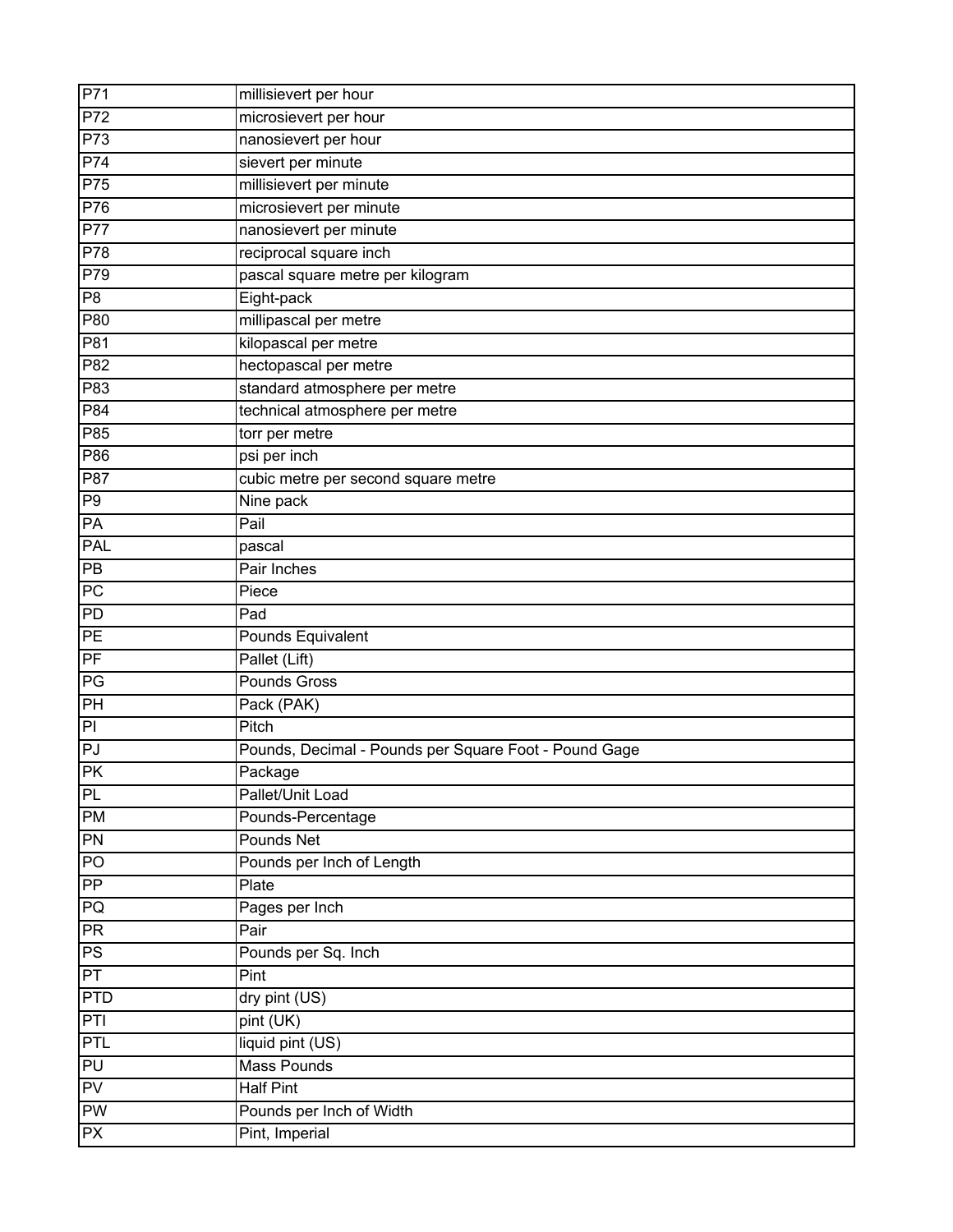| PY                     | Peck, Dry U.S.                    |
|------------------------|-----------------------------------|
| PZ                     | Peck, Dry Imperial                |
| Q1                     | Quarter (Time)                    |
| Q2                     | Pint U.S. Dry                     |
| $\overline{Q29}$       | microgram per hectogram           |
| Q <sub>3</sub>         | Meal                              |
| Q30                    | pH (potential of Hydrogen)        |
| Q31                    | kilojoule per gram                |
| Q4                     | Fifty                             |
| Q5                     | <b>Twenty-Five</b>                |
| Q6                     | <b>Thirty-Six</b>                 |
| Q7                     | <b>Twenty-Four</b>                |
| QA                     | Pages - Facsimile                 |
| $\mathsf{Q}\mathsf{B}$ | Pages - Hardcopy                  |
| $\overline{AC}$        | Channel                           |
| QD                     | Quarter Dozen                     |
| QE                     | Photographs                       |
| QH                     | <b>Quarter Hours</b>              |
| QK                     | Quarter Kilogram                  |
| QR                     | Quire                             |
| $\hbox{\tt QS}$        | Quart, Dry U.S.                   |
| QT                     | Quart                             |
| QTD                    | dry quart (US)                    |
| QTI                    | quart (UK)                        |
| QTL                    | liquid quart (US)                 |
| QU                     | Quart, Imperial                   |
| R1                     | Pica                              |
| R4                     | Calorie                           |
| R5                     | <b>Thousands of Dollars</b>       |
| R <sub>6</sub>         | Millions of Dollars               |
| R7                     | <b>Billions of Dollars</b>        |
| R <sub>8</sub>         | Roentgen Equivalent in Man (REM)  |
| R9                     | <b>Thousand Cubic Meters</b>      |
| <b>RA</b>              | Rack                              |
| <b>RB</b>              | Radian                            |
| RC                     | Rod (area) - 16.25 Square Yards   |
| RD                     | Rod (length) - 5.5 Yards          |
| <b>RE</b>              | Reel                              |
| RG                     | Ring                              |
| RH                     | <b>Running or Operating Hours</b> |
| RK                     | Roll-Metric Measure               |
| RL                     | Roll                              |
| <b>RM</b>              | Ream                              |
| RN                     | Ream-Metric Measure               |
| <b>RO</b>              | Round                             |
| RP                     | Pounds per Ream                   |
| <b>RPM</b>             | revolutions per minute            |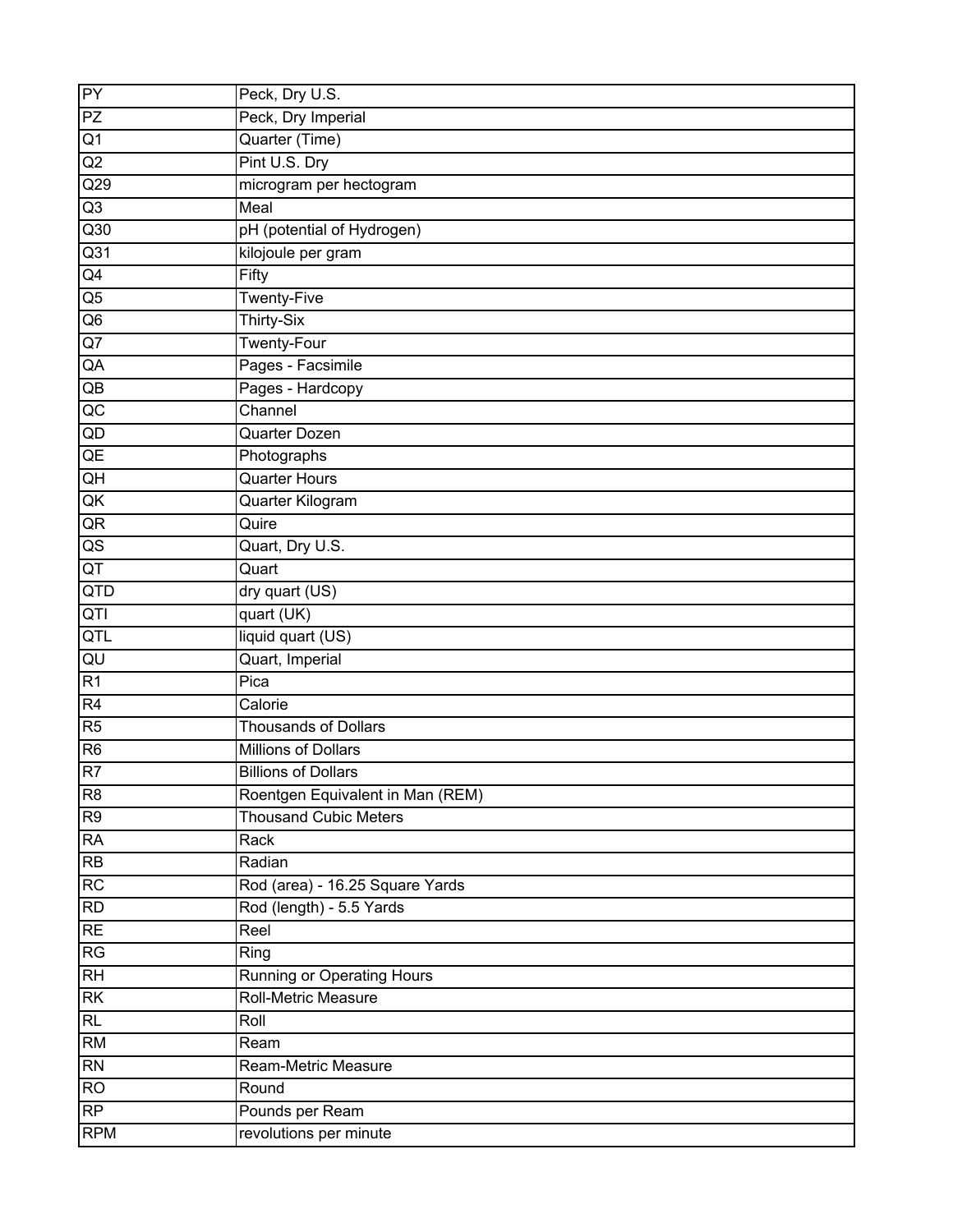| <b>RPS</b>              | revolutions per second                     |
|-------------------------|--------------------------------------------|
| <b>RS</b>               | Resets                                     |
| RT                      | <b>Revenue Ton Miles</b>                   |
| <b>RU</b>               | Run                                        |
| S <sub>1</sub>          | Semester                                   |
| S <sub>2</sub>          | Trimester                                  |
| $\overline{\text{S3}}$  | <b>Square Feet per Second</b>              |
| S <sub>4</sub>          | <b>Square Meters per Second</b>            |
| S <sub>5</sub>          | Sixty-fourths of an Inch                   |
| S <sub>6</sub>          | Sessions                                   |
| S <sub>7</sub>          | <b>Storage Units</b>                       |
| S8                      | <b>Standard Advertising Units (SAUs)</b>   |
| S9                      | <b>Slip Sheet</b>                          |
| <b>SA</b>               | Sandwich                                   |
| <b>SB</b>               | <b>Square Mile</b>                         |
| SC                      | Square Centimeter                          |
| <b>SD</b>               | Solid Pounds                               |
| <b>SE</b>               | Section                                    |
| <b>SEC</b>              | second [unit of time]                      |
| <b>SF</b>               | Square Foot                                |
| <b>SG</b>               | Segment                                    |
| <b>SH</b>               | Sheet                                      |
| $\overline{\mathsf{S}}$ | Square Inch                                |
| <b>SIE</b>              | siemens                                    |
| SI                      | Sack                                       |
| SK                      | Split Tanktruck                            |
| SL                      | $\overline{\text{S}}$ leeve                |
| SM                      | <b>Square Meter</b>                        |
| <b>SMI</b>              | mile (statute mile)                        |
| <b>SN</b>               | Square Rod                                 |
| SO                      | Spool                                      |
| SP                      | Shelf Package                              |
| SG                      | Square                                     |
| <b>SR</b>               | <b>Strip</b>                               |
| SS                      | <b>Sheet-Metric Measure</b>                |
| ST                      | Set                                        |
| STI                     | stone (UK)                                 |
| <b>STN</b>              | ton (US) or short ton (UK/US)              |
| SV                      | Skid                                       |
| <b>SW</b>               | <b>Skein</b>                               |
| SX                      | Shipment                                   |
| <b>SY</b>               | <b>Square Yard</b>                         |
| SZ                      | Syringe                                    |
| T <sub>0</sub>          | <b>Telecommunications Lines in Service</b> |
| T1                      | Thousand pounds gross                      |
| $\overline{12}$         | Thousandths of an Inch                     |
| T3                      | <b>Thousand Pieces</b>                     |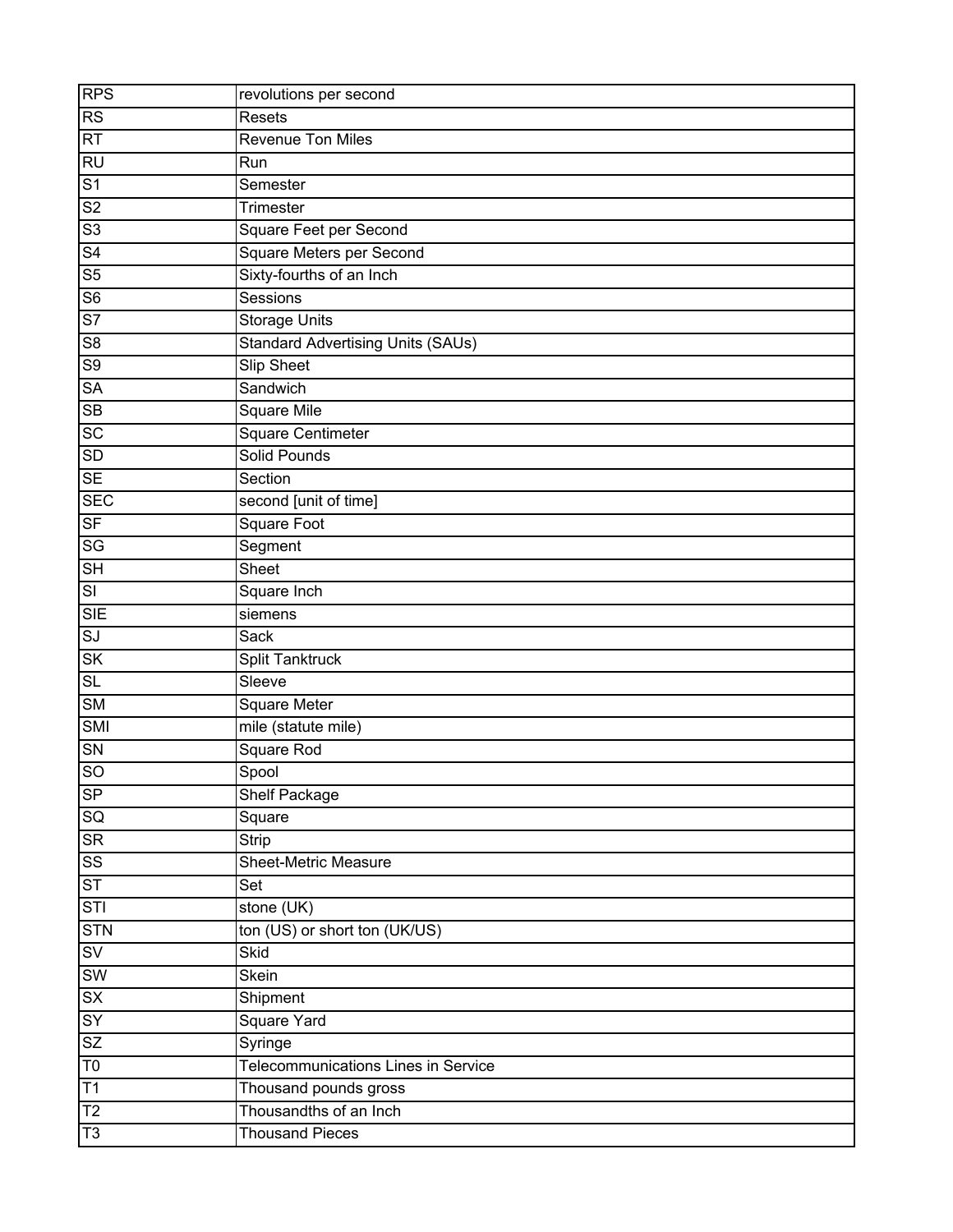| T4                                | <b>Thousand Bags</b>                          |
|-----------------------------------|-----------------------------------------------|
| $\overline{75}$                   | <b>Thousand Casings</b>                       |
| T <sub>6</sub>                    | <b>Thousand Gallons</b>                       |
| $\overline{17}$                   | <b>Thousand Impressions</b>                   |
| $\overline{18}$                   | <b>Thousand Linear Inches</b>                 |
| T <sub>9</sub>                    | <b>Thousand Kilowatt Hours</b>                |
| <b>TA</b>                         | <b>Tenth Cubic Foot</b>                       |
| <b>TAH</b>                        | kiloampere hour (thousand ampere hour)        |
| $\overline{TB}$                   | Tube                                          |
| TC                                | Truckload                                     |
| TD                                | <b>Therms</b>                                 |
| <b>TE</b>                         | Tote                                          |
| TF                                | Ten Square Yards                              |
| $\overline{\mathsf{TG}}$          | <b>Gross Ton</b>                              |
| <b>TH</b>                         | Thousand                                      |
| T <sub>l</sub>                    | <b>Thousand Square Inches</b>                 |
| TJ                                | Thousand Sq. Centimeters                      |
| <b>TK</b>                         | Tank                                          |
| $\overline{\sf TL}$               | <b>Thousand Feet (Linear)</b>                 |
| TM                                | Thousand Feet (Board)                         |
| <b>TN</b>                         | Net Ton (2,000 LB).                           |
| <b>TNE</b>                        | tonne (metric ton)                            |
| TO                                | <b>Troy Ounce</b>                             |
| <b>TP</b>                         | Ten-pack                                      |
| <b>TQ</b>                         | <b>Thousand Feet</b>                          |
| <b>TR</b>                         | Ten Square Feet                               |
| TS                                | <b>Thousand Square Feet</b>                   |
| $\overline{\text{TT}}$            | <b>Thousand Linear Meters</b>                 |
| TU                                | <b>Thousand Linear Yards</b>                  |
| TV                                | <b>Thousand Kilograms</b>                     |
| TW                                | <b>Thousand Sheets</b>                        |
| <b>TX</b>                         | <b>Troy Pound</b>                             |
| <b>TY</b>                         | Tray                                          |
| TZ                                | Thousand Cubic Feet                           |
| U1                                | Treatments                                    |
| U <sub>2</sub>                    | Tablet                                        |
| U3                                | Ten                                           |
| U <sub>5</sub>                    | Two Hundred Fifty                             |
| <b>UA</b>                         | Torr                                          |
| <b>UB</b>                         | Telecommunications Lines in Service - Average |
| $\overline{\mathsf{U}\mathsf{C}}$ | <b>Telecommunications Ports</b>               |
| UD                                | <b>Tenth Minutes</b>                          |
| <b>UE</b>                         | <b>Tenth Hours</b>                            |
| UF                                | Usage per Telecommunications Line - Average   |
| H                                 | <b>Ten Thousand Yards</b>                     |
| UL                                | <b>Unitless</b>                               |
| <b>UM</b>                         | <b>Million Units</b>                          |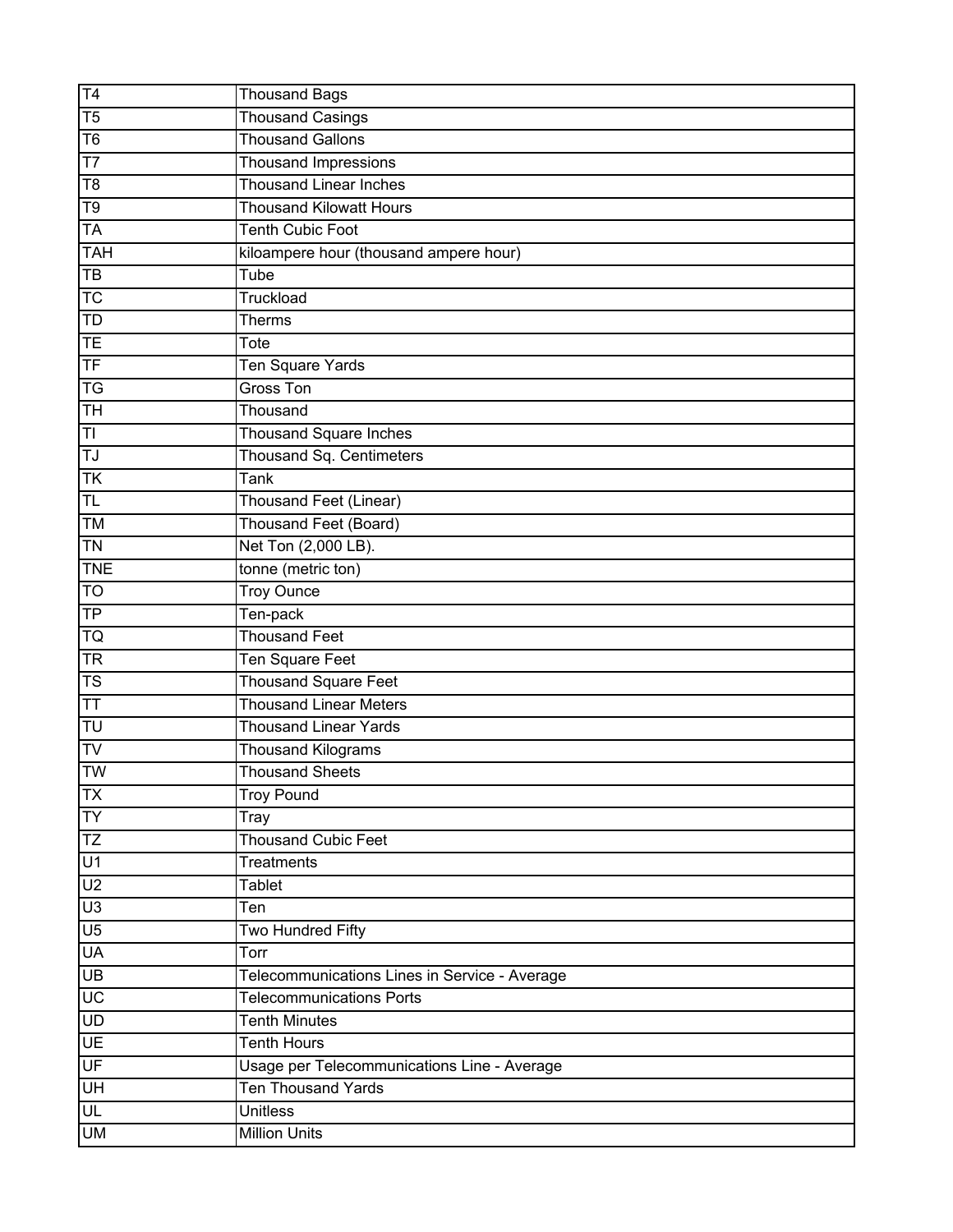| <b>UN</b>               | Unit                        |
|-------------------------|-----------------------------|
| UP                      | Troche                      |
| g                       | Wafer                       |
| <b>UR</b>               | Application                 |
| <b>US</b>               | Dosage Form                 |
| UT                      | Inhalation                  |
| UU                      | Lozenge                     |
| UV                      | <b>Percent Topical Only</b> |
| UW                      | Milliequivalent             |
| UX                      | Dram (Minim)                |
| <b>UY</b>               | <b>Fifty Square Feet</b>    |
| UZ                      | <b>Fifty Count</b>          |
| V <sub>1</sub>          | $F$ lat                     |
| V <sub>2</sub>          | Pouch                       |
| VA                      | Volt-ampere per Kilogram    |
| VC                      | <b>Five Hundred</b>         |
| VI                      | Vial                        |
| <b>VLT</b>              | volt                        |
| VP                      | <b>Percent Volume</b>       |
| <b>VR</b>               | Volt-ampere-reactive        |
| <b>VS</b>               | Visit                       |
| W <sub>2</sub>          | Wet Kilo                    |
| WA                      | Watts per Kilogram          |
| WB                      | <b>Wet Pound</b>            |
| WD                      | <b>Work Days</b>            |
| <b>WE</b>               | Wet Ton                     |
| <b>WEB</b>              | weber                       |
| <b>WG</b>               | <b>Wine Gallon</b>          |
| WH                      | Wheel                       |
| <b>WHR</b>              | watt hour                   |
| $\overline{\mathsf{W}}$ | Weight per Square Inch      |
| WK                      | Week                        |
| <b>WM</b>               | <b>Working Months</b>       |
| <b>WP</b>               | Pennyweight                 |
| <b>WR</b>               | Wrap                        |
| <b>WTT</b>              | watt                        |
| WW                      | Milliliters of Water        |
| X1                      | Chains (Land Survey)        |
| X2                      | <b>Bunch</b>                |
| X3                      | Clove                       |
| X4                      | Drop                        |
| X5                      | Head                        |
| X6                      | Heart                       |
| X7                      | Leaf                        |
| X8                      | Loaf                        |
| X9                      | Portion                     |
| <b>XP</b>               | Base Box per Pound          |